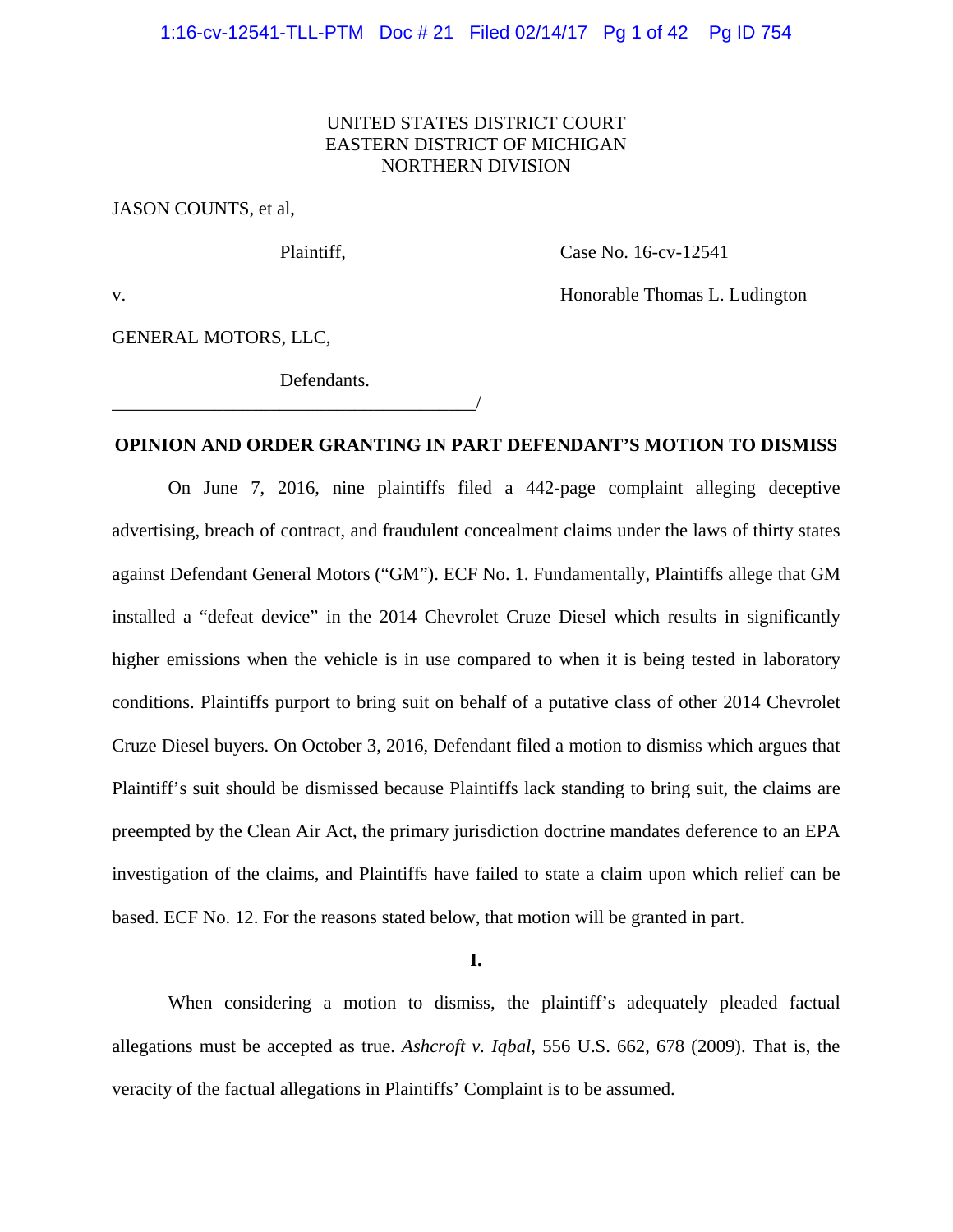**A.** 

 Plaintiffs' complaint names nine plaintiffs: Jason Counts, Donald Klein, Oscar Zamora, Brandon Stone, Jason Silveus, John Miskelly, Thomas Hayduk, Joshua Hurst, and Joshua Rodriguez. Compl. at  $\P$  20–44, ECF No. 1. The complaint alleges that each Plaintiff is similarly situated. All bought a Chevrolet Cruze<sup>1</sup> which was allegedly equipped with a "defeat device" that resulted in significantly increased emissions when tested during normal driving as compared to when tested in laboratory settings. Plaintiffs further allege that they purchased the vehicle on the "reasonable, but mistaken, belief that [the] vehicle was a 'clean diesel' as compared to gasoline vehicles, complied with United States emissions standards, and would retain all of its operating characteristics throughout its useful life, including high fuel economy." *See id.* at ¶¶ 20, 23, 26, 27, 30, 33, 36, 39, 42. Further, Plaintiffs allege that they "selected and ultimately purchased [their] vehicles[s], in part, because of the Clean Diesel system, as represented through the advertisements and representations made by GM." *Id.* Finally, Plaintiffs allege that if GM had disclosed the true details of the clean diesel system design or indicated that the 2014 Chevrolet Cruze actually "emitted pollutants at a much higher level than gasoline vehicles do," they "would not have purchased the vehicle, or would have paid less for it." *Id.*

 Defendant General Motors designs, markets, manufactures, and distributes automobiles, including those marketed under the Chevrolet brand, worldwide. *Id.* at 46. GM designed and manufactured the 2014 Chevrolet Cruze Diesel. *Id.* GM also developed and disseminated the advertising campaign for the vehicle. *Id.*

**B.** 

 $\overline{a}$ 

<sup>&</sup>lt;sup>1</sup> The allegations for Jason Silveus do not specify that he bought a "Diesel" Chevrolet Cruze or the model year of the vehicle. *Id.* at ¶ 30. Otherwise, each Plaintiff is alleged to have bought a new or used 2014 Chevrolet Cruze Diesel.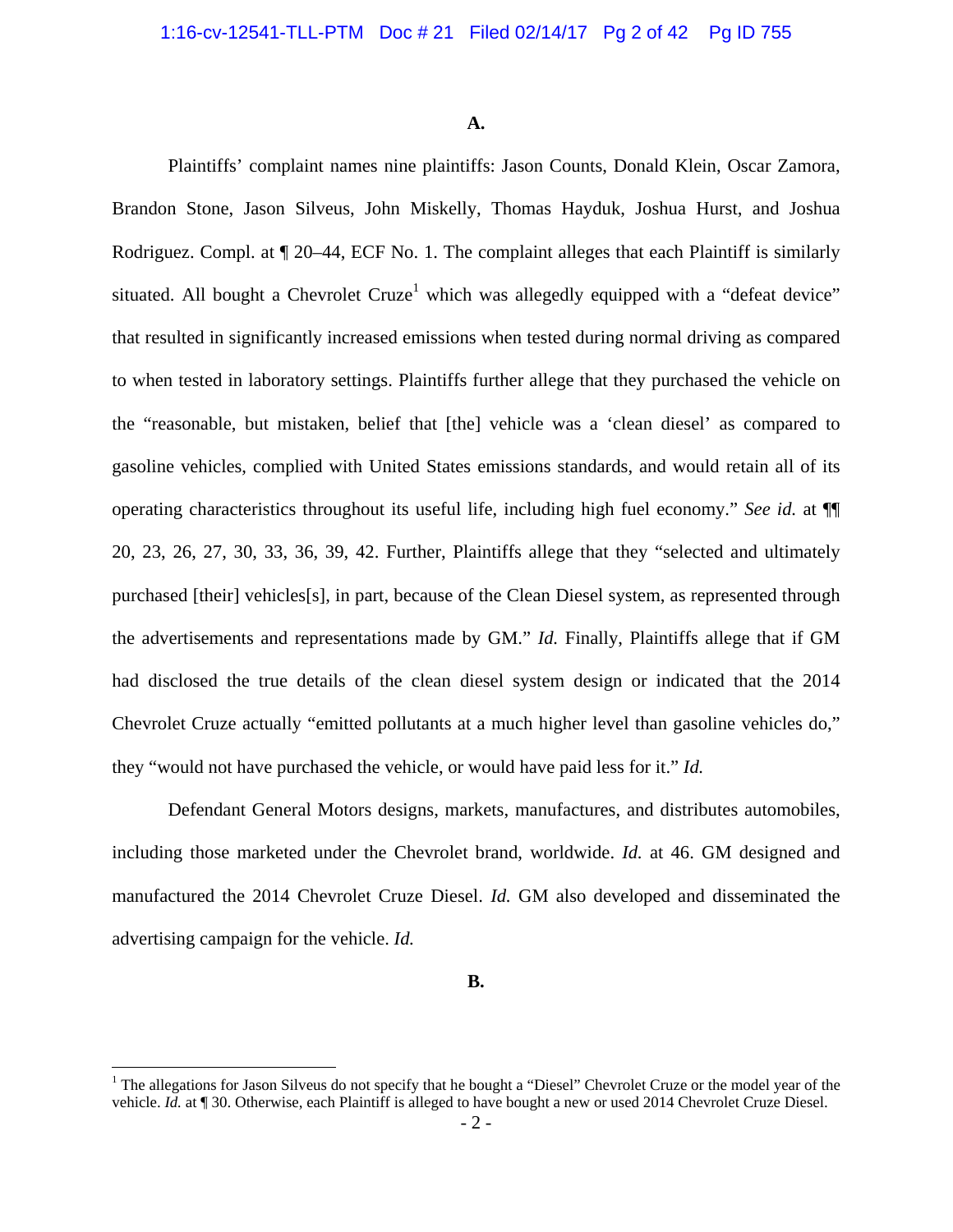### 1:16-cv-12541-TLL-PTM Doc # 21 Filed 02/14/17 Pg 3 of 42 Pg ID 756

According to Plaintiffs, diesel engines offer increased torque, low-end power, drivability, and fuel efficiency compared to gasoline engines. *Id.* at ¶ 4. However, those advantages are offset by the dirtier, more harmful, emissions which diesel engines produce. *Id.* Specifically, diesel combustion creates oxides of nitrogen (NOx), a "toxic pollutant" that "contributes to nitrogen dioxide, particulate matter in the air" and certain health problems. *Id.* at ¶ 54. Generally speaking, the "greater the power and fuel efficiency" of the diesel engine, "the dirtier and more harmful the emissions." *Id.* at ¶ 54.

Because of the pollutants produced by diesel combustion, the Environmental Protection Agency has promulgated regulatory standards (pursuant to the Clean Air Act) which govern, among other things, the amount of NOx that diesel engine vehicles can produce. *Id.* at ¶ 56. GM, and other vehicle manufacturers, must obtain certifications that a new vehicle complies with EPA (and certain state) regulations before introducing the vehicle into the stream of commerce. *Id.*

When it designed the 2014 Chevrolet Cruze Diesel, GM sought to feature all the advantages of diesel engines while minimizing the emission of harmful pollutants. *Id.* at ¶¶ 60– 62. By creating the "Cruze Clean Turbo Diesel" engine, GM apparently built a powerful, efficient, diesel engine that was environmentally-friendly. *Id.* Plaintiffs allege that GM marketed the 2014 Chevrolet Cruze as a "Clean Diesel" vehicle that was "environmentally friendly and fuel efficient." *Id.* at  $\P$  63. In their complaint, Plaintiffs include several images that GM disseminated during the advertising campaign. *See id.* at ¶¶ 65–68. Those images include the words "clean diesel," indicate that the "Clean Turbo Diesel" engine "improves performance while decreasing emissions," and state that "[a]dvanced emissions-scrubbing technologies make today's diesels run clean." *Id.* In one especially relevant image, GM advertised that "[t]he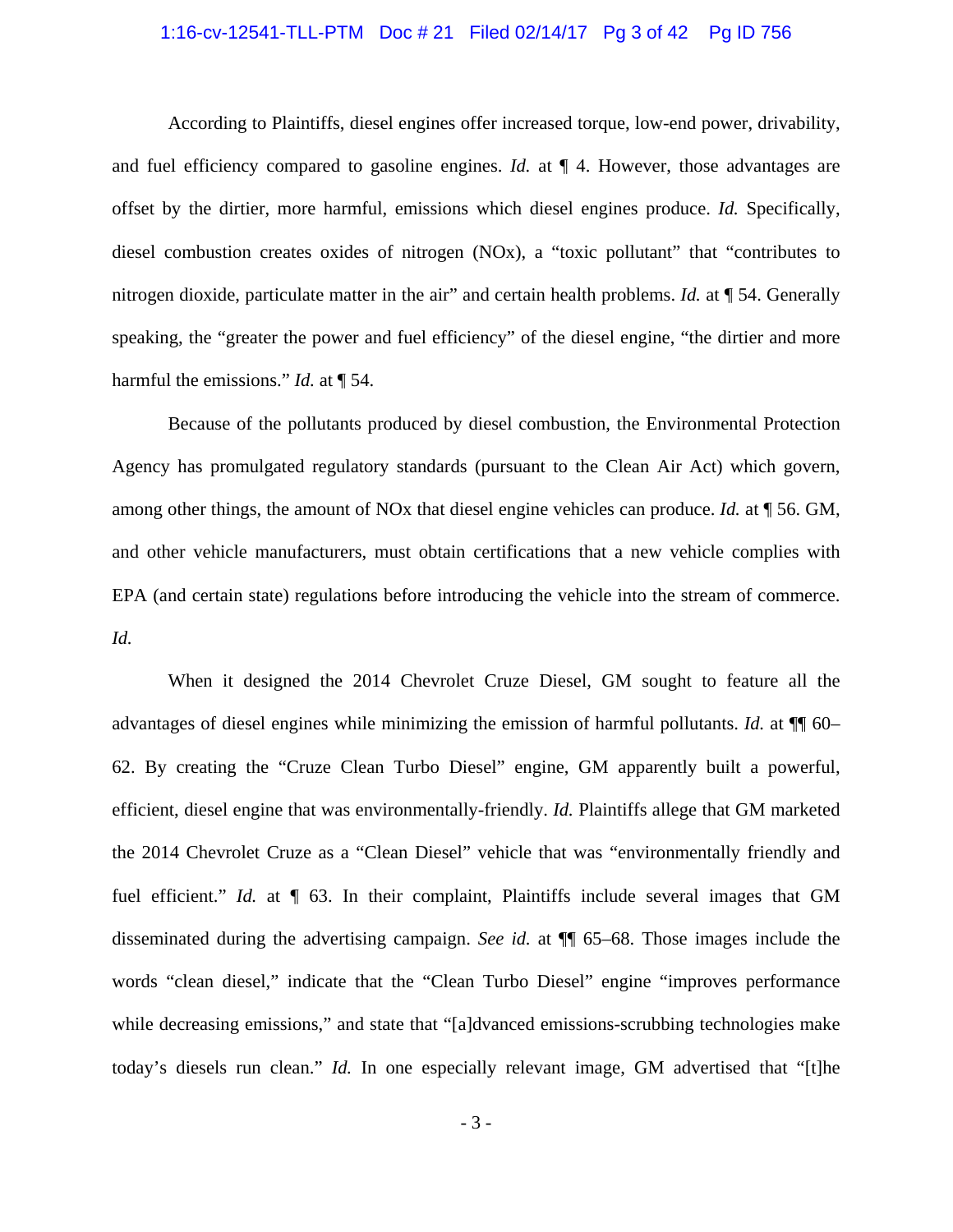## 1:16-cv-12541-TLL-PTM Doc # 21 Filed 02/14/17 Pg 4 of 42 Pg ID 757

turbocharged engine in Cruze Clean Turbo Diesel [sic] generates at least 90% less nitrogen oxide and particulate emissions when compared to previous-generation diesels." *Id.* at ¶ 68. Plaintiffs also cite numerous advertisements and public statements promulgated by GM which assert GM's commitment to high quality standards and environmental responsibility. *Id.* at  $\P$  69–72.

# **C.**

All parties agree that GM received a certification of compliance with the relevant regulations from the EPA prior to releasing the 2014 Chevrolet Cruze Diesel. However, Plaintiffs allege that, despite that certification and GM's "clean diesel" advertising campaign, the 2014 Chevrolet Cruze Diesel was equipped with a "defeat device" which triggered the Cruze Clean Turbo Diesel functions when the vehicle was being tested, but deactivated the system when the vehicle was actually in use. *Id.* at  $\P$  73–75.

Specifically, Plaintiffs allege that multiple reports and tests indicate that GM vehicles equipped with "clean diesel" systems "emit far more pollution on the road than in lab tests." *Id.* at ¶ 73. In one alleged study that was conducted by "TNO" at the direction of the Dutch Ministry of Infrastructure, real-world testing indicated that the "GM Opel emits NOx at levels much higher than in controlled dynamometer tests and much higher than the 'Euro 6 Standard,' which is less stringent than the U.S. standard." *Id.* at ¶ 74. The TNO study, which was released in May 2015, found that "on average [the GM Opel] vehicles were at eight times the [European] limit." *Id.* at  $\P$  75. Although the study involved European vehicles, Plaintiffs allege that the "core technologies of the Opel design are substantially similar to the Chevy Cruze." *Id.* In one particularly relevant portion of the TNO report that Plaintiffs quote, TNO states: "'In most circumstances arising in normal situations on the road, the systems scarcely succeed in any effective reduction of NOx emissions.'" *Id.* at ¶ 79.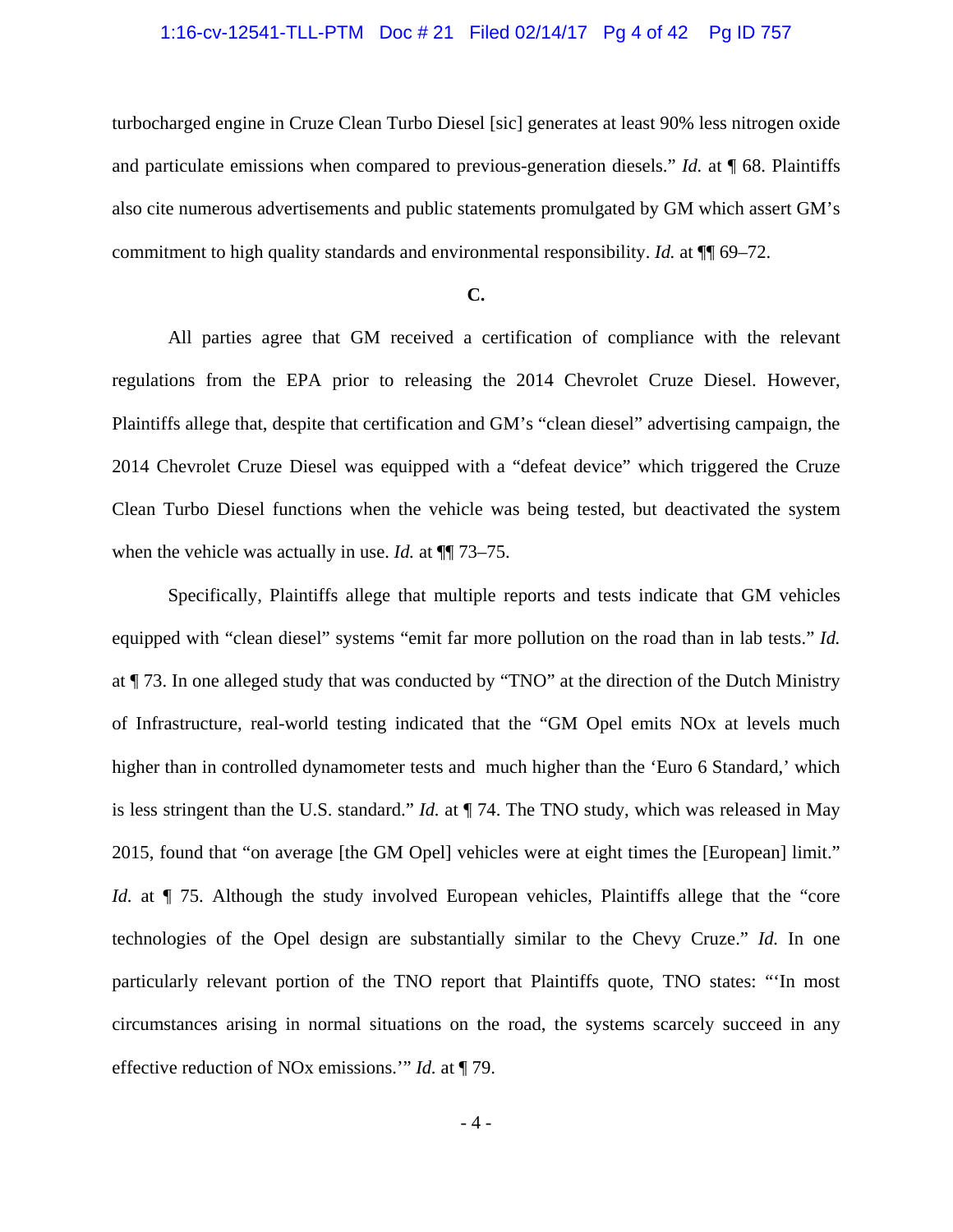### 1:16-cv-12541-TLL-PTM Doc # 21 Filed 02/14/17 Pg 5 of 42 Pg ID 758

Plaintiffs also allege that the British Department of Transportation released a study in April 2016 which reached similar conclusions. *Id.* at  $\P$  80. This study stated that "[r]eal world emissions of [GM's Opel] vehicles were found to be approximately 750 mg/km and 400 mg/km for the Insignia and Mokka, respectively. These emissions are well above the Euro 6 standard of 80 mg/km." *Id.* A study conducted by the French Ministry of the Environment arrived at similar conclusions. *Id.* at ¶ 81. Likewise, Emissions Analytics, an U.K. company which has conducted testing on many European vehicles, found that the large disparity between real world emissions and laboratory emissions meant "'that fuel economy on average is one quarter worse than advertised.'" *Id.* at ¶ 82. However, Plaintiffs do not allege that the quoted statement from Emissions Analytics was specifically applicable to GM's European vehicles, much less diesel engines generally.

Plaintiffs also allege that testing by the Institute for Transport Studies, a U.K. organization, and by the German Federal Department of Motor Vehicles, found that certain GM vehicles were not in compliance with European NOx emissions standards. *Id.*at ¶¶ 83, 85. The testing by Germany has led to a "'voluntary' recall of 630,000 vehicles in Europe, including GM vehicles." *Id.* at ¶ 85. Plaintiffs allege that after it became public that Volkswagen had utilized a defeat device in some of its vehicles, GM halted production of the Chevrolet Cruze. *Id.* at ¶ 86.

Finally, Plaintiffs allege that they have tested the Chevrolet Cruze "using a Portable Emissions Measurement System." *Id.* at ¶ 87. According to Plaintiffs, that testing revealed that the Cruze was noncompliant with U.S. emissions standards during highway driving (especially speeds over 70 miles per hour), stop-and-go driving, temperatures below 50° fahrenheit, and temperatures over 85° fahrenheit. *Id.*

**D.**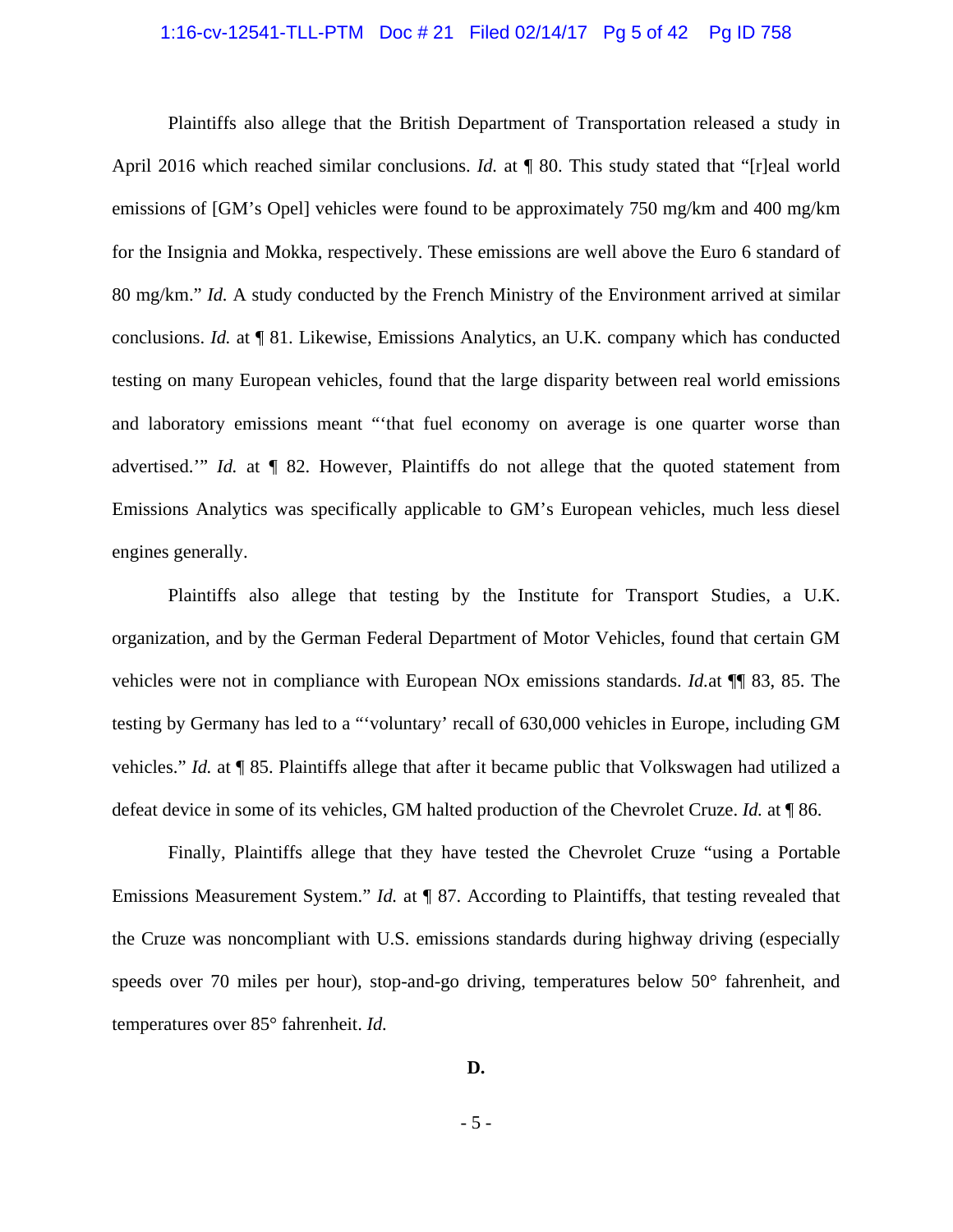### 1:16-cv-12541-TLL-PTM Doc # 21 Filed 02/14/17 Pg 6 of 42 Pg ID 759

 Besides the potential environmental impacts of the NOx emissions, Plaintiffs allege that GM's misrepresentations inflicted certain other damages on Plaintiffs. First, Plaintiffs allege that, if GM is forced to alter the 2014 Chevrolet Cruze vehicles to make them compliant with U.S. emissions standards, vehicle performance will be substantially downgraded. *Id.* at ¶ 90. Because the vehicles "will no longer perform as they did when purchased and as advertised," the vehicles' value will be diminished and owners will be forced to "pay more for fuel." *Id.* Second, Plaintiffs allege that GM "charged more for its diesel car than a comparable gas car." *Id.* at  $\P$  91. According to Plaintiffs, if they had "known of the higher emissions at the time they purchased or leased their [Cruze], they would not have purchased or leased those vehicles, or would have paid substantially less for the vehicles." *Id.* at ¶ 92.

#### **II.**

 Defendant is moving for dismissal under Federal Rules of Civil Procedure 12(b)(1) and 12(b)(6). Rule 12(b)(1) provides the means by which a party may assert lack of subject-matter jurisdiction as a defense. "A Rule 12(b)(1) motion for lack of subject matter jurisdiction can challenge the sufficiency of the pleading itself (facial attack) or the factual existence of subject matter jurisdiction (factual attack)." *Cartwright v. Garner*, 751 F.3d 752, 759 (6th Cir. 2014) (citing *United States v. Ritchie*, 15 F.3d 592, 598 (6th Cir.1994)). "A facial attack goes to the question of whether the plaintiff has alleged a basis for subject matter jurisdiction, and the court takes the allegations of the complaint as true for purposes of Rule 12(b)(1) analysis." *Id.* However, a "factual attack challenges the factual existence of subject matter jurisdiction." *Id.* In that case, "the district court has broad discretion over what evidence to consider and may look outside the pleadings to determine whether subject-matter jurisdiction exists." *Adkisson v. Jacobs Eng'g Grp., Inc*., 790 F.3d 641, 647 (6th Cir. 2015). Regardless, "the plaintiff bears the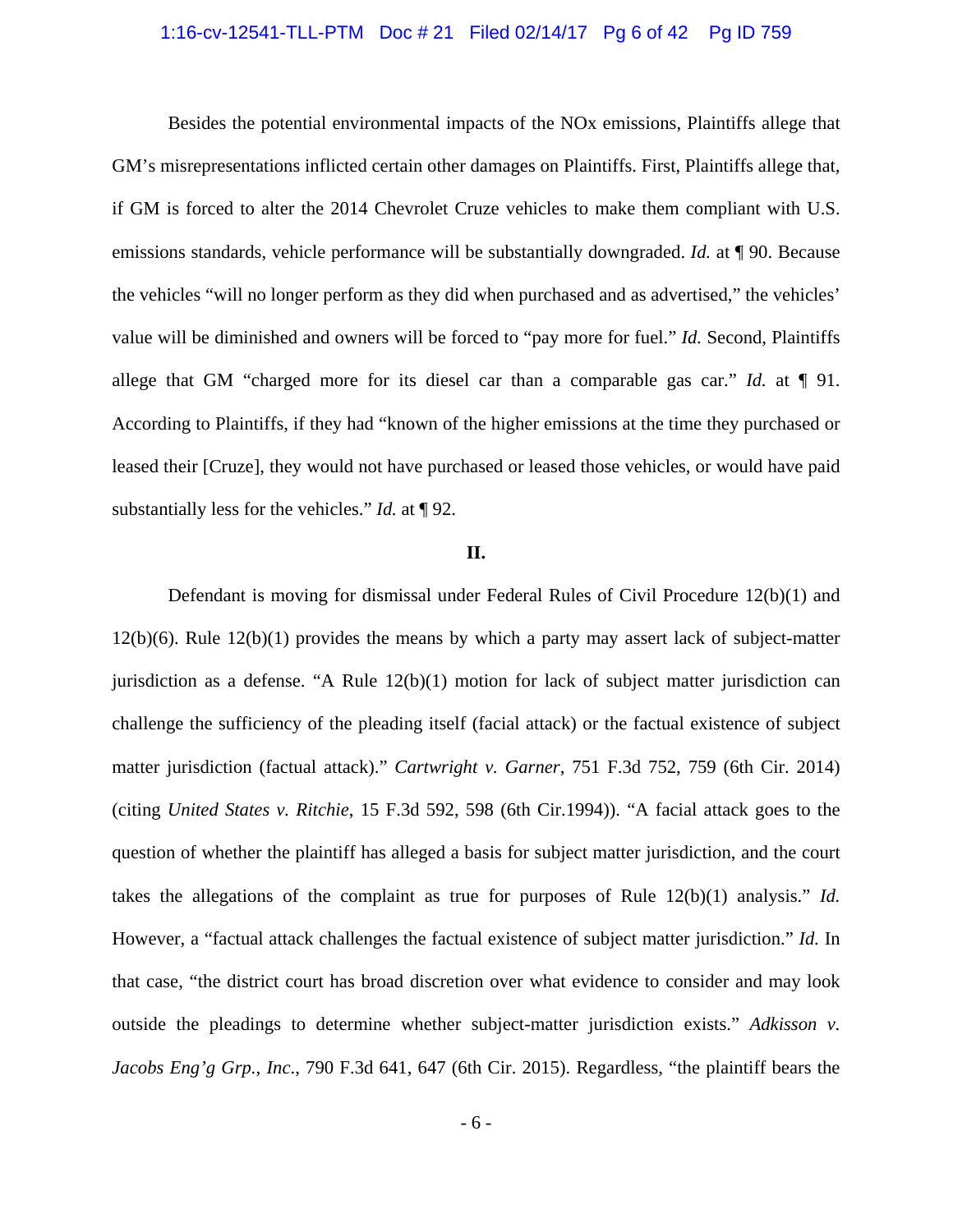### 1:16-cv-12541-TLL-PTM Doc # 21 Filed 02/14/17 Pg 7 of 42 Pg ID 760

burden of proving that jurisdiction exists." *DLX, Inc. v. Kentucky*, 381 F.3d 511, 516 (6th Cir. 2004).

A pleading fails to state a claim under Rule 12(b)(6) if it does not contain allegations that support recovery under any recognizable legal theory. *Ashcroft v. Iqbal*, 556 U.S. 662, 678 (2009). In considering a Rule  $12(b)(6)$  motion, the Court construes the pleading in the nonmovant's favor and accepts the allegations of facts therein as true. *See Lambert*, 517 F.3d at 439. The pleader need not provide "detailed factual allegations" to survive dismissal, but the "obligation to provide the 'grounds' of his 'entitle[ment] to relief' requires more than labels and conclusions, and a formulaic recitation of the elements of a cause of action will not do." *Bell Atlantic Corp. v. Twombly*, 550 U.S. 544, 555 (2007). In essence, the pleading "must contain sufficient factual matter, accepted as true, to state a claim to relief that is plausible on its face" and "the tenet that a court must accept as true all of the allegations contained in a complaint is inapplicable to legal conclusions." *Iqbal*, 556 U.S. at 678–79 (quotations and citation omitted).

Federal Rule of Civil Procedure 9(b) provides a heightened pleading standard for claims of fraud. "In alleging fraud or mistake, a party must state with particularity the circumstances constituting fraud or mistake. Malice, intent, knowledge, and other conditions of a person's mind may be alleged generally." *Id*. As explained by the Sixth Circuit in *Frank v. Dana Corp*. 547 F.3d 564 (6th Cir. 2008), claims of fraud must meet the following requirements: "(1) specify the statements that the plaintiff contends were fraudulent, (2) identify the speaker, (3) state where and when the statements were made, and (4) explain why the statements were fraudulent." *Id*. at 569 (citation omitted). At a minimum, a claimant must allege "the time, place and contents" of the alleged fraud. *Id*.

#### **III.**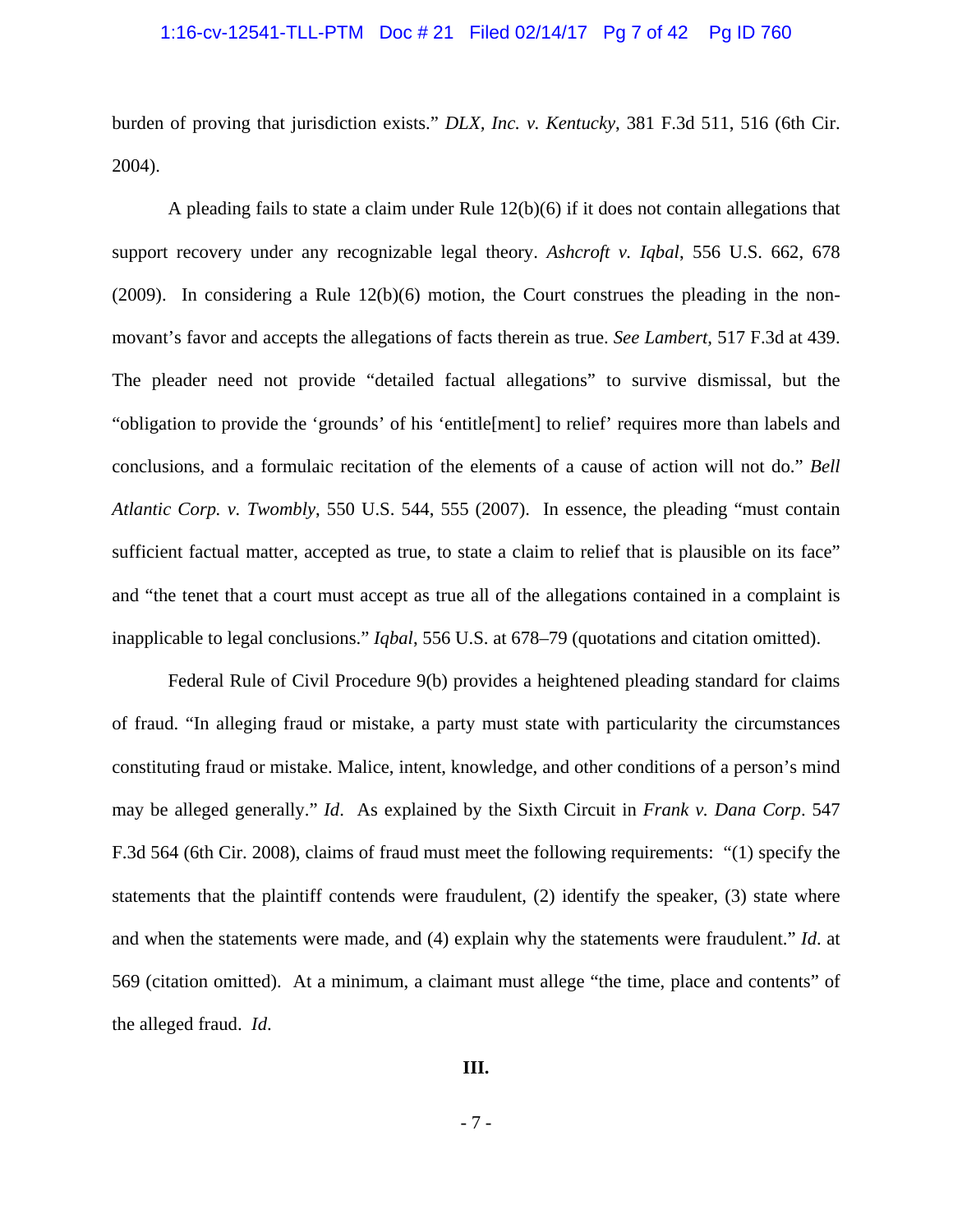## 1:16-cv-12541-TLL-PTM Doc # 21 Filed 02/14/17 Pg 8 of 42 Pg ID 761

GM bases its motion to dismiss on four grounds. First, GM argues that Plaintiffs lack Article III standing. Second, GM argues that Plaintiffs claims are preempted by the Clean Air Act. Third, GM argues that Plaintiff's claims should be stayed under the primary jurisdiction doctrine. Finally, GM argues that Plaintiffs have failed to state a claim upon which relief can be based. GM's arguments will be addressed in turn, starting with standing because it is a "threshold question in every federal case." *Miller v. City of Cincinnati*, 622 F.3d 524, 531 (6th Cir. 2010) (quoting *Planned Parenthood Ass'n v. City of Cincinnati*, 822 F.2d 1390, 1394 (6th Cir.1987)).

#### **A.**

Defendant argues that Plaintiffs lack Article III standing because they have not alleged a concrete and particularized injury and because they are asserting claims arising under the law of states where none of the named Plaintiffs reside or bought their vehicle. Article III, § 2 of the United States Constitution limits federal court jurisdiction to "Cases" and "Controversies." The Supreme Court has interpreted Art. III, § 2 as creating the doctrine of standing, which provides that federal jurisdiction exists only if the dispute is one "which [is] appropriately resolved through the judicial process." *Whitmore v. Arkansas*, 495 U.S. 149, 155 (1990). For standing to exist, three elements must be satisfied: injury in fact, causation, and redressability. *Lujan v. Defs. of Wildlife*, 504 U.S. 555, 560–61(1992). Injury in fact exists when the plaintiff has suffered "an invasion of a legally protected interest" that is both "concrete and particularized" and "actual or imminent," not "conjectural or hypothetical." *Id.* at 560 (citations omitted). Causation exists if the injury is one "that fairly can be traced to the challenged action of the defendant." *Simon v. E. Kentucky Welfare Rights Org.*, 426 U.S. 26, 41 (1976). The redressability requirement is satisfied if the plaintiff's injury is "likely to be redressed by a favorable decision." *Id.* at 38.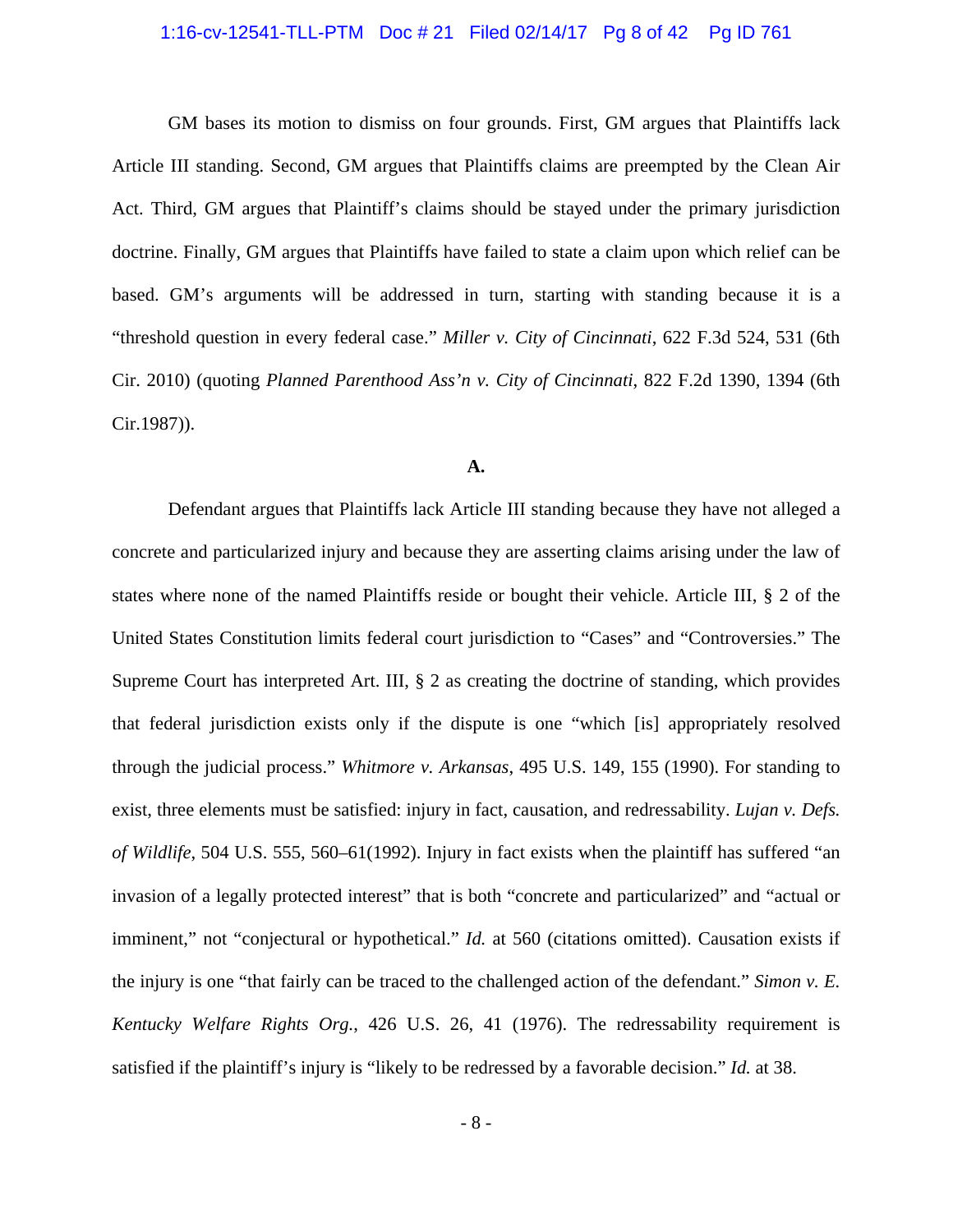**1.** 

GM argues that Plaintiffs' allegations of damages are generalized and speculative. According to Defendant, Plaintiffs' "complaint focuses on vehicle makes they do not own (Opel and Vauxhall) that are manufactured, sold and marketed by different entities exclusively in Europe, not the United States." Mot. Dismiss at 13, ECF No. 12. Defendants argue that Plaintiffs have not plausibly alleged that GM vehicles are in noncompliance with European regulatory standards, much less U.S. regulatory standards. Defendants further assert that Plaintiffs' alleged damages are based on "*speculative* future injuries" that rest on "multiple contingencies." *Id.* at 16. Specifically, Defendants characterize Plaintiffs' alleged damages as follows: Because certain European vehicles purportedly exceed European emission standards, the diesel Chevrolet Cruze likewise must exceed U.S. emission standards. Because the Cruze exceeds emissions standards, GM may have to recall the vehicle in the future and alter the engine to ensure compliance. If that is done, the Plaintiffs argue, their vehicles will have decreased performance and fuel efficiency, meaning their vehicles will be worth less. Finally, Defendants argue that Plaintiffs' allegations regarding environmental and health harms caused by increased emissions are generalized grievances which, because suffered by the public at large, cannot establish standing.

 Plaintiffs characterize their injury in fact allegations differently. Rather than relying on environmental harms or noncompliance with government regulation, Plaintiffs assert an overpayment theory. That theory is explained as follows: GM promised a clean diesel engine including "at least 90% less nitrogen oxide and particulate emissions"—but actually delivered a vehicle that turns off its emissions reduction system when in use. GM charged more for the diesel Chevrolet Cruze model than a comparable gasoline model and Plaintiffs chose the diesel model based at least in part on its "clean diesel" features. Accordingly, Plaintiffs allege that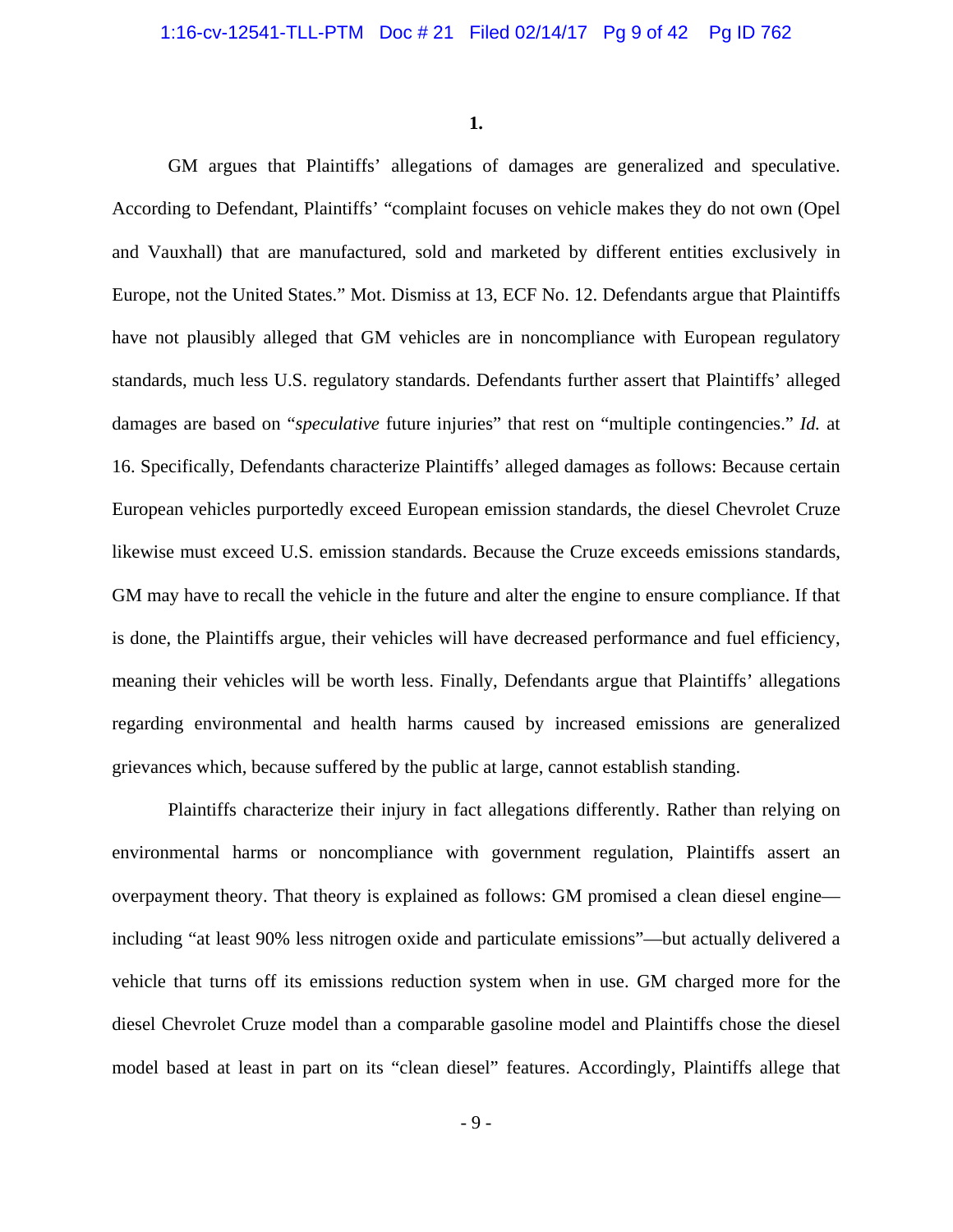### 1:16-cv-12541-TLL-PTM Doc # 21 Filed 02/14/17 Pg 10 of 42 Pg ID 763

GM's misrepresentations resulted in their overpaying for a vehicle because the vehicle did not work in the way GM promised it would.

 In response, GM admits that overpayment can constitute an Article III injury, but assert that Plaintiffs' theory requires, when challenged by a motion to dismiss, that they plausibly allege the falsity of the representations. According to GM, Plaintiffs have not plausibly alleged that "GM made actionable *false* statements about Diesel Cruze emissions or that any plaintiffs saw and relied to their detriment on misrepresentations about the vehicles' emissions." Def. Reply Br. at 12, ECF No. 18. GM presents an alternative explanation for the diesel model's higher price: the increased power and fuel efficiency that diesel engines feature.

 If Plaintiffs were alleging that they are entitled to relief based on the 2014 Chevrolet Cruze Diesel's noncompliance with EPA emissions regulations or the environmental harms caused by increased NOx emissions, they would lack standing. Absent allegations that Plaintiffs actually use a defined location which has been "affected by the challenged activity," alleged environmental harms do not establish standing. *Lujan*, 504 U.S. at 566. A plaintiff cannot establish standing by merely alleging that they use or are part of a "continuous ecosystem" which is adversely affected by the challenged behavior. *Id.* at 565. Plaintiffs' environmental allegations lack a specific geographic nexus and are thus insufficient to create standing. Likewise, Plaintiffs' allegations that the 2014 Chevrolet Cruze Diesel is in noncompliance with EPA regulations does not establish standing. Generally speaking, a citizen does not have standing to sue an entity for legal or regulatory violations which do not directly impact the citizen. *See Schlesinger v. Reservists Comm. to Stop the War*, 418 U.S. 208, 223 (1974) (holding that citizens cannot "call on the courts to resolve abstract questions"). By itself, GM's alleged noncompliance with EPA regulations does not constitute a sufficiently particularized injury to establish Plaintiffs' standing.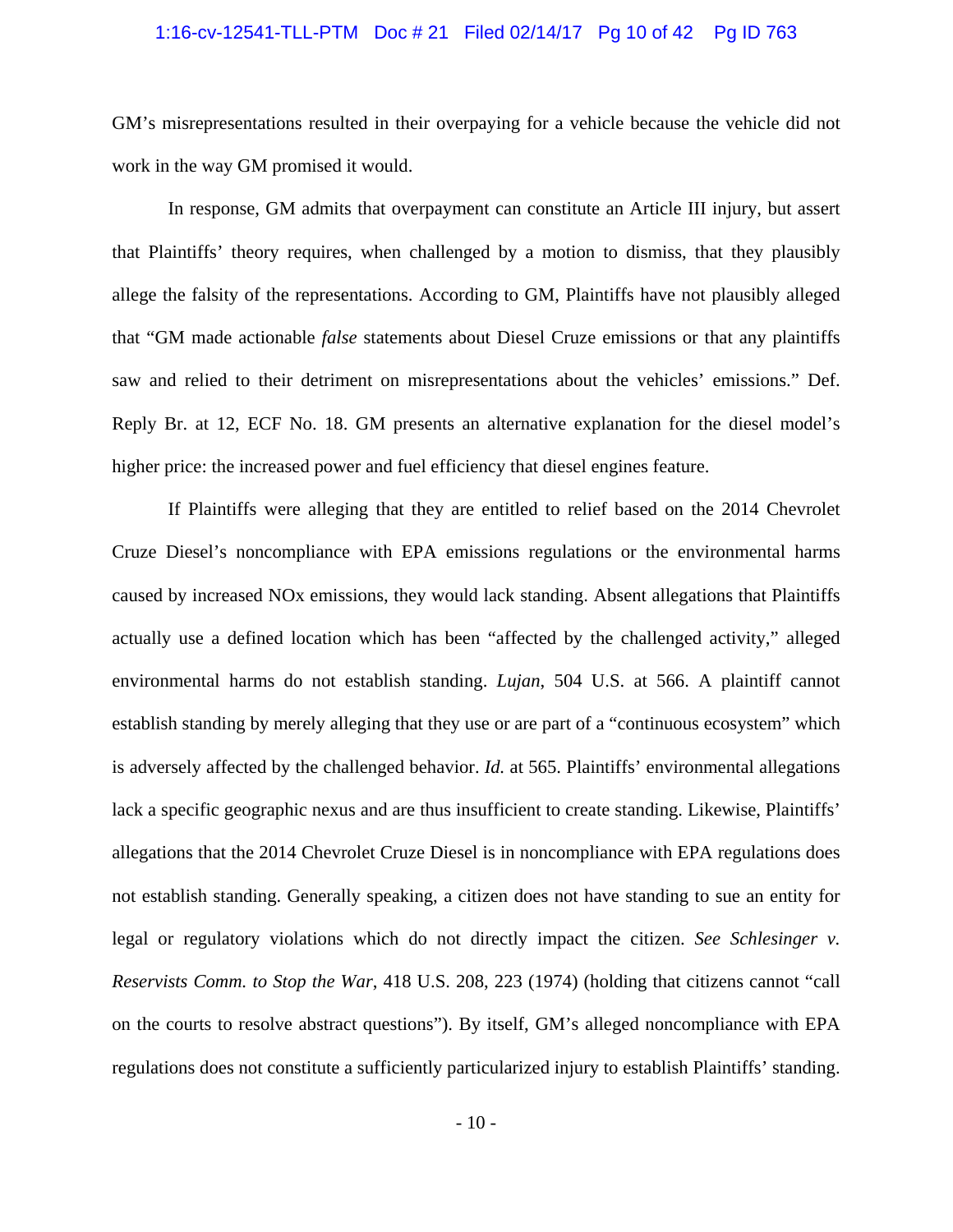#### 1:16-cv-12541-TLL-PTM Doc # 21 Filed 02/14/17 Pg 11 of 42 Pg ID 764

 Plaintiffs, however, are not relying on either of those theories to establish standing. Rather, Plaintiffs allege that GM misrepresented that the 2014 Chevrolet Cruze was a "clean diesel" vehicle and that, in reliance on those misleading representations, they overpaid for the vehicle. An economic injury can suffice to furnish Article III standing. *Rikos v. Procter & Gamble Co.*, 799 F.3d 497, 524 (6th Cir. 2015) (finding that standing existed in a class action because the plaintiffs alleged that the defendant falsely advertised to every purchaser of a health product and because there was no reason to purchase the product "except for its promised digestive health benefits"); *Loreto v. Procter & Gamble Co.*, 515 F. App'x 576, 581 (6th Cir. 2013) (finding that allegations that the plaintiffs purchased a product in reliance on the defendant's misrepresentations established a cognizable injury); *Mazza v. Am. Honda Motor Co.*, 666 F.3d 581, 595 (9th Cir. 2012) (finding that standing existed where plaintiffs alleged that they paid more for the product than they otherwise would have because the defendant "made deceptive claims and failed to disclose the system's limitations"). Plaintiffs' allegations that they overpaid for the vehicle<sup>2</sup> based on GM's representations constitute economic injury sufficient to establish Article III standing.

**i.** 

 First, GM argues that Plaintiffs have not suffered an economic injury because they have not alleged that GM actually engaged in deceptive behavior. That argument is without merit. The Complaint describes, in detail, numerous studies and reports from European authorities finding that GM vehicles are noncompliant with European emission regulations, despite meeting those regulations when tested in laboratory settings. Importantly, the Complaint also alleges that Plaintiffs have tested a Chevrolet Cruze themselves and found that emissions were significantly

 $\overline{a}$ 

 $2$  Plaintiffs also allege that they may not have purchased the Cruze at all but for GM's misrepresentations.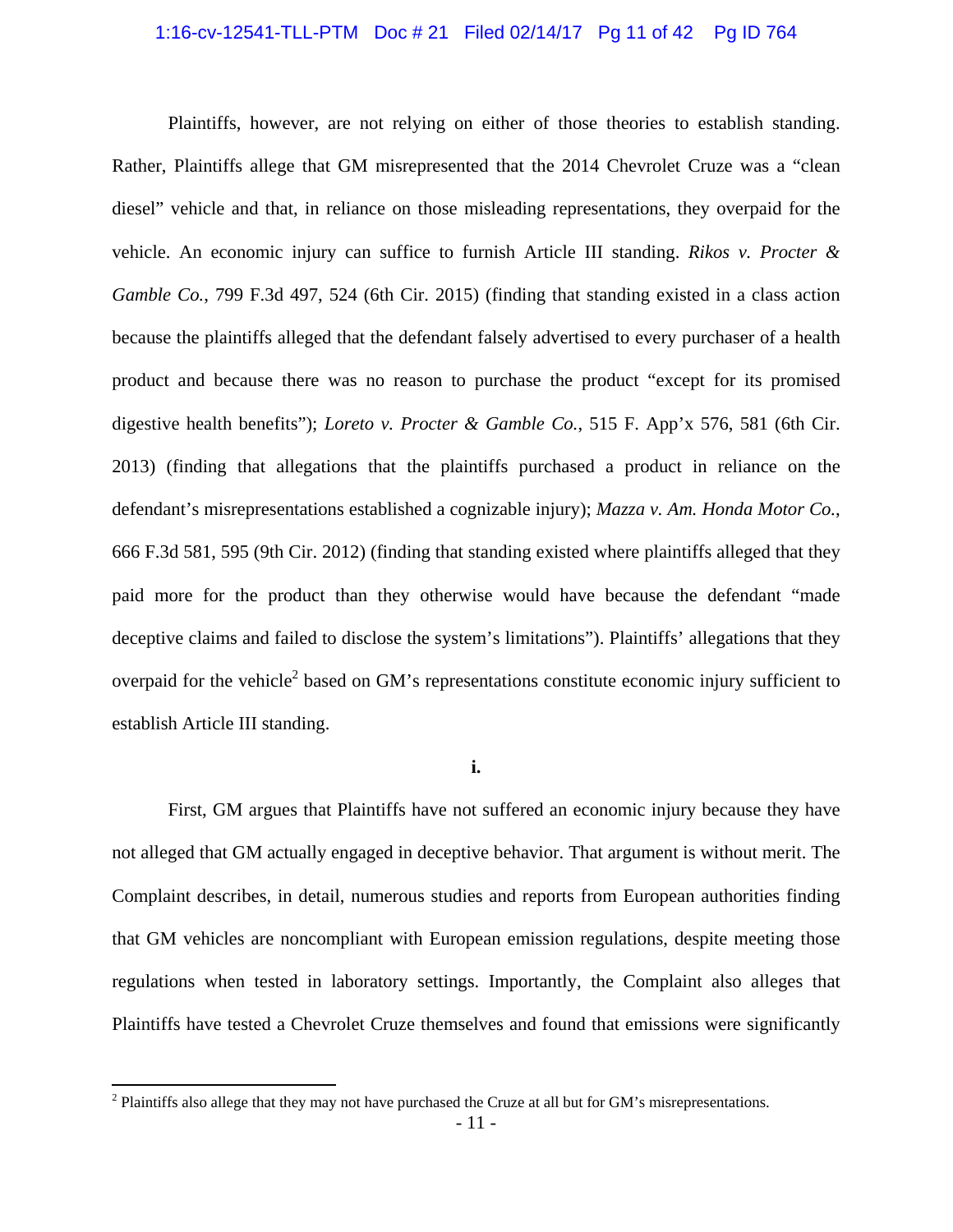### 1:16-cv-12541-TLL-PTM Doc # 21 Filed 02/14/17 Pg 12 of 42 Pg ID 765

higher than represented (given the regulatory standards the Cruze is purportedly in compliance with). GM makes much of the fact that the European studies involved different vehicles and that some of the studies expressly stated that the findings should not be interpreted to stand for the legal proposition that the vehicles were not in compliance with emission regulations. GM also emphasizes that Plaintiffs did not specifically allege that the Cruze they tested was the 2014 diesel model. But Plaintiffs' assert that GM's vehicles share common designs, including engines. That is plausible: common sense compels the conclusion that GM does not start anew each time it designs a vehicle.

Likewise, Plaintiffs' failure to specifically allege that they tested a 2014 Diesel Cruze is not fatal to their assertion of standing. The Complaint, read in its entirety, is unmistakably making allegations about the 2014 Diesel Cruze. In many paragraphs of the Complaint, Plaintiffs refer to the vehicle as the "Cruze" without specifying its year and model. To punish Plaintiffs for using shorthand at times in their Complaint would elevate form over substance. At the motion to dismiss level, plausible factual allegations are assumed to be true. Here, Plaintiffs have referenced and described multiple studies which found that GM vehicles that share engine technology with the Cruze produce significantly higher emissions than represented. That is enough to raise a plausible allegation that GM's promises of "Clean Diesel" and "90% less nitrogen oxide and particulate emissions" were deceptive. Likewise, the alleged disparity between emissions during laboratory testing and emissions during real-world testing makes Plaintiff's allegations of the existence of a "defeat device" plausible. If Plaintiffs' claims are challenged at summary judgment, they will be required to produce sufficient *evidence* to demonstrate genuine issues of fact, but that standard is not now applicable. At this stage, GM's attempts to challenge the methodology or conclusions of the studies have no traction.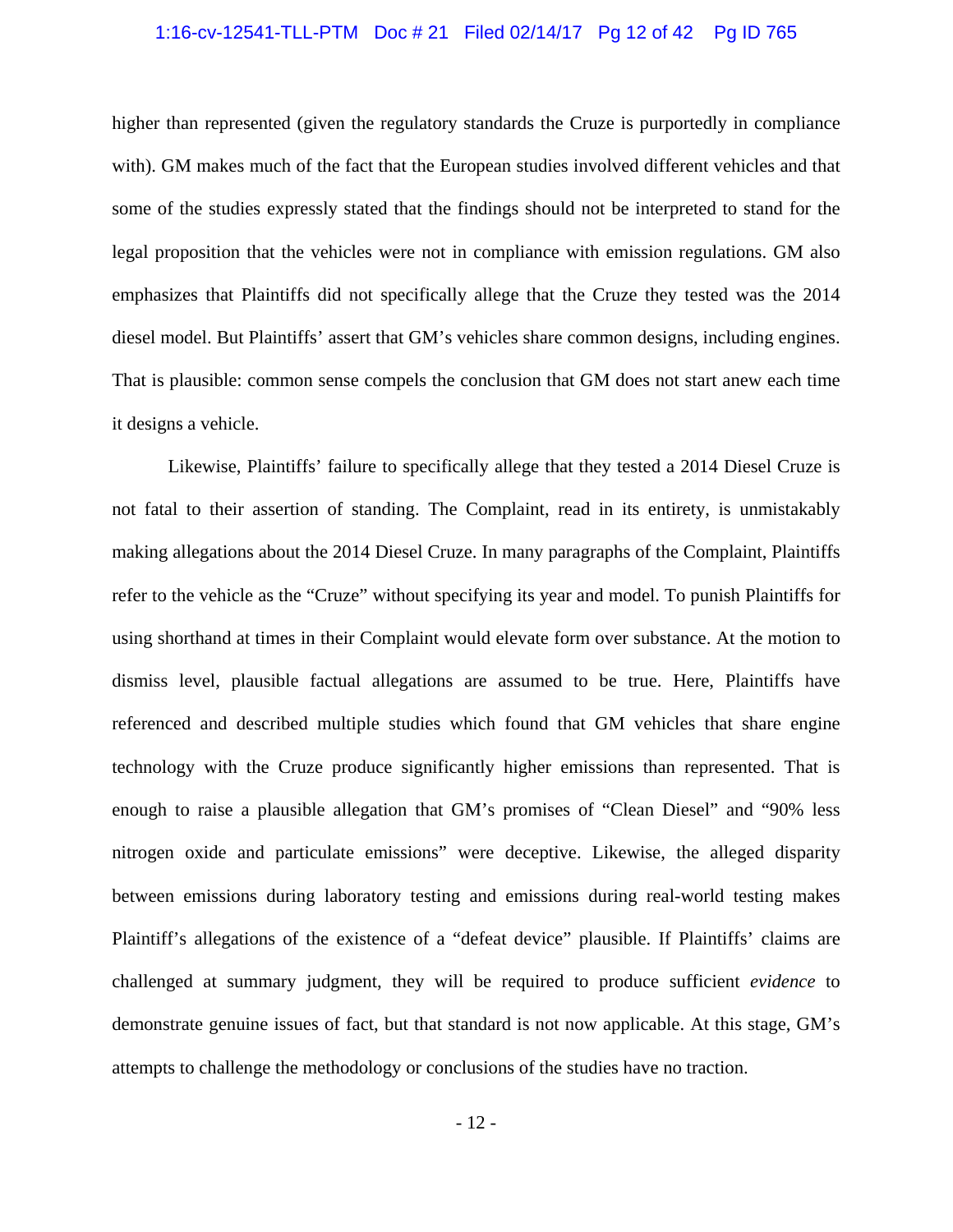### 1:16-cv-12541-TLL-PTM Doc # 21 Filed 02/14/17 Pg 13 of 42 Pg ID 766

GM also argues that Plaintiffs do not have standing because they did not plausibly allege that Plaintiffs saw and relied upon specific advertisement or other false statements in deciding to buy the Cruze. But GM has not established that Plaintiffs must actually plead reliance in order to establish standing. The Plaintiffs suffered financial injury because they paid a price for the Diesel Cruze that included a premium for its clean diesel technology. *See* Compl. at ¶ 91 ("Plaintiffs and members of the class paid a premium for a diesel Cruze, as GM charged more for its diesel car than a comparable gas car. Depending on the trim level, the premium was as much as \$2,400."). In *Muir v. Playtex Prod., LLC*, the court held that plaintiffs had standing even though they did not allege injury based on the actual performance of the product or identified which less expensive product they would have purchased absent the "purported misrepresentations." 983 F. Supp. 2d 980, 987 (N.D. Ill. 2013). The district court held that "[Plaintiff's] standing was established at the time of purchase, regardless of whether he later was dissatisfied with the [product] and regardless of whether he would have purchased a substitute product." *Id.*

When the economics of the transaction are analyzed, this outcome is logical. The clean diesel features of the Cruze were an important component of the vehicle, as evidenced by GM's advertising campaign which featured the clean diesel system. That system elevated the apparent value of the vehicle. Even if Plaintiffs did not specifically choose the Cruze because of its clean diesel system, they paid more for the vehicle because it included the system. If the system did not actually provide any value to the vehicle, then Plaintiffs suffered financial injury through overpayment regardless of whether they relied on GM's alleged misrepresentations. Had the true functionality of the clean diesel system been public knowledge, the Cruze's fair market value would have been lower, and the Plaintiffs would have paid a lower price. As recognized in *Muir*,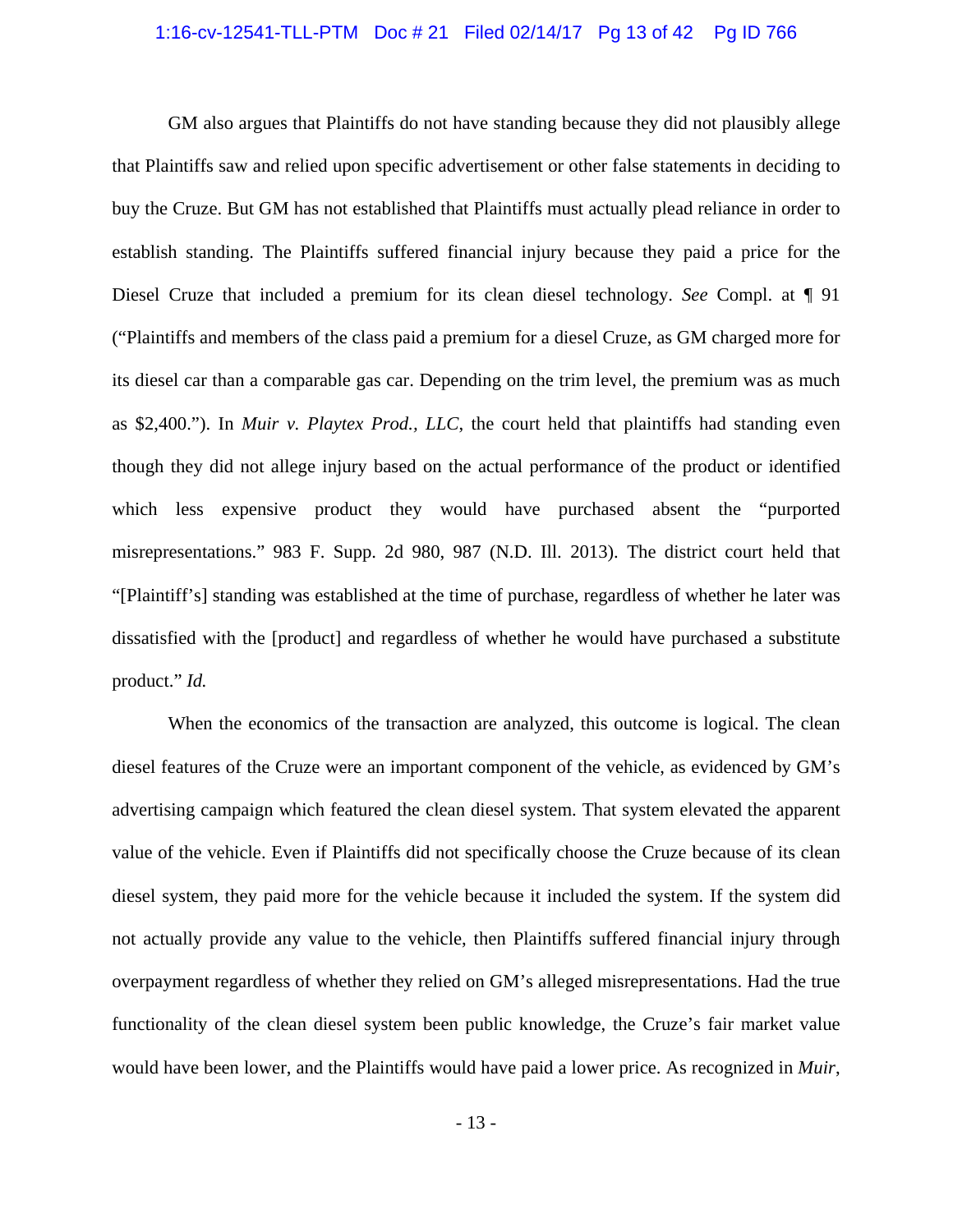## 1:16-cv-12541-TLL-PTM Doc # 21 Filed 02/14/17 Pg 14 of 42 Pg ID 767

that is enough to furnish standing. *See also In re Aqua Dots Prod. Liab. Litig.*, 654 F.3d 748, 751 (7th Cir. 2011) ('"The plaintiffs' loss is financial: they paid more for the toys than they would have, had they known of the risks the beads posed to children.").

**ii.** 

 GM does not specifically argue that Plaintiffs lack standing because they have not established that GM's alleged conduct is traceable to Plaintiffs' injury or that ruling for Plaintiffs would not redress their injury. However, on December 12, 2016, GM filed a notice of supplemental authority, ECF No. 19, identifying a decision by the District Court for the District of New Jersey dismissing a substantially similar suit against Mercedes-Benz. *See In re Mercedes-benz Emissions Litig.*, No. CV 16-881 (JLL)(JAD), 2016 WL 7106020, at \*1 (D.N.J. Dec. 6, 2016). Like in the present case, the plaintiffs in the *Mercedes-Benz Emissions Litigation* were alleging breach of contract, fraudulent concealment, and state consumer protection statute violations by Mercedes-Benz because their "clean diesel" vehicles employed a defeat device. The court found that the plaintiffs had adequately alleged an injury in fact because they "plausibly pled that the products received did not live up to the claims made by Defendants." *Id.* at \*4.

 However, the court found that the alleged injury was not "fairly traceable" to the defendant's conduct. *Id.* at \*6. Specifically, the court faulted the plaintiffs' complaint for not alleging the "'general type or medium of advertising to which they were [personally] allegedly exposed.'" *Id.* at \*8 (quoting *In re Gerber Probiotic Sales Practices Litig.*, No. CIV.A. 12-835 JLL, 2013 WL 4517994, at \*6 (D.N.J. Aug. 23, 2013). The court went on:

For example, Plaintiffs have not alleged that they actually viewed any category of advertisements—i.e., Defendants' website, press releases, etc.—that contained the alleged misrepresentations. Accordingly, the Court finds that the [consolidated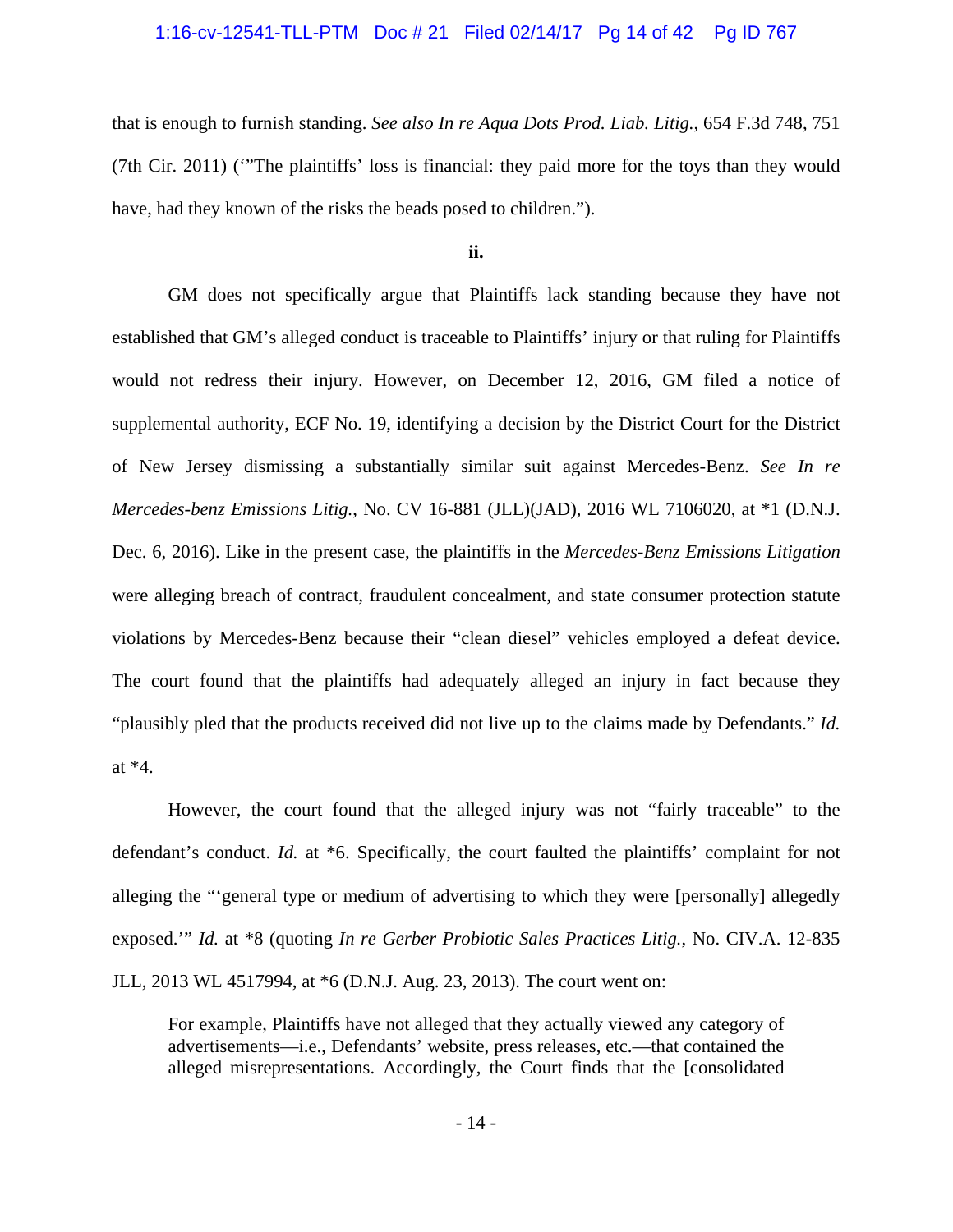# 1:16-cv-12541-TLL-PTM Doc # 21 Filed 02/14/17 Pg 15 of 42 Pg ID 768

amended complaint] does not contain sufficient facts to allege that Plaintiffs' injuries were fairly traceable to any of Defendants' representations.

*Id.* (internal citations omitted).

 In *Gerber*, the court found that the plaintiffs had standing to assert a false advertisement claim regarding claims made on the product's label, but not based on the "overall marketing campaign." *In re Gerber Probiotic Sales Practices Litig.*, 2013 WL 4517994, at \*6. The court further reasoned:

[N]o Plaintiff alleges even the general type or medium of 'advertising' to which they were allegedly exposed. Nor do Plaintiffs otherwise allege facts as to how misrepresentations in the 'advertising' caused their injuries. Therefore, the [consolidated amended complaint] does not contain sufficient facts to allege that the injuries which resulted to Plaintiffs were fairly traceable to any of Gerber's representations other than those on the Products' labeling.

*Id.*

 GM does not argue in this case that Plaintiffs have not alleged facts plausibly demonstrating traceability. However, because standing is a threshold question that can be raised *sua sponte* by the Court, traceability will be briefly addressed.

The decision in *Mercedes-Benz Emissions Litigation* is incompatible with existing Sixth

Circuit and Supreme Court precedent. In *Wuliger v. Manufacturers Life Ins. Co.*, the Sixth

Circuit explicated the kind of "causation" which plaintiffs must allege to establish traceability:

[T]he causation requirement in standing is not focused on whether the defendant 'caused' the plaintiff's injury in the liability sense; the plaintiff need only allege 'injury that fairly can be traced to the challenged action of the defendant, and not injury that results from the independent action of some third party not before the court.'

567 F.3d 787, 796 (6th Cir. 2009) (quoting *Simon v. E. Ky. Welfare Rights Org.*, 426 U.S. 26,

41–42 (1976)). "Proximate causation is not a requirement of Article III standing." *Lexmark Int'l,* 

*Inc. v. Static Control Components, Inc.*, 134 S. Ct. 1377, 1394 (2014). Thus, the traceability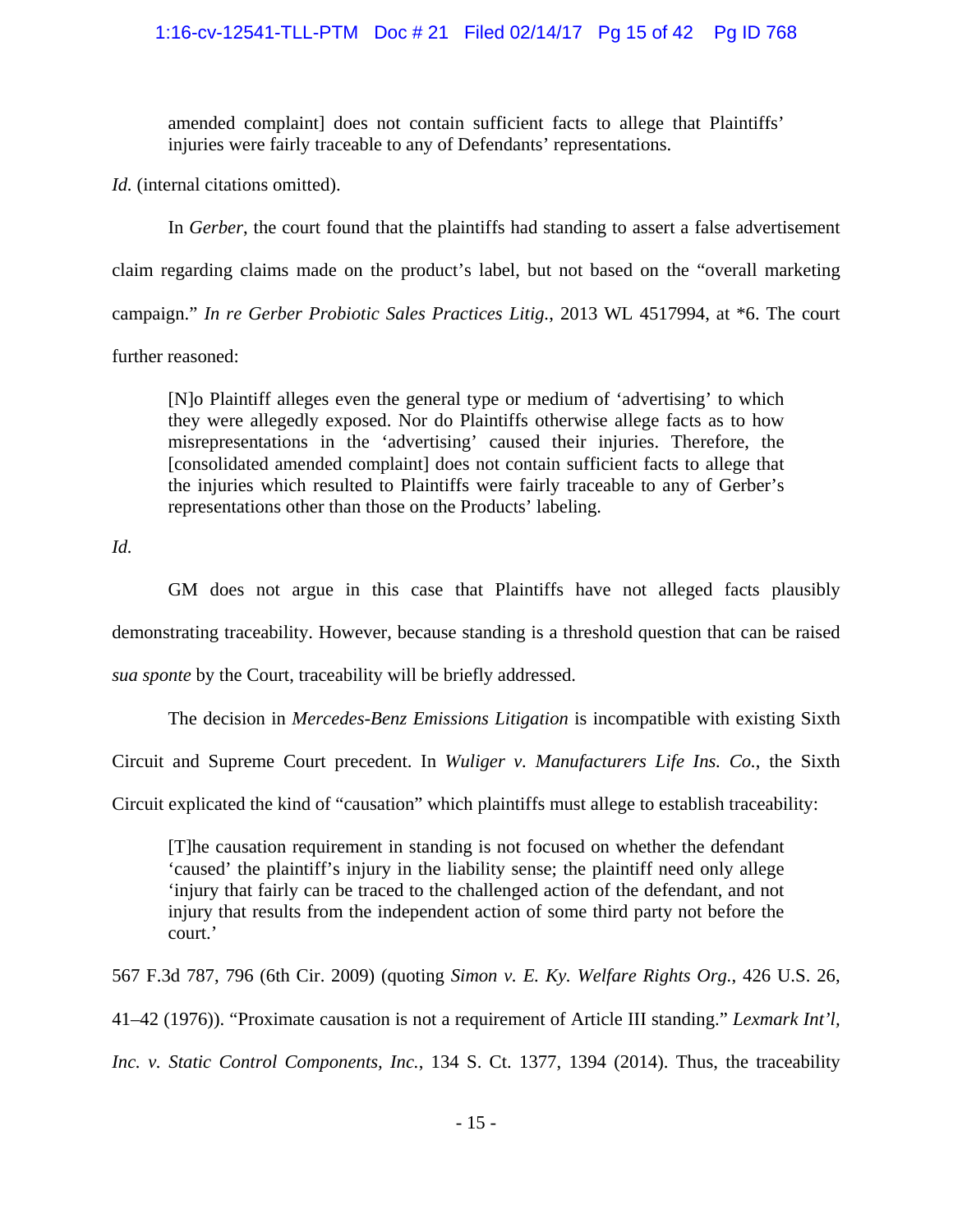### 1:16-cv-12541-TLL-PTM Doc # 21 Filed 02/14/17 Pg 16 of 42 Pg ID 769

analysis does not focus on whether the plaintiff has alleged facts sufficient to show that the defendant's conduct caused the plaintiff's injury for purposes of liability. Rather, "[t]he causation requirement of the constitutional standing doctrine exists to eliminate those cases in which a third party and not a party before the court causes the injury." Am. Canoe Ass'n, Inc. v. *City of Louisa Water & Sewer Comm'n*, 389 F.3d 536, 542 (6th Cir. 2004).

*Mercedes-Benz Emissions Litigation* and *Gerber* blur this distinction between proximate causation and traceability. The question for standing purposes is not whether Plaintiffs' relied on GM's advertising campaign such that they would not have purchased the vehicle but for GM's "clean diesel" marketing. Rather, the question is whether it was GM's conduct, not a third party's conduct, which caused Plaintiffs' alleged injury. Here, GM has not tried to argue that Plaintiffs' alleged injuries were the result of a third party's actions. According to Plaintiffs, GM installed a "defeat device" in the Chevrolet Cruze. That defeat device means the Cruze's emissions are significantly higher than advertised (and significantly higher than a reasonable consumer would expect). This alleged disparity between what the Cruze was represented to be and what it actually is, as discussed above, sufficient to constitute an injury in fact. Even if the Plaintiffs did not specifically rely on the "clean diesel" advertising in choosing to buy the Cruze, they paid a price, determined the market, which relied upon GM's representation that the vehicle included a fully functional "clean diesel" system. In other words, GM's false advertising created an artificially high market price that Plaintiffs paid. Plaintiffs' overpayment can thus be traced directly to GM's alleged actions.<sup>3</sup> The named Plaintiffs have alleged facts sufficient to create standing at the motion to dismiss stage.

 $\overline{a}$ 

<sup>&</sup>lt;sup>3</sup> GM's arguments about reliance are undoubtedly relevant to the question of whether Plaintiffs have plausibly alleged facts upon which claims for false advertisement, fraudulent concealment, and consumer protection law violations can be based. But that inquiry is distinct from the Article III standing analysis.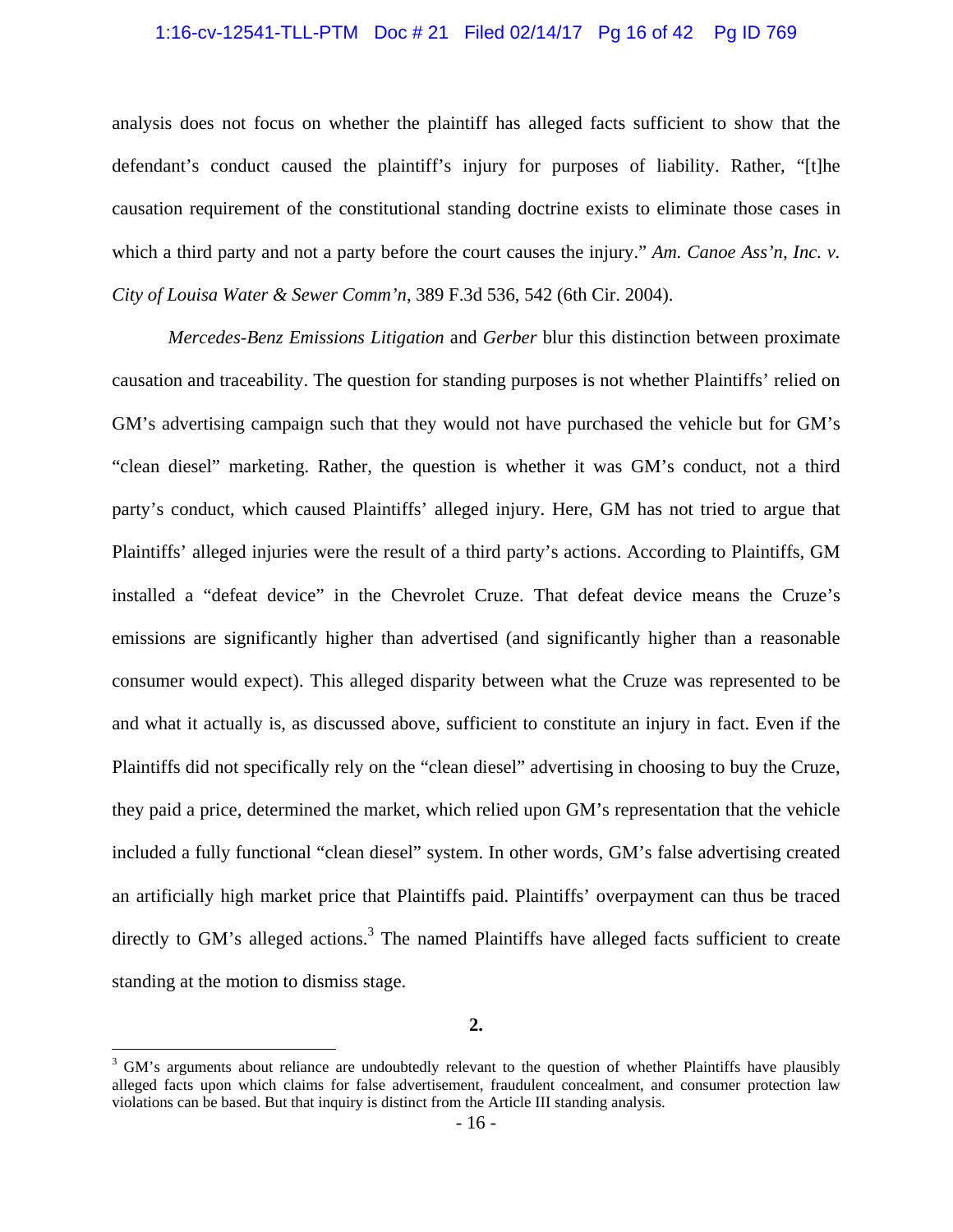# 1:16-cv-12541-TLL-PTM Doc # 21 Filed 02/14/17 Pg 17 of 42 Pg ID 770

 While the named Plaintiffs have standing, the Complaint also seeks to bring a class action against GM.<sup>4</sup> The nine named Plaintiffs are residents of Arizona,<sup>5</sup> California, Florida, Maryland, Michigan, New York, Ohio, and Texas. GM argues that the claims in the Complaint arising under other state laws should be dismissed because the named Plaintiffs do not have standing to bring those claims.

 "Threshold individual standing is a prerequisite for all actions, including class actions." *Fallick v. Nationwide Mut. Ins. Co.*, 162 F.3d 410, 423 (6th Cir. 1998). In *Fallick*, the Sixth Circuit explained that a "potential class representative must demonstrate individual standing visas-vis the defendant; he cannot acquire such standing merely by virtue of bringing a class action." *Id.* Once the purported class representative has demonstrated standing personally, then the Federal Rule of Civil Procedure 23 certification analysis is to be conducted. *Id.* However, in *Ortiz v. Fibreboard Corp.*, the Supreme Court held that class certification issues were, in that case, "'logically antecedent' to Article III concerns." 527 U.S. 815, 831 (1999) (quoting *Ortiz v. Fibreboard Corp.*, 527 U.S. 815, 831 (1999)). Thus, the Court held that the Rule 23 certification analysis should be conducted first, though in keeping with Article III's limits on standing. *Id.*

 In *In re Auto. Parts Antitrust Litig.*, the court faced the issue now presented here. 29 F. Supp. 3d 982, 999 (E.D. Mich. 2014). In that case, the defendants argued that the plaintiffs did not have standing to "pursue claims in states where they do not reside." *Id.* at 999–1000. Having previously found that the named plaintiffs had personal standing to bring claims, the *Auto Parts* Court postponed the question of whether the named plaintiffs had standing to bring claims in states where a named plaintiff did not reside until the class certification stage of proceedings. *Id.* at 1000.

1

<sup>&</sup>lt;sup>4</sup> At this time, Plaintiffs have not requested that the class be certified.

<sup>&</sup>lt;sup>5</sup> Mr. Stone, the Arizona resident, bought his Cruze in Illinois. Every other named Plaintiff bought their vehicle in their state of residence.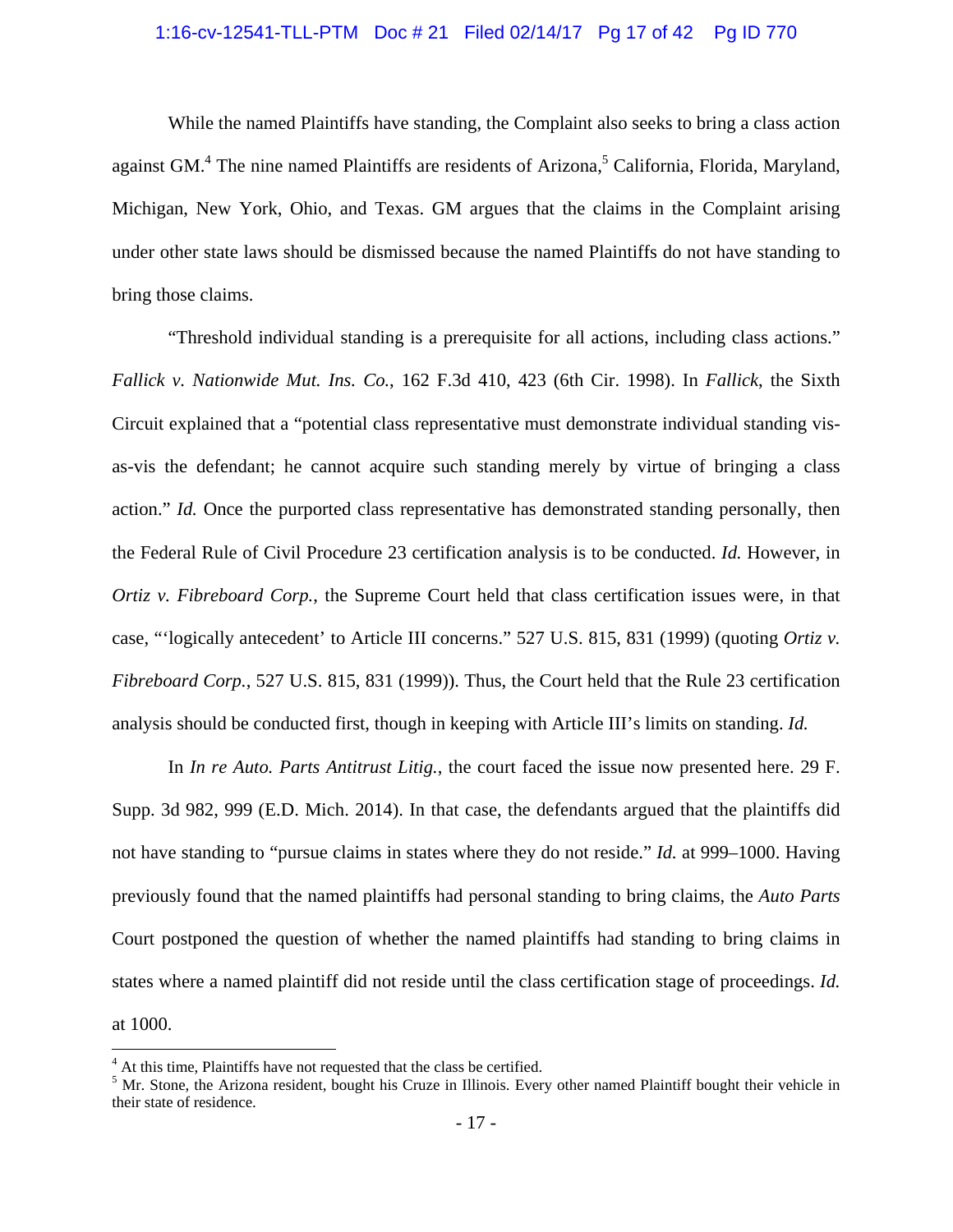### 1:16-cv-12541-TLL-PTM Doc # 21 Filed 02/14/17 Pg 18 of 42 Pg ID 771

 This bifurcation of the standing inquiry is sensible. Having determined that the named Plaintiffs have standing in their individual capacity, the question of whether the named Plaintiffs have standing to bring claims on behalf of the unnamed class members is analytically subsequent to the class certification analysis. Admittedly, Sixth Circuit law regarding this question is unsettled. The Sixth Circuit has not directly addressed this issue, and district courts for the Eastern District of Michigan have reached different conclusions. Like the *In re Auto. Parts Antitrust Litig.* Court, the *Hoving v. Transnation Title Ins. Co.* Court distinguished between the question of whether the named plaintiff had standing to assert claims on his own behalf from the question of whether that plaintiff could bring claims on behalf of unnamed class members. 545 F. Supp. 2d 662, 667 (E.D. Mich. 2008) ("The defendant has not seriously challenged the plaintiff's standing to assert his claims arising from the alleged overcharge on his own refinancing transaction. The question whether he has standing to proceed as a class representative will be subsumed in the class certification decision."). However, in both *Anger v. Accretive Health, Inc.* and *In re Packaged Ice Antitrust Litig.*, the courts addressed standing prior to class certification and dismissed all claims which arose under the law of states where no named plaintiff resided. No. 14-CV-12864, 2015 WL 5063269, at \*5 (E.D. Mich. Aug. 27, 2015); 779 F. Supp. 2d 642, 657 (E.D. Mich. 2011). *See also Kaatz v. Hyland's Inc.*, No. 16 CV 237 (VB), 2016 WL 3676697, at \*5 (S.D.N.Y. July 6, 2016) (noting the "'growing consensus'" that "class certification is logically antecedent to standing when, as here, class certification is the source of the potential standing problems").

 For several reasons, the cases which defer the standing inquiry regarding the claims advanced on behalf of unnamed class members until class certification provide the best approach. It is axiomatic that Article III standing is a predicate to federal jurisdiction. Likewise,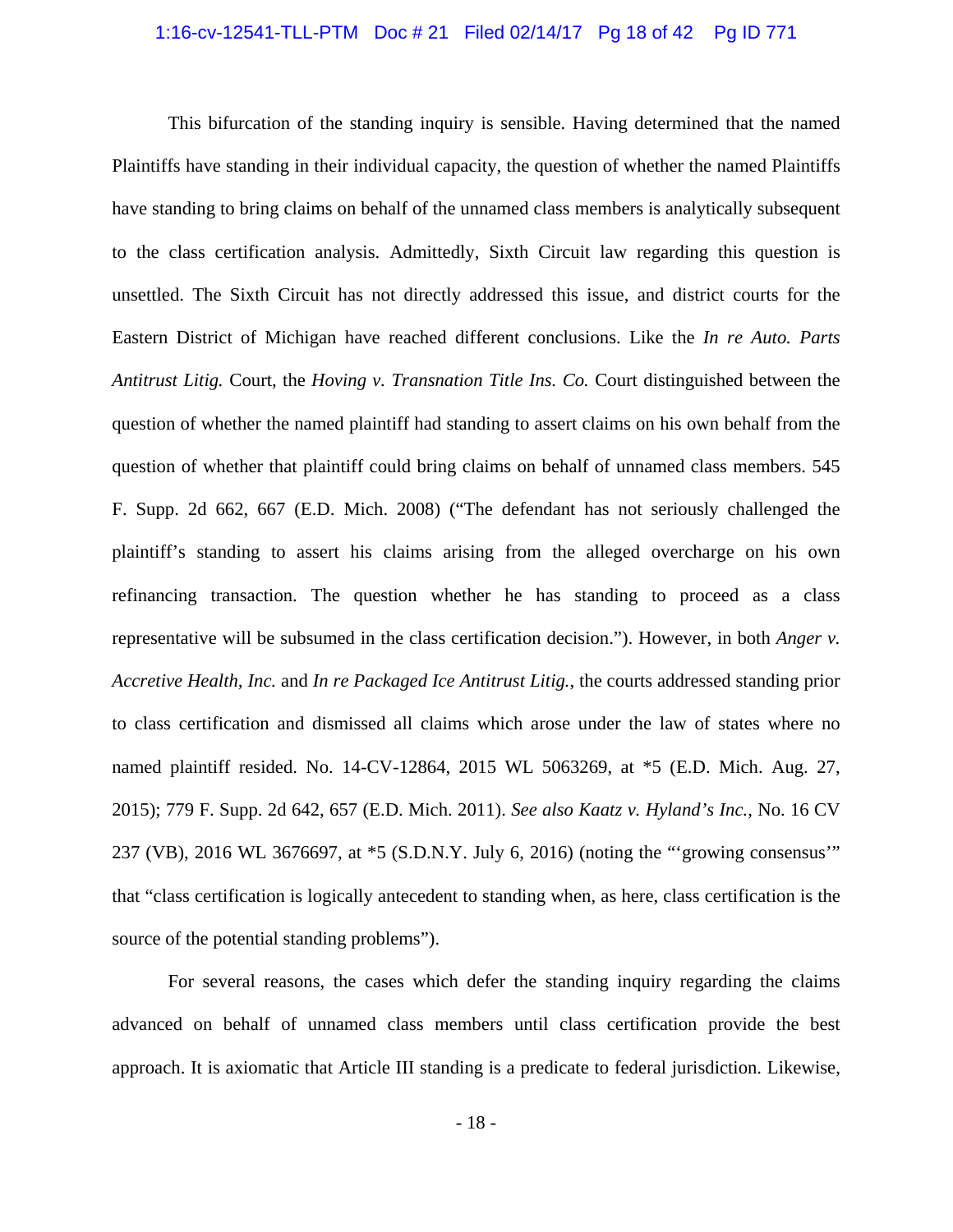### 1:16-cv-12541-TLL-PTM Doc # 21 Filed 02/14/17 Pg 19 of 42 Pg ID 772

a potential class representative cannot manufacture standing merely by attempting to bring a class action. *Fallick*, 162 F.3d at 423. Accordingly, it makes no sense to completely postpone the standing inquiry until after all the discovery has finished. If, at that point, the Court were to find that standing did not exist, then the case would have proceeded for months, at considerable expense to the parties, before a Court without jurisdiction. That outcome is unacceptable, but that danger is not present here. In this case, the individual Plaintiffs have standing to bring claims on their own behalf, and that is enough for the Plaintiffs to proceed to discovery.

 It is true that deferring the question of standing for purpose of rule 23 may subject GM to discovery on all claims, including those which Plaintiffs have standing to bring only if the class is certified. However, that is acceptable for two reasons. First, the crux of Plaintffs' claims (and thus the crux of the discovery sought) center on design decisions made centrally by GM. If GM designed a "defeat device" for the Chevrolet Cruze, every Chevrolet Cruze will presumably have that device, regardless of where it was manufactured or sold. Thus, the deferred class certification analysis will not result in significantly greater discovery expenses for GM. Plaintiffs will seek substantially the same information regardless of whether they are asserting claims only on their own behalf or on behalf of a class. Second, Plaintiffs have adequately pleaded facts in their Complaint which plausibly meet the requirements for maintaining a class action. *See*  Compl. at¶¶ 102–110. *See also Timoneri v. Speedway, LLC*, 186 F. Supp. 3d 756, 762 (N.D. Ohio 2016) (explaining that a court may engage in a review of the complaint to determine if the class action allegations are clearly defective) (citing *Pilgrim v. Universal Health Card., LLC*, 660 F.3d 943, 949 (6th Cir. 2011)). There are undoubtedly many 2014 Chevrolet Cruze Diesel owners, and Plaintiffs allege that each experienced injury from the same deception on GM's part: the "defeat device." Plaintiffs and the unnamed class members appear to have all been injured in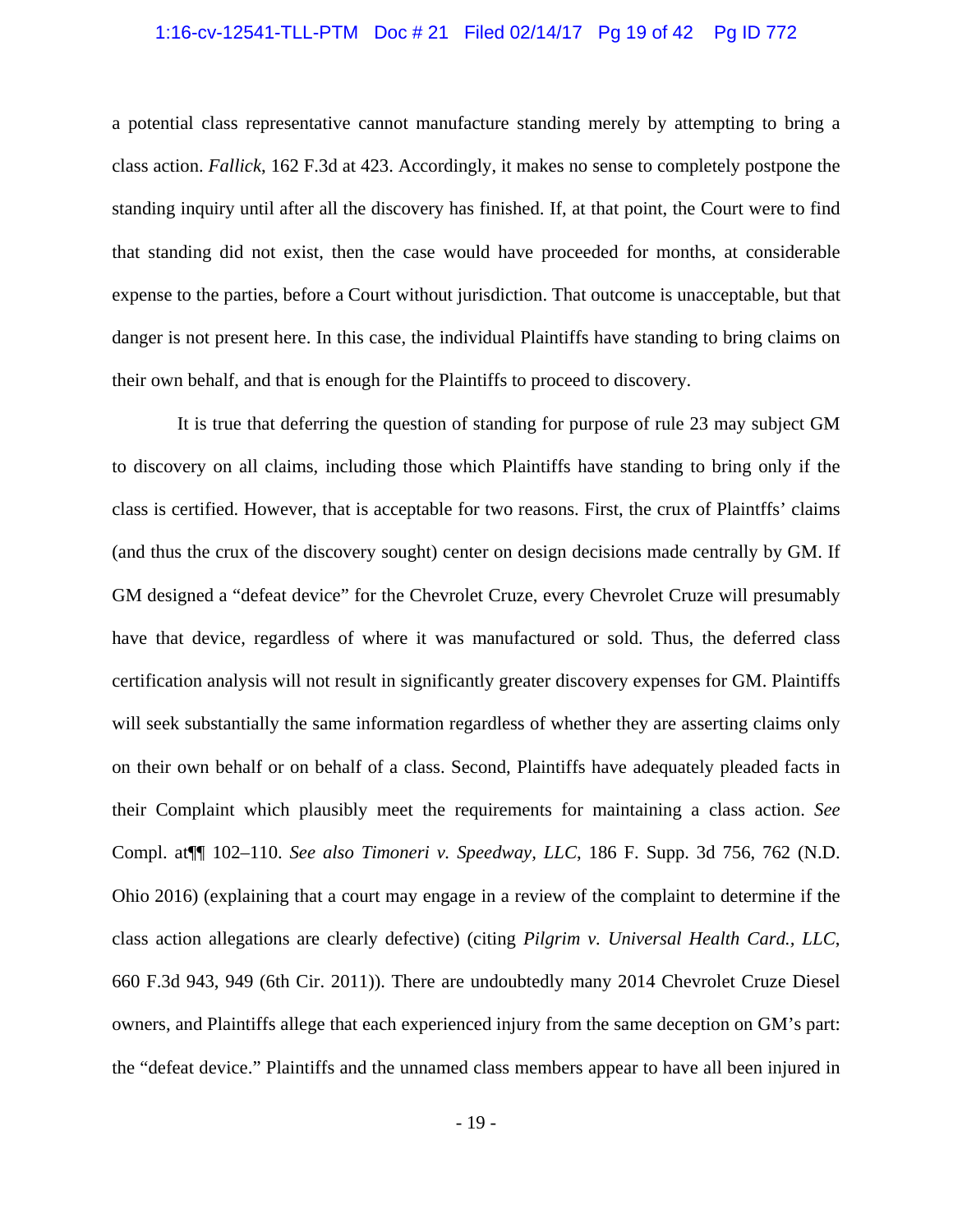# 1:16-cv-12541-TLL-PTM Doc # 21 Filed 02/14/17 Pg 20 of 42 Pg ID 773

the same way, and Plaintiffs seem situated to adequately represent the class. Likewise, it is plausible, given the similarity of the factual issues and the number of potential plaintiffs, that a class action is the best way to adjudicate this controversy.6

 In short, the Plaintiffs have standing to bring claims on their own behalf. The question of whether they may bring claims on behalf of the unnamed class members is an issue that is properly addressed via a motion for class certification. Accordingly, that question and the accompanying standing issue will be deferred until the class certification analysis is conducted.

**B.** 

Next, GM argues that Plaintiffs' claims must be dismissed because they are preempted by

§ 209 of the Clean Air Act (CAA), 42 U.S.C. § 7401 *et. seq.* Section 209 of the CAA reads as follows:

No State or any political subdivision thereof shall adopt or attempt to *enforce any standard relating to the control of emissions* from new motor vehicles or new motor vehicle engines subject to this part. No State shall require certification, inspection, or any other approval relating to the control of emissions from any new motor vehicle or new motor vehicle engine as condition precedent to the initial retail sale, titling (if any), or registration of such motor vehicle, motor vehicle engine, or equipment.

U.S.C. at § 7543(a) (emphasis added).

GM's argument for preemption begins by characterizing Plaintiffs' allegations as asserting that "(i) the Cruze's emissions levels exceed 'EPA emission requirements,' and (ii) the Cruze employs an unlawful 'defeat device' to conceal its violations of emission standards." Mot. Dismiss at 21 (citing Compl. at  $\P$  126, 78). GM then argues that Plaintiffs' claims all constitute attempts to "enforce standards *relating to* the control of emissions," in violation of § 7543(a).

The sum of the set of the set of the set of the set of the set of the class action of the class action of the class action of the class action allegations *sua sponte*, Plaintiffs may face hurdles to class certification. *See, e.g., Pilgrim v. Universal Health Card, LLC*, 660 F.3d 943, 948–49 (6th Cir. 2011) (refusing to "allow a nationwide class covered by the class of different states" because the variations in the governing law would dwarf any common factual issues and thus defeat predominance).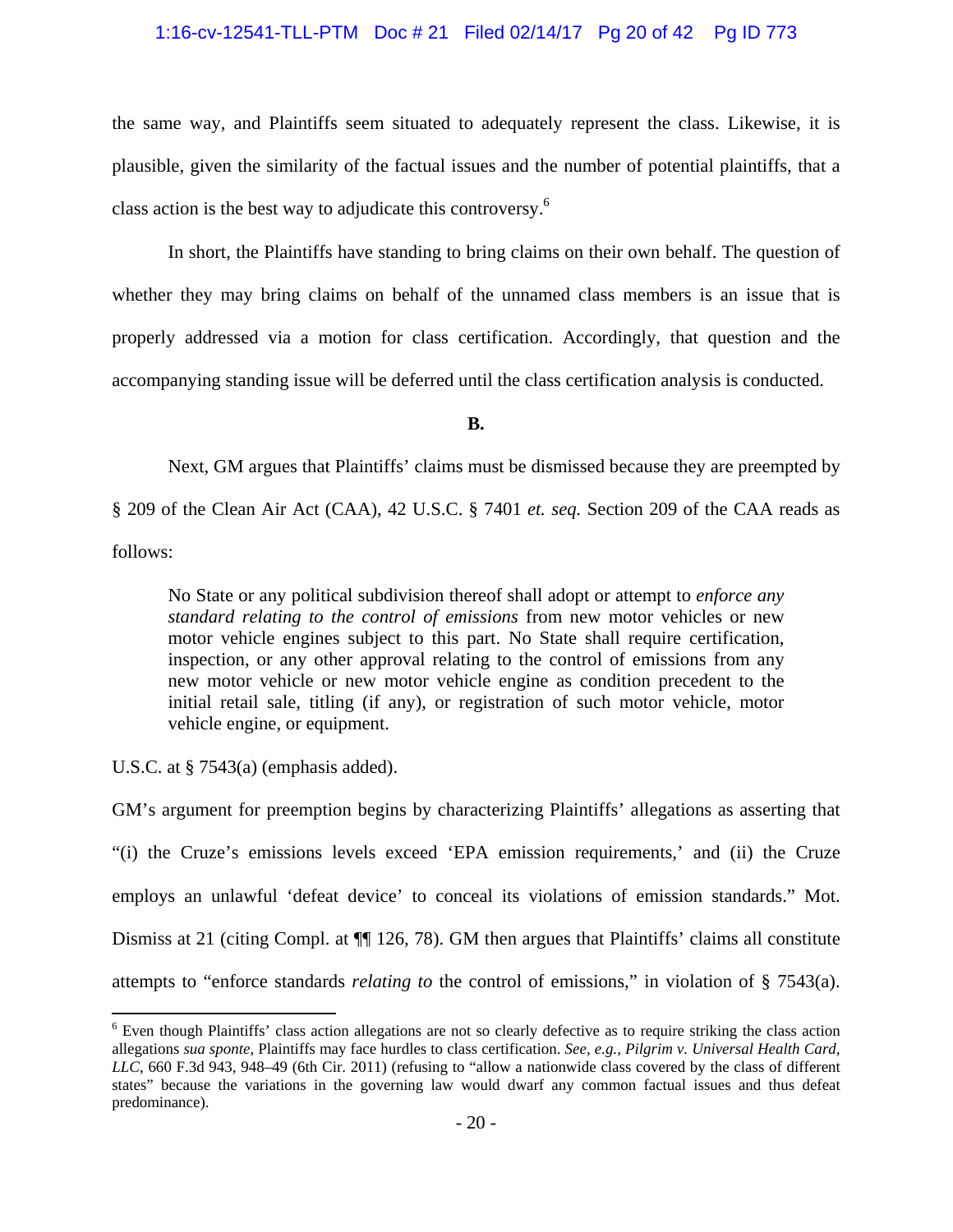### 1:16-cv-12541-TLL-PTM Doc # 21 Filed 02/14/17 Pg 21 of 42 Pg ID 774

(emphasis added). In support of that argument, GM cites *Morales v. Trans World Airlines, Inc.*, where the Supreme Court held that the Airline Deregulation Act of 1978, 49 U.S.C. § 1301 *et. seq.*, preempted all state actions "having a connection with or reference to" airline rates, routes, and services. 504 U.S. 374, 384 (1992). The Airline Deregulation Act of 1978 included a section expressly preempting "any law, rule regulation, standard, or other provision having the force and effect of law relating to rates, routes, or services of any air carrier." *Id.* at 383 (citing 48 U.S.C. §  $1305(a)(1)$ ). The Supreme Court explained that the words "'relating to'... express a broad preemptive purpose."

 In response, Plaintiffs cite *Merrick v. Diageo Americas Supply, Inc.*, where the Sixth Circuit rejected the argument that the CAA preempted state common law nuisance claims. 805 F.3d 685, 694 (6th Cir. 2015). In particular, Plaintiffs emphasize the *Merrick* Court's reminder that "there is a strong presumption against federal preemption of state law," especially when the federal legislation encroaches on areas that the states have "traditionally occupied." *Id.* Plaintiffs argue that their claims are not preempted because "(1) fraud and consumer protection act claims are not 'standards relating to the control of emissions'; and (2) plaintiffs' suit does not 'attempt to enforce' emission-related standards." Pl. Resp. Mot Dismiss at 26.

#### **1.**

 To the extent Plaintiffs are seeking damages based solely on GM's alleged violations of the CAA, those claims are preempted. *Beshear v. Volkswagen Grp. of Am., Inc.*, No. 16-CV-27- GFVT, 2016 WL 3040492, at \*4 (E.D. Ky. May 25, 2016) ("Any such attempt by states or private parties to seek damages or other remedies based on alleged violations of the CAA is strictly prohibited in light of the broad sweep of the CAA, and thus state common law tort claims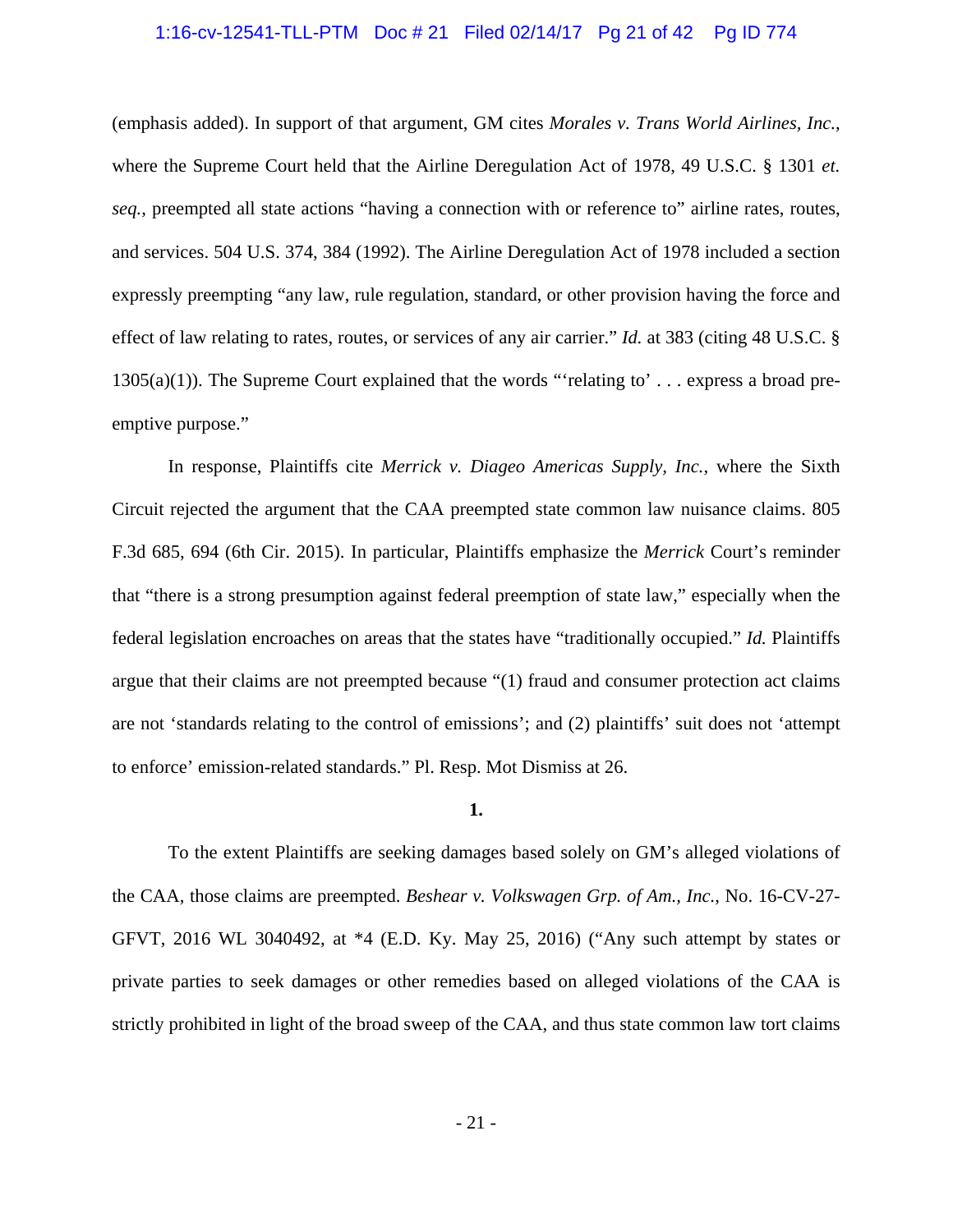### 1:16-cv-12541-TLL-PTM Doc # 21 Filed 02/14/17 Pg 22 of 42 Pg ID 775

premised on the failure to meet CAA standards are preempted.").<sup>7</sup> As the *Beshear* Court explained, "state law cannot be used as the sole basis for determining whether emissions levels are impermissible." *Id.*

 However, Plaintiffs argue that their claims are not attempts to enforce emissions "standards" as that word is used in § 7543(a). In advancing this argument, Plaintiffs attempt to draw a distinction between emissions "requirements" and emissions "standards." This distinction is central to Plaintiffs' attempt to distinguish the Supreme Court's opinion in *Cipollone v. Liggett Grp., Inc.*, 505 U.S. 504, 521 (1992). In *Cipollone*, the Supreme Court held that the Federal Cigarette Labeling and Advertising Act preempted certain state common law damages actions. *Id.* The relevant statutory language in *Cipollone* reads as follows: "No *requirement* or prohibition based on smoking and health shall be imposed under State law with respect to the advertising or promotion of any cigarettes the packages of which are labeled in conformity with the provisions of this Act." 15 U.S.C. § 1334(b) (emphasis added).

 There appears to be little statutory or historical support for Plaintiffs' distinction between "standards" or "requirements" in the CAA context. *See Hancock v. Train*, 426 U.S. 167, 167 (1976) (noting that "emission standards" and "emissions requirements" were used interchangeably when the CAA was drafted). That said, the CAA and the Cigarette Labeling and Advertising Act are different statutes and thus the text of each must be interpreted separately. *See Bates v. Dow Agrosciences LLC*, 544 U.S. 431, 446 (2005).

 The Supreme Court has directly addressed the meaning of "standard" in § 209(a). In *Engine Mfrs. Ass'n v. S. Coast Air Quality Mgmt. Dist.*, 541 U.S. 246, 253 (2004), the Supreme Court reasoned:

 $\overline{a}$ 

<sup>&</sup>lt;sup>7</sup> To the extent Plaintiffs rely on the CAA's citizen suit provision, 42 U.S.C. § 7604(e), that provision is trumped by the "preemptive intent of § 209(a)." *See Jackson v. Gen. Motors Corp.*, 770 F. Supp. 2d 570, 578 (S.D.N.Y. 2011).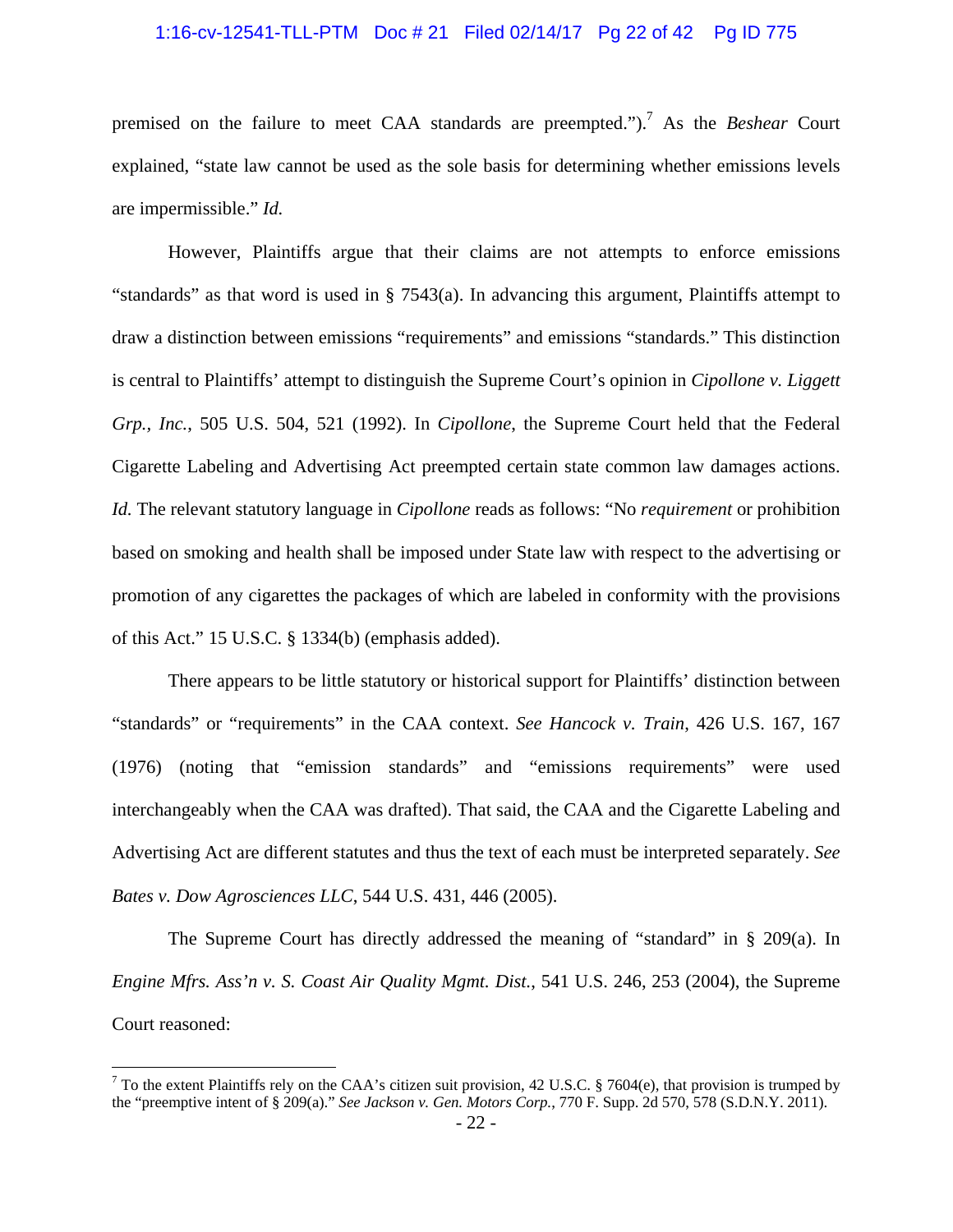The criteria referred to in  $\S$  209(a) relate to the emission characteristics of a vehicle or engine. To meet them the vehicle or engine must not emit more than a certain amount of a given pollutant, must be equipped with a certain type of pollution-control device, or must have some other design feature related to the control of emissions. This interpretation is consistent with the use of "standard" throughout Title II of the CAA (which governs emissions from moving sources) to denote requirements such as numerical emission levels with which vehicles or engines must comply or emission-control technology with which they must be equipped.

#### *Id.* (internal citations omitted).

Thus, to the extent Plaintiffs are suing GM for manufacturing a vehicle that emits "more than a certain amount of [NOx or particulate emissions]" in violation of EPA regulations or that is not equipped with properly functioning and federally required "emission-control technology," their claims are preempted by the CAA.

# **2.**

 However, Plaintiffs also separately argue that their claims are not preempted by the FAA because they are not dependent on a "finding that GM violated federal emissions requirements." Pl. Resp. Mot. Dismiss at 31. In support of that argument, Plaintiffs rely primarily on two cases. First, Plaintiffs cite *In re Caterpillar, Inc., C13 & C15 Engine Prod. Liab. Litig.*, No. 1:14-CV-3722 JBS-JS, 2015 WL 4591236 (D.N.J. July 29, 2015). In *Caterpillar*, the plaintiffs were bringing breach of warranty, breach of implied warranty, and violation of consumer protection law claims against Caterpillar for alleged engine defects which prevented the engines "from operating without continually derating and/or shutting down." *Id.* at \*11. The plaintiffs were not alleging that the engines "failed to conform to" EPA emissions standards. *Id.* As the *Caterpillar*  Court explained, "the alleged failure is not a failure to perform as an EPA-compliant engine, but a failure to perform as an engine at all." *Id.* The court held that plaintiffs' claims were not preempted by the CAA: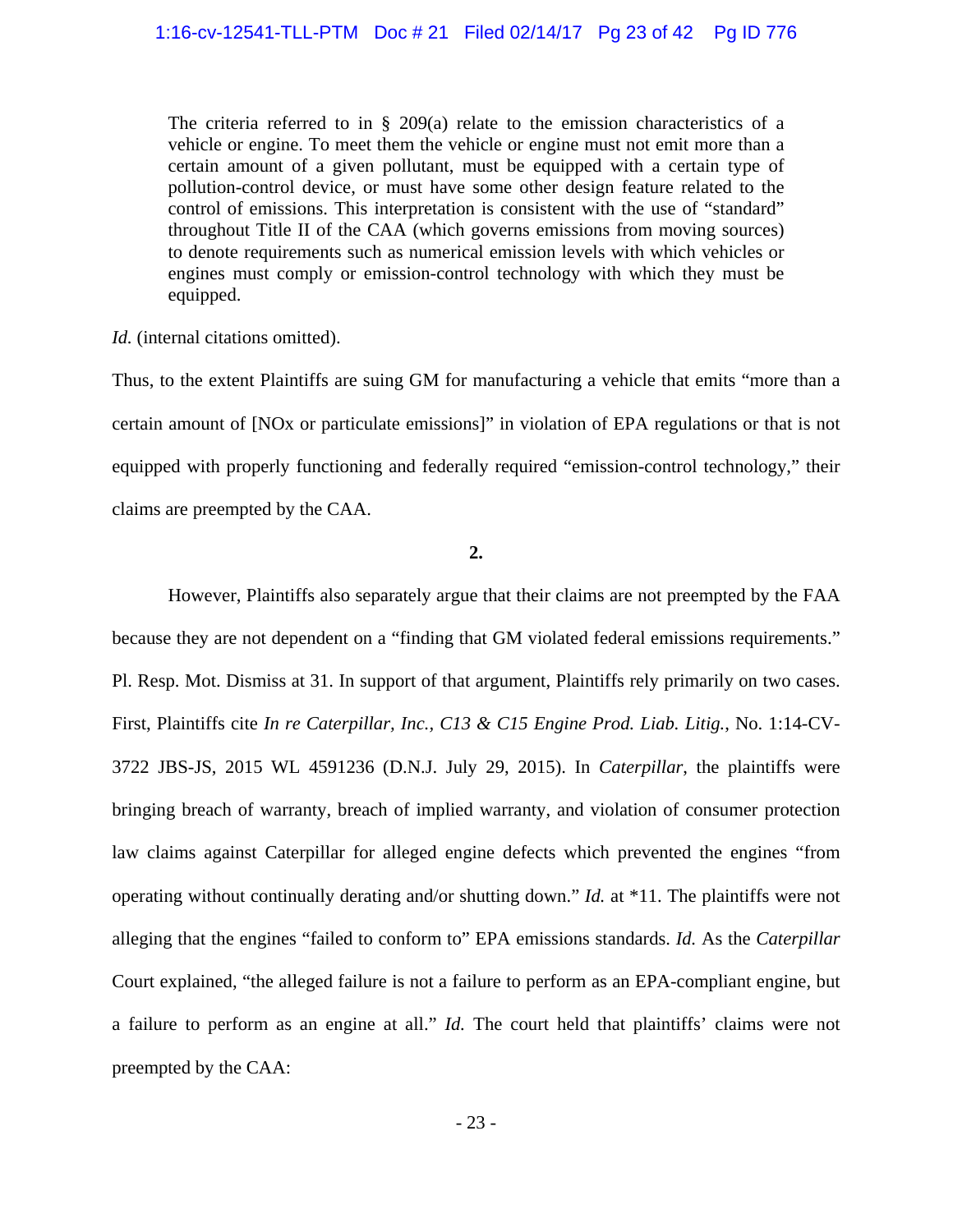Plaintiffs' claims which seek enforcement of express and implied warranties for defects in the Engines' emissions systems, as well as those based on consumer fraud and negligent design, are hardly comparable to efforts by state and local governments to adopt or enforce emissions standards or to require additional certifications or inspections prior to sale. . . . Plaintiffs' claims here do not require a showing that Caterpillar's Engines either did or did not comply with emissions standards. Nor is this a recall case in which vehicles allegedly fail to conform to federal emissions standards.

*Id.* at \*11–12.

The Court made two further observations:

Plaintiffs [do not] contend that they were harmed by the failure of their Engines to comply with applicable emissions standards. . . . [Likewise,] Plaintiffs' claims would have no effect on the applicable emissions standards and therefore could not lead to the chaotic patchwork of state standards which Congress intended to avoid in this area.

*Id.* at \*12.

Second, Plaintiffs cite *In re Volkswagen "Clean Diesel" Litigation*, No. CL-2016-9917,

Opinion Letter (Va. Cir. Ct. Aug. 30, 2016). That lawsuit involved claims of fraud, consumer protection act violations, lemon law violations, and breaches of warranty brought against Volkswagen and arising out of Volkswagen's ongoing "defeat device" scandal. Like here, the defendant in *Volkswagen* argued that the plaintiffs' claims were preempted under the Clean Air Act. The *Volkswagen* Court found that the plaintiffs' fraud and consumer protection claims were not preempted:

On their face, Plaintiffs' fraud and [Virginia Consumer Protection Act] claims do not rely on emissions violations or enforcement to make out their claims. Instead Plaintiffs' claims rely upon allegedly false promises of compliance, efficiency, and new technology; or concealment of the fact that compliance testing was being circumvented.

*Id.* at 8 (distinguishing *Jackson* because the plaintiffs in that lawsuit were seeking to recover for injuries from the alleged noncompliance itself.). The *Volkswagen* Court continued: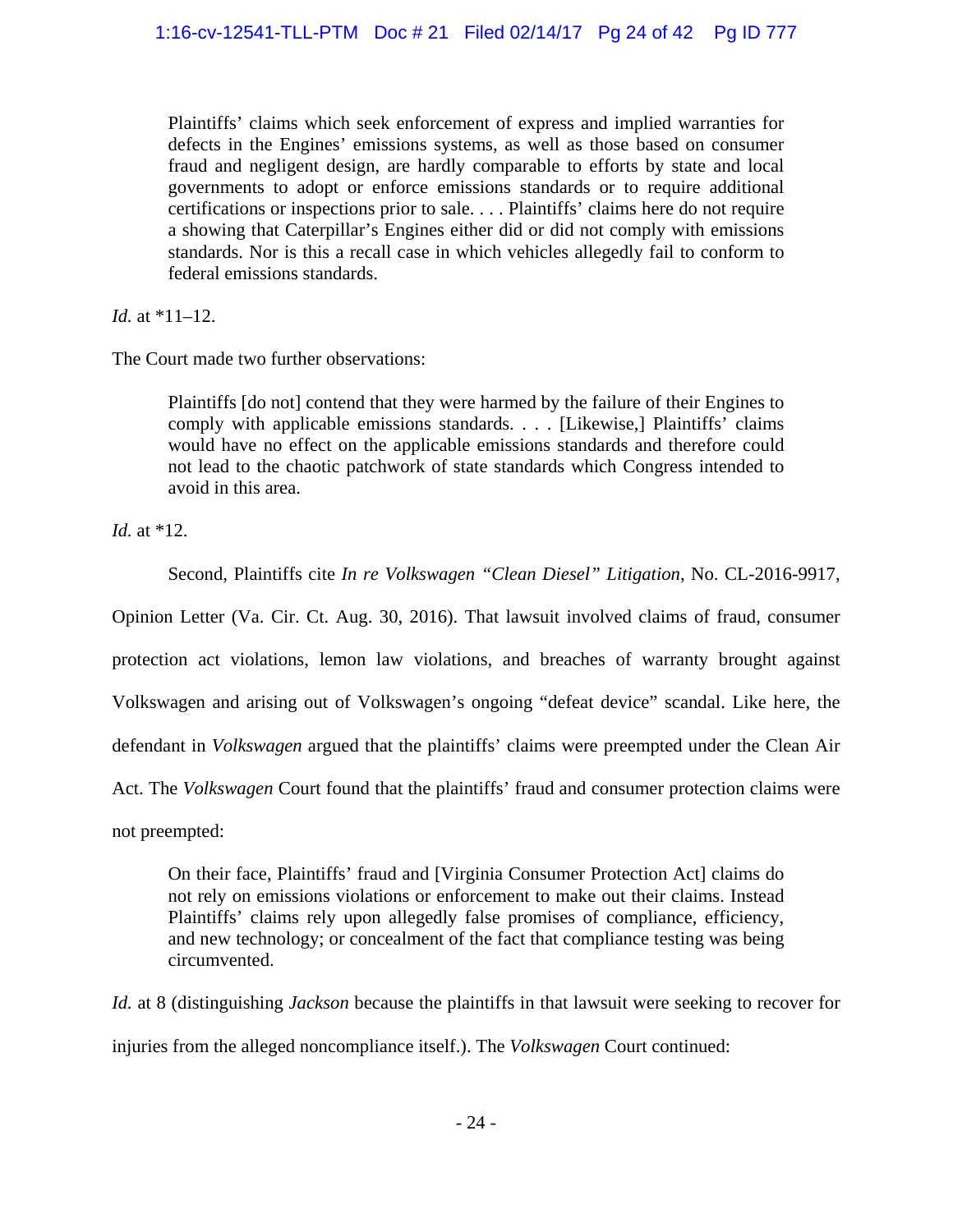Plaintiffs' lack of reliance on emissions standards is further revealed when one considers whether Plaintiffs even need to assert lack of compliance in raising their fraud and [Virginia Consumer Protection Act] claims. Plaintiffs point to advertising materials and news releases promising not only compliance with regulations, but also describing new technologies developed by [the defendant] and offering improved fuel economy. Plaintiffs also point to [the defendant's] public statement that it had been dishonest to consumers in such advertising. As such, and although emissions compliance or lack thereof may be further proof of deceit, *it is the deceit about compliance*, rather than the need to enforce compliance, that is the gravamen of Plaintiffs' claims.

*Id.* at 8–9 (emphasis added).

 After rejecting Volkswagen's arguments that the plaintiffs' fraud and consumer protection violation claims should be dismissed as preempted, the *Volkswagen* Court found that the plaintiff's lemon law, breach of warranty, and public nuisance claims were preempted because "the basis for the breach or nuisance is violation of the federal emissions standards." *Id.* at 9.

 GM attempts to distinguish *Volkswagen* by arguing that the EPA had already found that Volkswagen was in noncompliance with the CAA, because Volkwagen had admitted that the "defeat device" existed, and because Volkswagen had admitted to being "dishonest" in its advertising. But none of those difference, even if assumed to be true, undermine the *Volkswagen* Court's analysis. Plaintiffs' claims do not directly depend on proof of noncompliance with federal emissions standards, meaning the EPA's findings are not directly relevant. Further, Plaintiffs have alleged that GM utilized a "defeat device" in the Chevrolet Cruze and thus made misrepresentations about emissions levels in its advertising. Because those factual allegations must be accepted as true when considering a motion to dismiss, there is no functional difference between the EPA finding of noncompliance and an allegation of noncompliance. Rather, the gravamen of Plaintiffs' claims, like in *Volkswagen*, focus on "the deceit about compliance, rather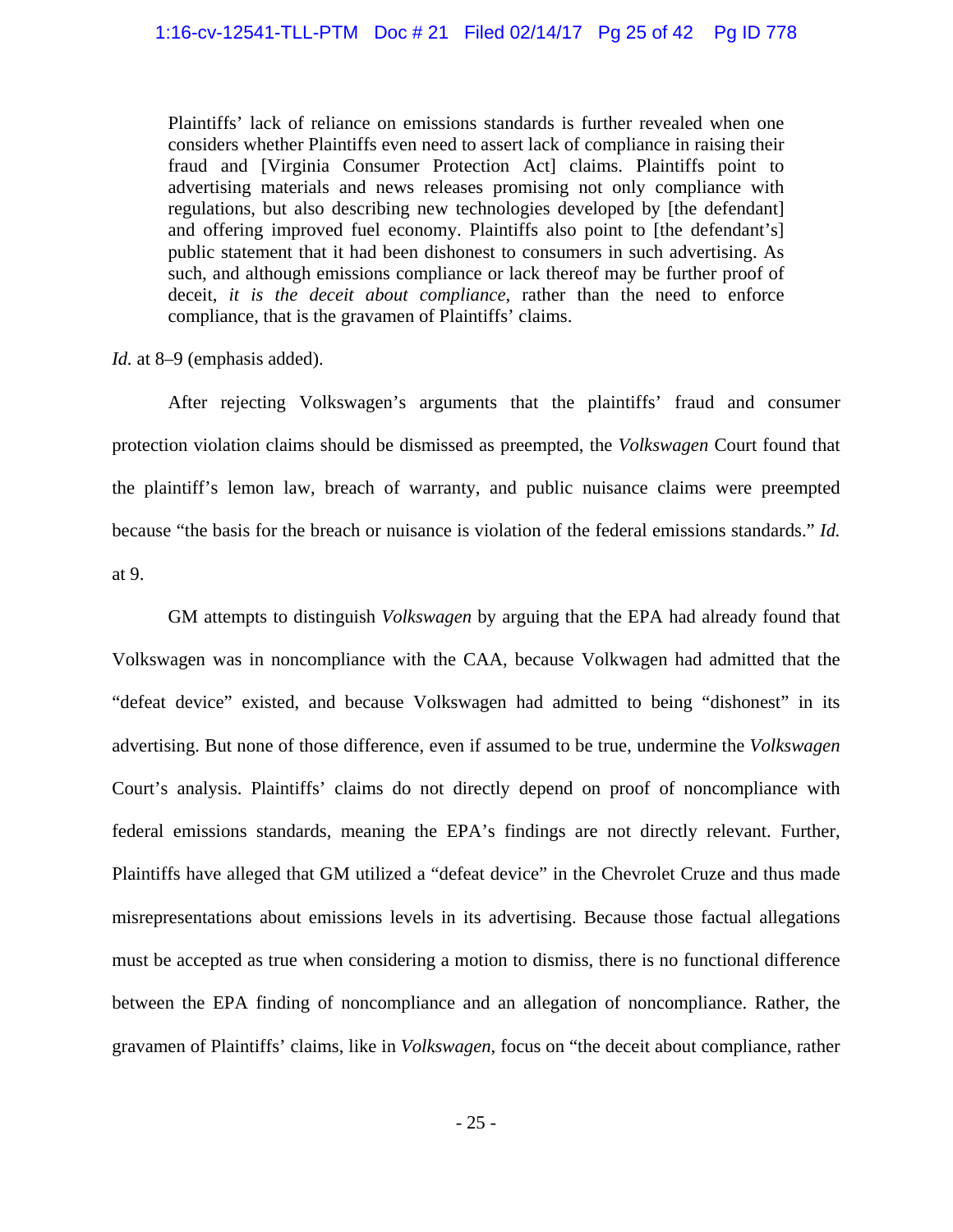### 1:16-cv-12541-TLL-PTM Doc # 21 Filed 02/14/17 Pg 26 of 42 Pg ID 779

than the need to enforce compliance."<sup>8</sup> According to Plaintiffs, GM promised "clean diesel" based on the Cruze's cutting-edge "Cruze Clean Turbo Diesel" technology. But that technology allegedly does not work as promised and thus does not deliver "clean diesel."

For similar reasons, *Caterpillar* is instructive. Plaintiffs' claims do not "require a showing that [the Cruze] either did or did not comply with emissions standards" nor are Plaintiffs seeking a recall. *Caterpillar, Inc.*, 2015 WL 4591236 at \*11–12. An adverse result for GM in the lawsuit might have broader implications for GM's relationship with the EPA, but it would not affirmatively establish that the Cruze is noncompliant with EPA regulations. Plaintiffs are not attempting to tighten emissions regulations or introduce separate state emissions regulations. If they were, a "chaotic patchwork of state standards" might result. *Id.* at \*12. Rather, Plaintiffs are attempting to hold GM responsible for what Plaintiffs allege are false representations about certain technology in the Cruze. This distinction sets this lawsuit apart from, for example, *In re Office of Attorney Gen. of State of N.Y.*, where the New York Attorney General was investigating certain heavy-duty diesel engine manufacturers for utilizing "defeat devices." 269 A.D.2d 1, 3 (2000). The court found that the Attorney General's investigation was preempted by the CAA because the investigation was, in effect, trying to hold the manufacturers responsible for purposely circumventing EPA regulations. *Id.* at 10. In other words, the Attorney General's only interest was enforcing federal regulations. An action by a state attorney general focused on punishing vehicle manufacturers for purposely circumventing federal regulation is

 $\overline{a}$ 

<sup>&</sup>lt;sup>8</sup> In fact, Plaintiffs' allegations about GM's advertisements focus mainly on whether the Cruze was truly a "clean diesel" vehicle and environmentally friendly. Thus, Plaintiffs' claims might most fairly be construed as alleging deceit about the Cruze's emissions generally, and not necessarily in the context of EPA regulations. Although a reasonable customer would likely assume that the Cruze was in compliance with EPA regulations, that customer might also reasonably conclude, based on GM's advertisements, that the Cruze's emissions were far below the legal limit. If Plaintiffs show that the Cruze is noncompliant with EPA emissions regulations, that would substantiate their claims of misrepresentations. But Plaintiffs can prove that GM misrepresented the level of emissions produced by the Cruze without proving regulatory noncompliance. Proof of noncompliance strengthens Plaintiffs' claims, but it is not required for success.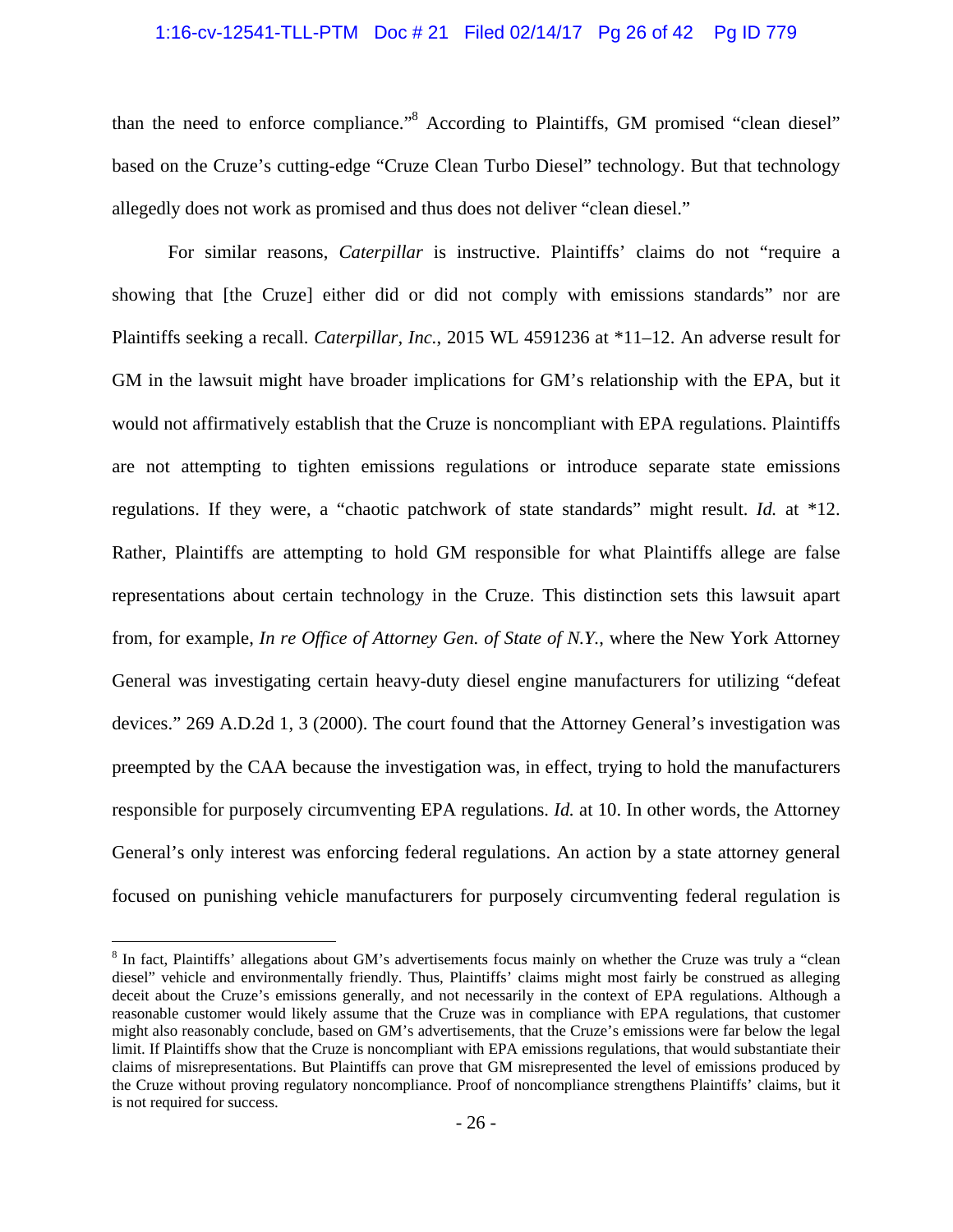### 1:16-cv-12541-TLL-PTM Doc # 21 Filed 02/14/17 Pg 27 of 42 Pg ID 780

substantially different from a suit by private consumers who allege that a vehicle manufacturer misrepresented the functionality and effectiveness of certain technology.

In short, Plaintiffs' claims are not, as GM contends, contingent on proving that GM is in noncompliance with EPA emissions regulations. There can be no doubt that proving noncompliance would bolster Plaintiffs' claims, but Plaintiffs need not make that showing to prevail. Accordingly, Plaintiffs' claims are not preempted by the FAA.

#### **C.**

 GM further argues that Plaintiffs' claims should be stayed and referred to the EPA pursuant to the primary jurisdiction doctrine. "The doctrine of primary jurisdiction arises when a claim is properly cognizable in court but contains some issue within the special competence of an administrative agency." *United States v. Haun*, 124 F.3d 745, 749 (6th Cir. 1997). The application of the doctrine is not determined by any "ready formula," but courts generally inquire into "whether the purposes of the doctrine, including uniformity and accuracy gained through administrative expertise, will be especially furthered by invocation in the particular litigation." *Id.* at 750. If the doctrine is applicable, then the "court proceedings are stayed so as to give the parties reasonable opportunity to "refer" the matter to an agency by seeking an administrative ruling." Of course, federal courts have a "'virtually unflagging obligation' to exercise the jurisdiction given them" absent a "compelling and legitimate reason" to decline to exercise jurisdiction. *Id.* at 952 (quoting *McCarthy v. Madigan*, 503 U.S. 140, 146 (1992)).

 Given Plaintiffs' articulation of their claims, there is no merit to GM's request to stay this case under the primary jurisdiction doctrine. As already explained, Plaintiffs' allegations that the Cruze does not comply with EPA regulations is a factor in alleging that GM made misrepresentations about the emissions technology in the Cruze. But Plaintiffs are not asking this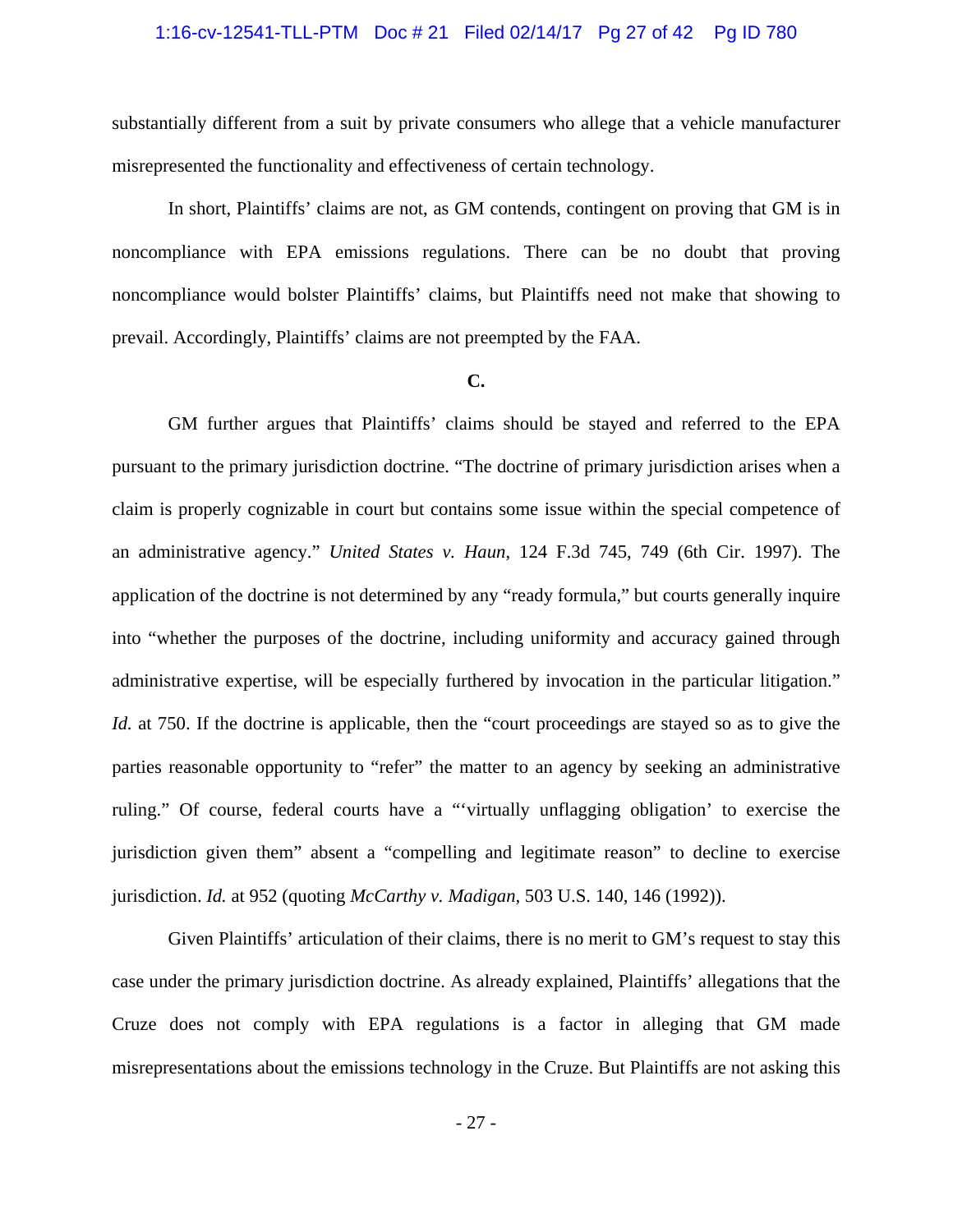### 1:16-cv-12541-TLL-PTM Doc # 21 Filed 02/14/17 Pg 28 of 42 Pg ID 781

Court to affirmatively determine that the Cruze is in noncompliance with emissions regulations. There is no danger of regulatory inconsistency here. To be sure, Plaintiffs' allegations, if proven, would suggest that the Cruze does not actually comply with EPA regulations. But as GM repeatedly argues, Plaintiffs allegations, even if proven, do not actually establish noncompliance. *See, e.g.,* Mot. Dismiss at 13 (dismissing Plaintiffs' references to European tests on European vehicles as unreliable because conducted on different vehicles and under different regulatory standards); 27 ("The complaint does not allege any plausible basis for questioning the EPA's certification."); 29 n.13 (explaining that the testing Plaintiffs allegedly conducted does not comply with EPA-certification testing standards). There is no doubt that many of the technical factual questions implicated by Plaintiffs' claims are solidly within the EPA's expertise. But federal courts must frequently adjudicate disputes involving complicated technical claims, particularly in the field of products liability. Simply put, mere technical complexity is not a "compelling and legitimate" reason for a federal court to decline jurisdiction. *McCarthy v. Madigan*, 503 U.S. at 146.

 More importantly, the EPA does not have the power to address Plaintiffs' claims or remedy their alleged damages. Even if this lawsuit were stayed, referred to the EPA, and the EPA concluded that GM was in violation of regulatory standards, the EPA could not compensate Plaintiffs for their overpayment. *See Spears v. Chrysler, LLC*, No. 3:08 CV 331, 2011 WL 540284, at \*7 (S.D. Ohio Feb. 8, 2011) ("Plaintiffs' request for monetary damages and medical monitoring, [fall under] the province of the courts, rather than the EPA, and thus, staying the litigation under the primary jurisdiction doctrine is inappropriate."). Of course, the Court could reopen Plaintiffs' case at that time, but the EPA's finding would only marginally advance Plaintiffs' claims. Given the limited relevance of an EPA decision on the Cruze's regulatory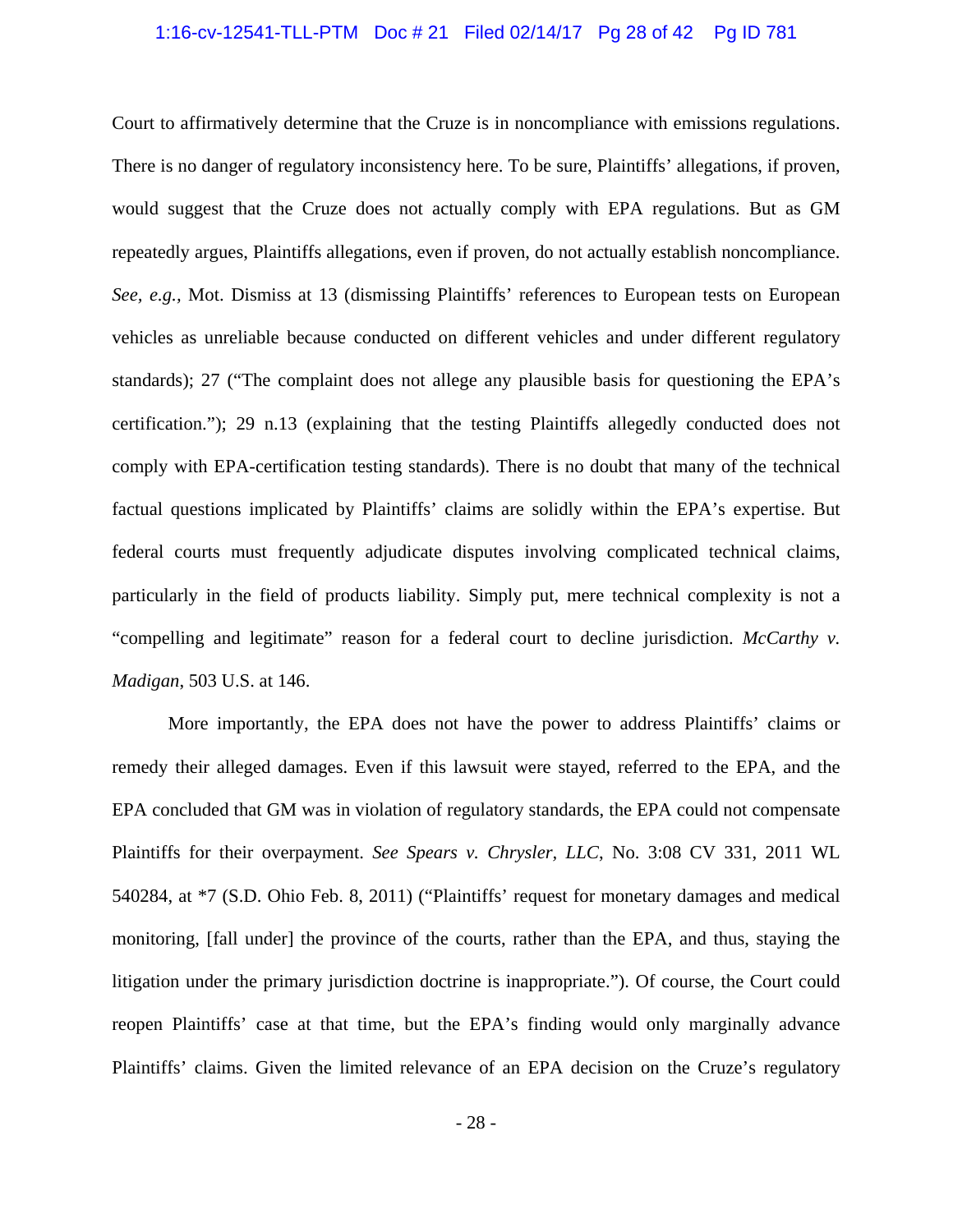### 1:16-cv-12541-TLL-PTM Doc # 21 Filed 02/14/17 Pg 29 of 42 Pg ID 782

compliance to Plaintiffs' claims and the significant delay a stay would produce, invocation of the primary jurisdiction doctrine would be inappropriate.

#### **D.**

 Finally, GM argues that Plaintiffs have not adequately pleaded facts that state claims for breach of contract, fraudulent misrepresentation, or consumer protection law violations. Plaintiffs admit that their breach of contract claims are deficient and do not oppose dismissal of those claims. *See* Resp. Mot. Dismiss at 1 n.3 ("Plaintiffs do not oppose dismissal of their breach of contract claims and concede that, at a minimum, amending is necessary."). Accordingly, Plaintiffs' breach of contract claims will be dismissed without prejudice. Plaintiffs' fraudulent concealment and consumer protection claims will be addressed in turn.

 Neither party makes a colorable effort to individually address the validity of Plaintiffs' fraudulent concealment (or consumer protection violation) claims on a state-specific basis. Rather, each attempts to "raise" certain state-specific arguments by referencing appendices attached to their briefing. *See* Appendix A, B, and C, ECF No. 12, Exs. 3, 4, and 5; Appendix A and B, ECF No. 16, Exs. 1, 2. The parties' scattershot effort to raise arguments and defenses by simply citing to dozens, if not hundreds, of state court cases will not be addressed. The Local Rules for the Eastern District of Michigan specify page lengths for briefs. *See* Local Rule 7.1(d)(3). In recognition of the complex issues of law implicated by Plaintiffs' claims, the Court doubled the page limit for the parties' briefing. ECF No. 8. Despite the clear delineation of page limits in the Local Rules and the Court's permissive expansion of that limit, these unusual techniques appear to be an attempt by the parties to circumvent the page limits. Courts are not responsible for combing through appendices in an attempt to *sua sponte* raise and resolve legal arguments which the parties have not briefed. The appendices do not directly raise legal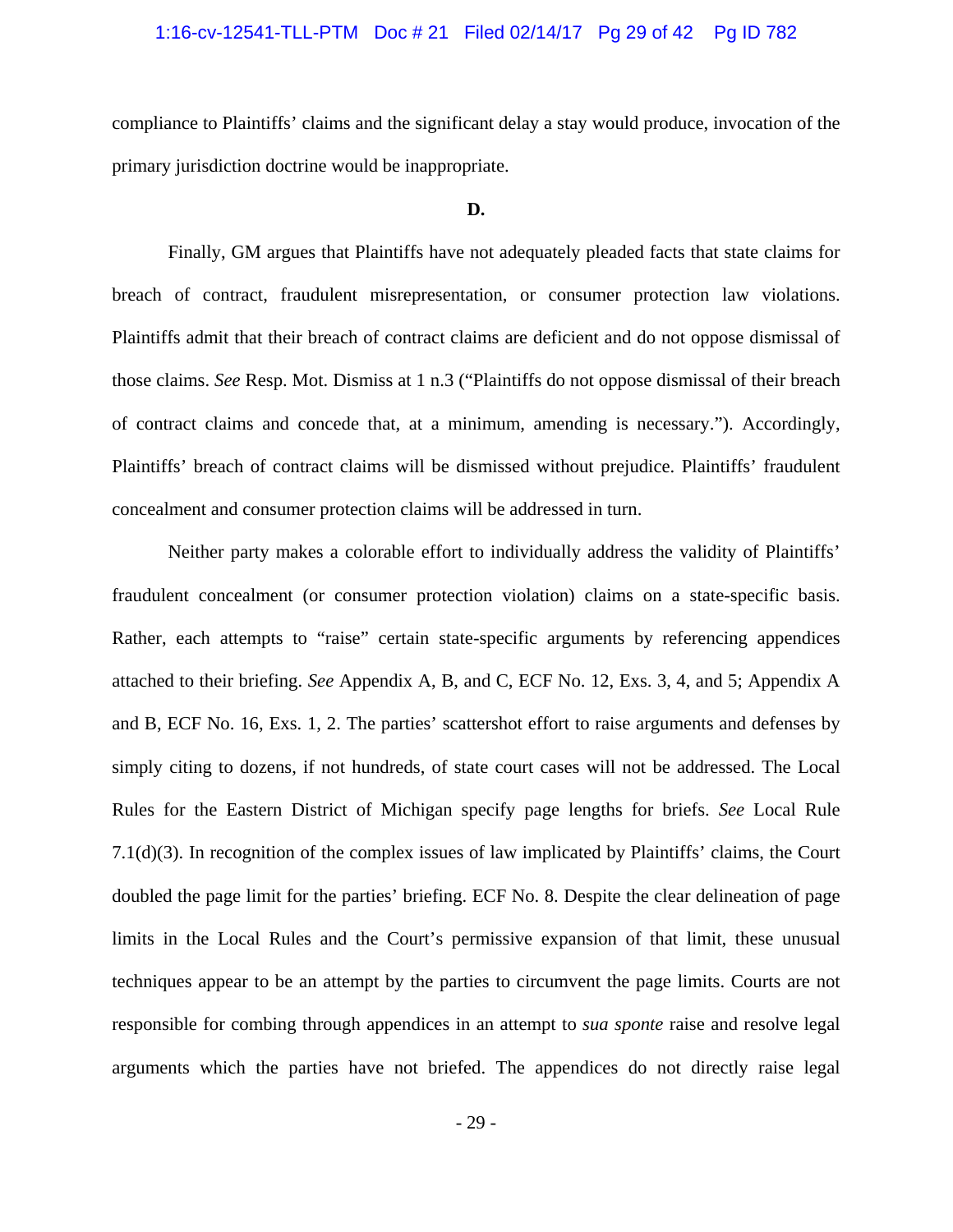## 1:16-cv-12541-TLL-PTM Doc # 21 Filed 02/14/17 Pg 30 of 42 Pg ID 783

arguments, and thus those cases and arguments will not be systematically addressed by the  $Count<sup>9</sup>$ 

**1.** 

 Plaintiffs' fraudulent misrepresentation and fraudulent concealment claims will be considered first. GM first argues that Plaintiffs' fraudulent concealment claims should be dismissed because Plaintiffs have not adequately pleaded that GM has concealed a material fact about the Cruze's emissions technology, has not specifically alleged reliance on that omission, and has not alleged that GM had a duty to disclose the material fact.

**i.** 

The threshold question is the level of pleading specificity required for Plaintiffs' fraud claims. The parties agree that Federal Rule of Civil Procedure 9(b)'s heightened pleading standard applies because Plaintiffs' fraudulent concealment claim, by definition, involves fraud. However, the parties disagree about the level of specificity required by 9(b) when dealing with fraudulent omissions. In *Frank v. Dana Corp*. 547 F.3d 564 (6th Cir. 2008), the Sixth Circuit explained that claims of fraud must meet the following requirements: "(1) specify the statements that the plaintiff contends were fraudulent,  $(2)$  identify the speaker,  $(3)$  state where and when the statements were made, and (4) explain why the statements were fraudulent." *Id*. at 569 (citation omitted). Plaintiffs attempt to temper those heightened requirements by citing *Michaels Bldg. Co. v. Ameritrust Co.*, 848 F.2d 674, 679 (6th Cir. 1988). In *Michaels*, the Sixth Circuit cautioned that 9(b)'s particularity requirement should be "read in harmony" with Rule 8's more

 $\overline{a}$ 

<sup>&</sup>lt;sup>9</sup> There is one exception: GM specifically argues that Plaintiffs' consumer protection violation claim is noncognizable under Ohio law because a class action claim under that act can be brought only if Plaintiffs allege that GM had prior notice their conduct was deceptive or unconscionable. *See Pattie v. Coach, Inc.*, 29 F. Supp. 3d 1051, 1055 (N.D. Ohio 2014) However, Plaintiffs claims have not yet been certified as a class action. The elements for an individual claim under the relevant Ohio law do not require prior notice. *See id.* at 1057. Accordingly, this legal argument is not yet ripe for resolution. If Plaintiffs' suit is certified as a class action, this argument may be reasserted.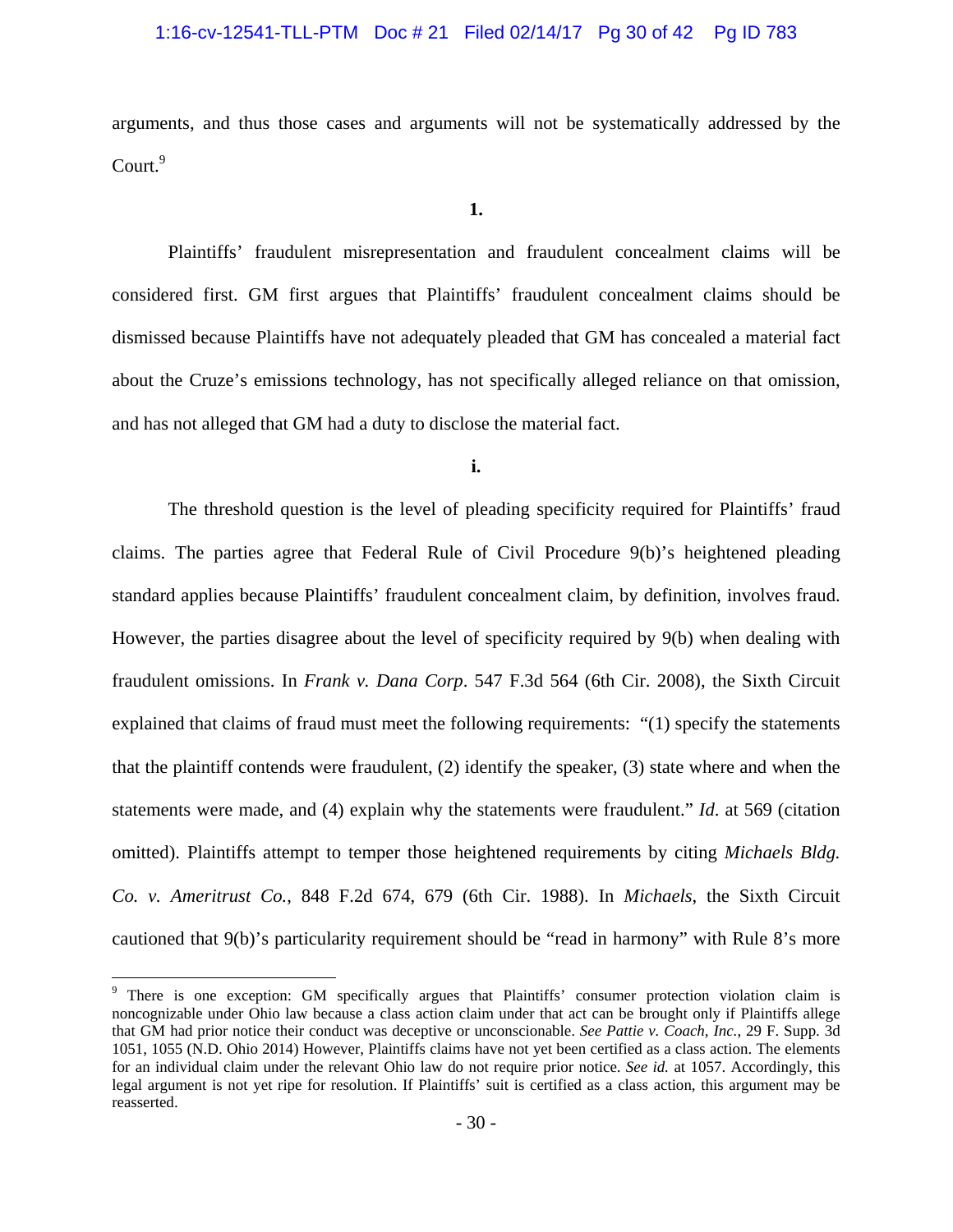### 1:16-cv-12541-TLL-PTM Doc # 21 Filed 02/14/17 Pg 31 of 42 Pg ID 784

lenient pleading standard. According to the *Michaels* Court, "the purpose undergirding the particularity requirement of Rule 9(b) is to provide a defendant fair notice of the substance of a plaintiff's claim in order that the defendant may prepare a responsive pleading." *Id.*

In *U.S. ex rel. Bledsoe v. Cmty. Health Sys., Inc.*, the Sixth Circuit clarified the breadth of the holding in *Michaels*. 501 F.3d 493, 505 (6th Cir. 2007). Specifically, the Court explained that the plaintiff in *Michaels* had specifically pleaded all necessary elements of its claim. *Id.* When that is the case, then the plaintiff has provided particularized facts sufficient to provide the defendant fair notice, and additional specificity is not required. *See id.* 

 Plaintiffs next argue that omission-based fraud claims should be held to a lower pleading standard. However, Plaintiffs do not provide any Sixth Circuit support for this assertion. Rather, they cite Ninth Circuit and District of New Jersey cases. *See, e.g., MacDonald v. Ford Motor Co.*, 37 F. Supp. 3d 1087, 1096 (N.D. Cal. 2014); *Corson v. Toyota Motor Sales, U.S.A., Inc.*, No. 2:12-CV-08499-JGB, 2013 WL 10068136, at \*5 (C.D. Cal. July 18, 2013); *Feldman v. Mercedes-Benz USA, LLC*, No. 2:11-CV-00984 WJM, 2012 WL 6596830, at \*10 (D.N.J. Dec. 18, 2012*); Baggett v. Hewlett-Packard Co.*, 582 F. Supp. 2d 1261, 1267 (C.D. Cal. 2007) (holding that, in a fraudulent concealment case where the plaintiff is alleging "a failure to act," less specificity in pleading is required because "the plaintiff cannot point out the specific moment when the defendant failed to act"). The Sixth Circuit has recently addressed the argument that, in some contexts, 9(b)'s particularity requirement is "relaxed." In *United States v. Walgreen Co.*, the Sixth Circuit held that "[w]e have no more authority to 'relax' the pleading standard established by Civil Rule 9(b) than we do to increase it." No. 16-6232, 2017 WL 359661, at \*2 (6th Cir. Jan. 25, 2017). The court continued: "To the extent the words of Civil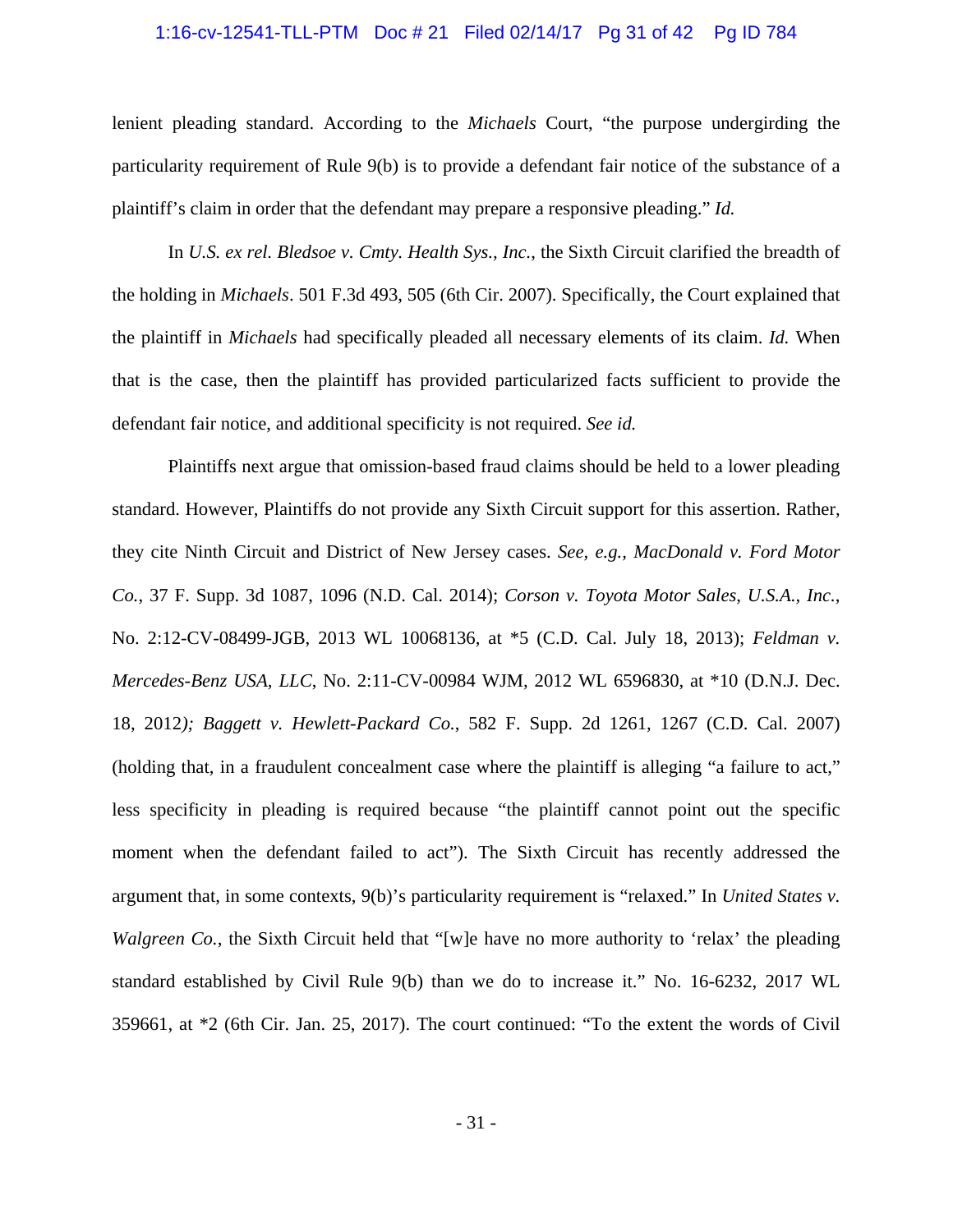### 1:16-cv-12541-TLL-PTM Doc # 21 Filed 02/14/17 Pg 32 of 42 Pg ID 785

Rule 9(b) need elaboration, . . . the most that can be said is that 'particular' allegations of fraud may demand different things in different contexts." *Id.*

 Despite the lack of Sixth Circuit corroboration, the cases Plaintiffs cite carry some weight. If a plaintiff's theory for relief involves a failure to act, then requiring the plaintiff to specifically identify the point in time when the defendant should have acted may be unduly burdensome. At the same time, 9(b)'s particularity requirements clearly apply to all elements of a claim premised on information and acts which Plaintiffs could reasonably identify. *See Walgreen Co.*, 2017 WL 359661 at \*2; *Coffey v. Foamex L.P.*, 2 F.3d 157, 162 (6th Cir. 1993). In considering whether Plaintiffs have stated a claim for fraudulent concealment, the difficulty of obtaining proprietary GM information or pinpointing the point in time when a fraudulent omission occurred will be taken into account. But there can be no doubt that, in general, 9(b)'s particularity requirements apply to Plaintiffs fraudulent concealment claims.

#### **ii.**

 First, GM argues that "Plaintiffs do not allege facts sufficient to show that their claim that the diesel Cruze violates EPA emission standards is plausible." Mot. Dismiss at 34. GM asserts that if Plaintiffs' allegations regarding emissions levels are not pleaded with specificity, then there were no material facts for GM to fraudulently conceal.

 To begin with, GM's representation of Plaintiffs' burden is inaccurate. Plaintiffs's claims do not depend on and thus Plaintiffs need not allege facts indicating that the Cruze violates EPA emissions standards. Rather, Plaintiffs must allege with particularity facts showing that GM fraudulently concealed or misrepresented that the functionality and effectiveness of the Cruze's "clean diesel" system was substantially lower than a reasonable customer would expect, given the representations made in GM's advertising campaign. Although Plaintiffs' Complaint does not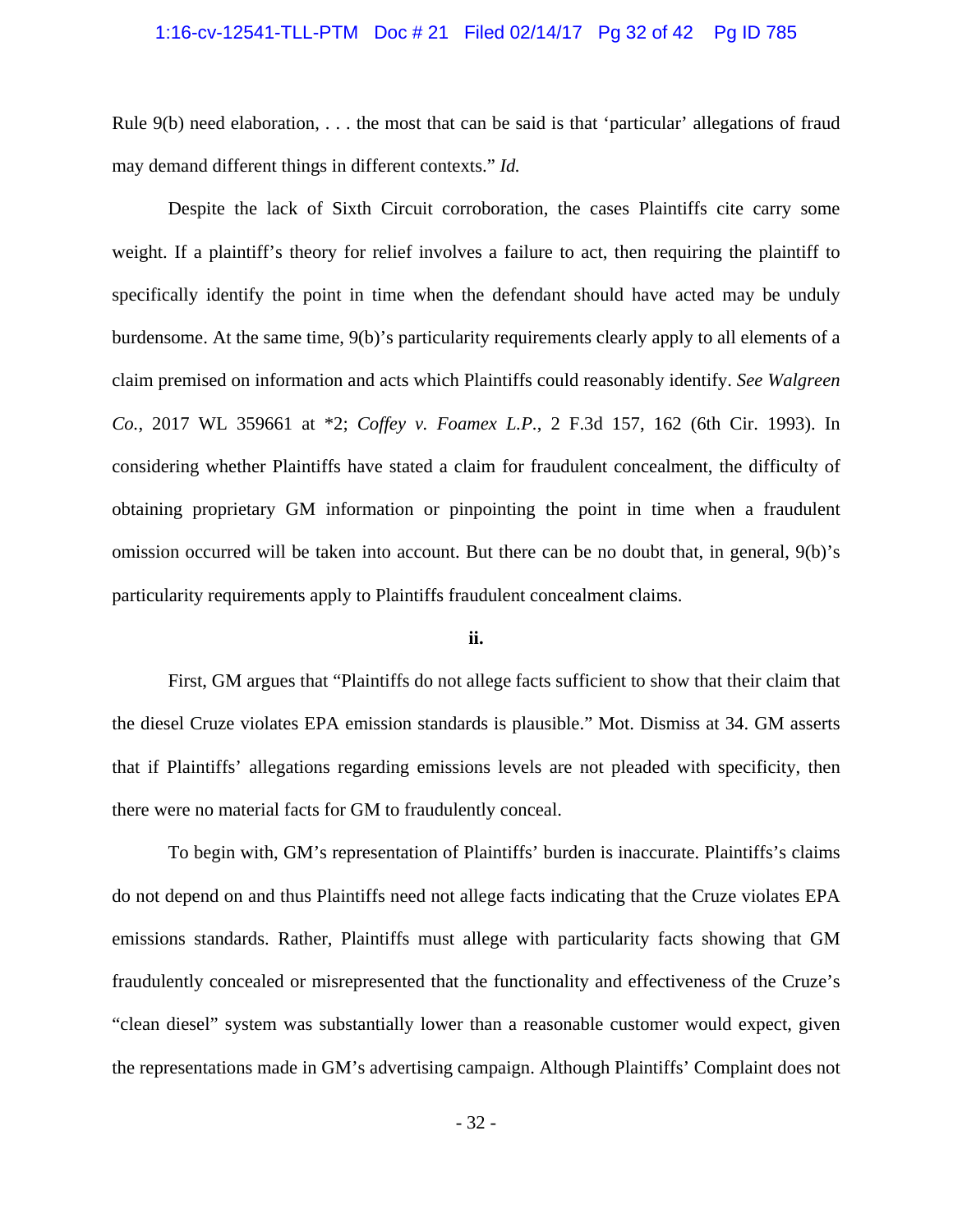### 1:16-cv-12541-TLL-PTM Doc # 21 Filed 02/14/17 Pg 33 of 42 Pg ID 786

contain an overabundance of particular facts supporting this point, it contains enough to meet 9(b)'s standards. Plaintiffs allege that they have tested a Cruze and found that, when in normal use, the Cruze produces emissions at levels substantially higher than the federal standard. Compl. at ¶ 87. Plaintiffs do not allege who tested the Cruze, when it was tested, or whether the Cruze tested was a 2014 diesel model. But Plaintiffs do include details about the conditions of the test and the degree by which the Cruze exceeded federal standards. Plaintiffs further allege that different European authorities have conducted six different tests of (among other makes) GM vehicles that revealed significantly higher emissions than expected, given regulatory standards. *Id.* at  $\P$  74–85. Plaintiffs admit that none of the vehicles tested were the 2014 Chevrolet Cruze, but they do allege that the technologies in the European vehicles are substantially similar to the "clean diesel" technology in the Cruze. *Id.* at ¶ 75. As explained above, it is plausible that GM reuses certain core technologies across different vehicles it manufactures. The uniformity of the European testing and its consistency with Plaintiffs' own testing suffices to allege, with particularity, that the Cruze produces emissions at a level significantly higher than a reasonable consumer would expect.

#### **iii.**

 Next, GM argues that Plaintiffs have not pleaded with specificity that they relied on GM's omissions regarding the Cruze's emissions technology to their detriment. As GM notes, the "complaint contains no allegations that any specific plaintiff relied on or even read any particular misleading advertisement or omission." Mot. Dismiss at 36. At best, Plaintiffs allege that they were influenced by GM's pervasive "clean diesel" advertising campaign.

 In response, Plaintiffs argue that they need not demonstrate individualized reliance on specific advertisements to show that they relied, to their detriment, on GM's misrepresentations.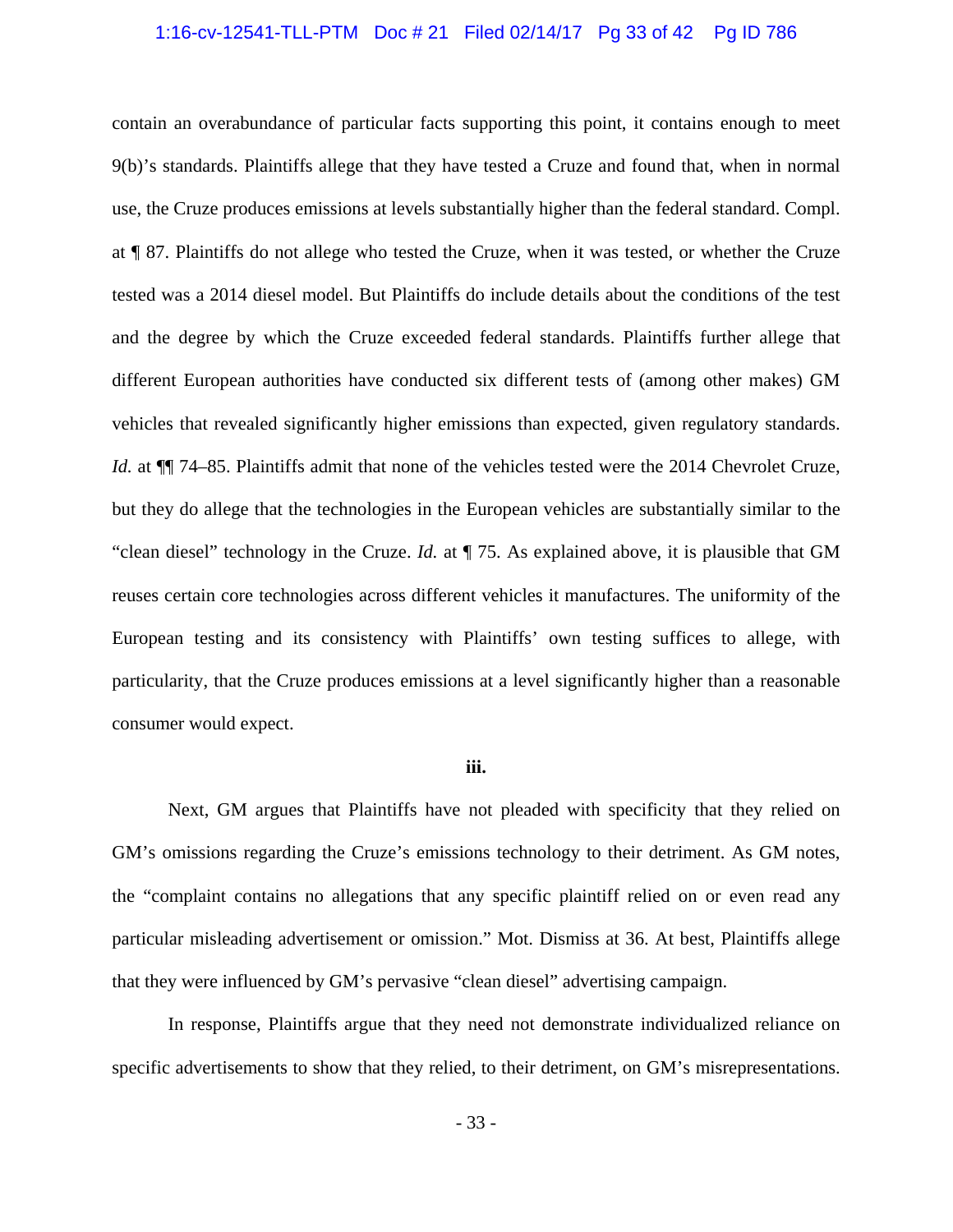### 1:16-cv-12541-TLL-PTM Doc # 21 Filed 02/14/17 Pg 34 of 42 Pg ID 787

Plaintiffs cite *Affiliated Ute Citizens of Utah v. United States*, where the Supreme Court held in the securities fraud context that because the claim involved "primarily a failure to disclose, positive proof of reliance is not a prerequisite to recovery." 406 U.S. 128, 153 (1972). Rather, "[a]ll that is necessary is that the facts withheld be material in the sense that a reasonable investor might have considered them important in the making of this decision." *Id.* at 153–54. Other courts have adopted this reasoning in the common law and statutory fraud contexts. *See Varacallo v. Massachusetts Mut. Life Ins. Co.*, 332 N.J. Super. 31, 50 (App. Div. 2000) (holding that the plaintiffs did not need to "offer direct proof that the entire class relied on defendant's representation that omitted material facts, where the plaintiffs have established that the defendant withheld these material facts for the purpose of inducing the very action the plaintiffs pursued"). *See also Murray v. Sevier*, 156 F.R.D. 235, 249 (D. Kan. 1994) (explaining in the class certification context that common questions predominated in fraud claims because "reliance could arguably be demonstrated by showing that the misrepresented and/or omitted information would have been material to the members" in making their decision); *Adams v. Little Missouri Minerals Ass'n*, 143 N.W.2d 659, 683 (N.D. 1966) (inferring inducement and reliance on the fraudulent nondisclosures from the circumstances); *Vasquez v. Superior Court*, 4 Cal. 3d 800, 814 (1971) (finding that, if "material misrepresentations were made to the class members, . . . an inference of reliance would arise as to the entire class").

 In its reply brief, GM does not attempt to distinguish or undermine these cases. Thus, it appears that—in at least California, New Jersey, North Dakota, and Kansas—individualized reliance does not necessarily need to be pleaded. Perhaps other states are not so permissive, but because GM has not specifically raised that argument, the Court will not *sua sponte* analyze the elements of fraudulent concealment from each state's law that Plaintiffs purport to sue under.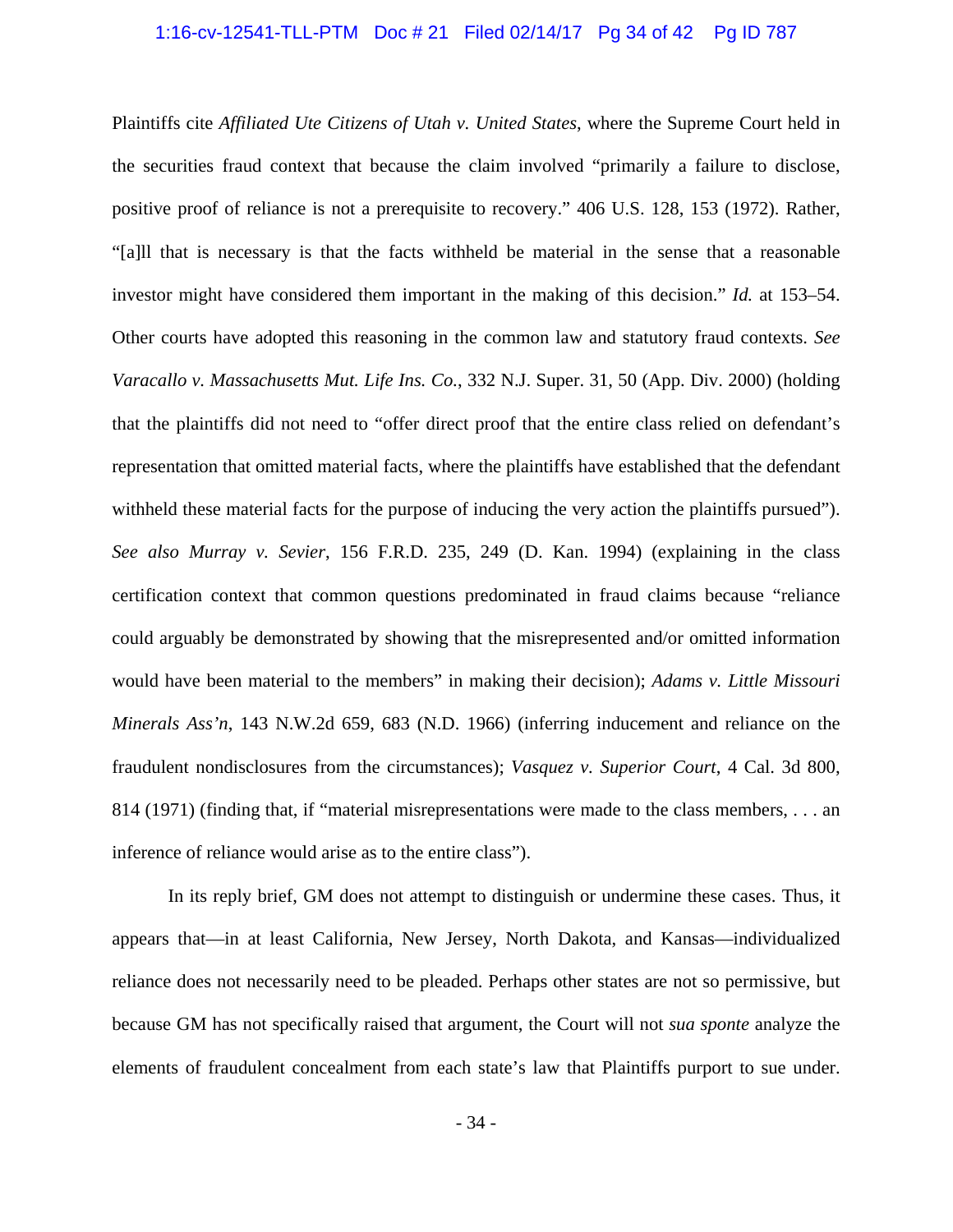## 1:16-cv-12541-TLL-PTM Doc # 21 Filed 02/14/17 Pg 35 of 42 Pg ID 788

Plaintiffs' claims will not be dismissed for failure to plead individual reliance on specific advertisements.

#### **iv.**

 However, even under the cases that Plaintiffs cite, they must allege that the alleged misrepresentations could have been relied upon by a reasonable consumer in making their decision. *See, e.g., Affiliated Ute Citizens of Utah*, 406 U.S. at 153 ("All that is necessary is that the facts withheld be material in the sense that a reasonable investor might have considered them important in the making of this decision."). This is, of course, self-evident: if no reasonable person would have relied on the alleged misrepresentations to their detriment, then the misrepresentations cannot be actionable.

 GM argues that the advertisements which Plaintiffs rely on to substantiate their fraudulent misrepresentations claims are non-actionable "puffery." "Opinion and puffery encompass a 'sales [person's] talk in promoting a sale' and statements that serve 'to 'hype' [a] product beyond objective proof.'" *Ram Int'l, Inc. v. ADT Sec. Servs., Inc.*, 555 F. App'x 493, 501 (6th Cir. 2014) (quoting *Van Tassel v. McDonald Corp.*, 407 N.W.2d 7–8 (Mich. App. Ct. 1987)). Statements of cleanliness convey "inherently subjective" concepts and thus "constitute[] nonactionable opinion[s]." *Seaton v. TripAdvisor LLC*, 728 F.3d 592, 598 (6th Cir. 2013). Likewise, promises of efficiency and reliability "cannot form the basis for a fraud claim." *Ram Int'l Inc. v. ADT Sec. Servs., Inc.*, No. 11-10259, 2011 WL 5244936, at \*6 (E.D. Mich. Nov. 3, 2011), aff'd, 555 F. App'x 493 (6th Cir. 2014).

 Generally speaking, the more general the assertions, the more likely they are to be considered puffery. *Cook, Perkiss & Liehe, Inc. v. N. California Collection Serv. Inc.*, 911 F.2d 242, 246 (9th Cir. 1990). Likewise, when the assertions make specific representations, especially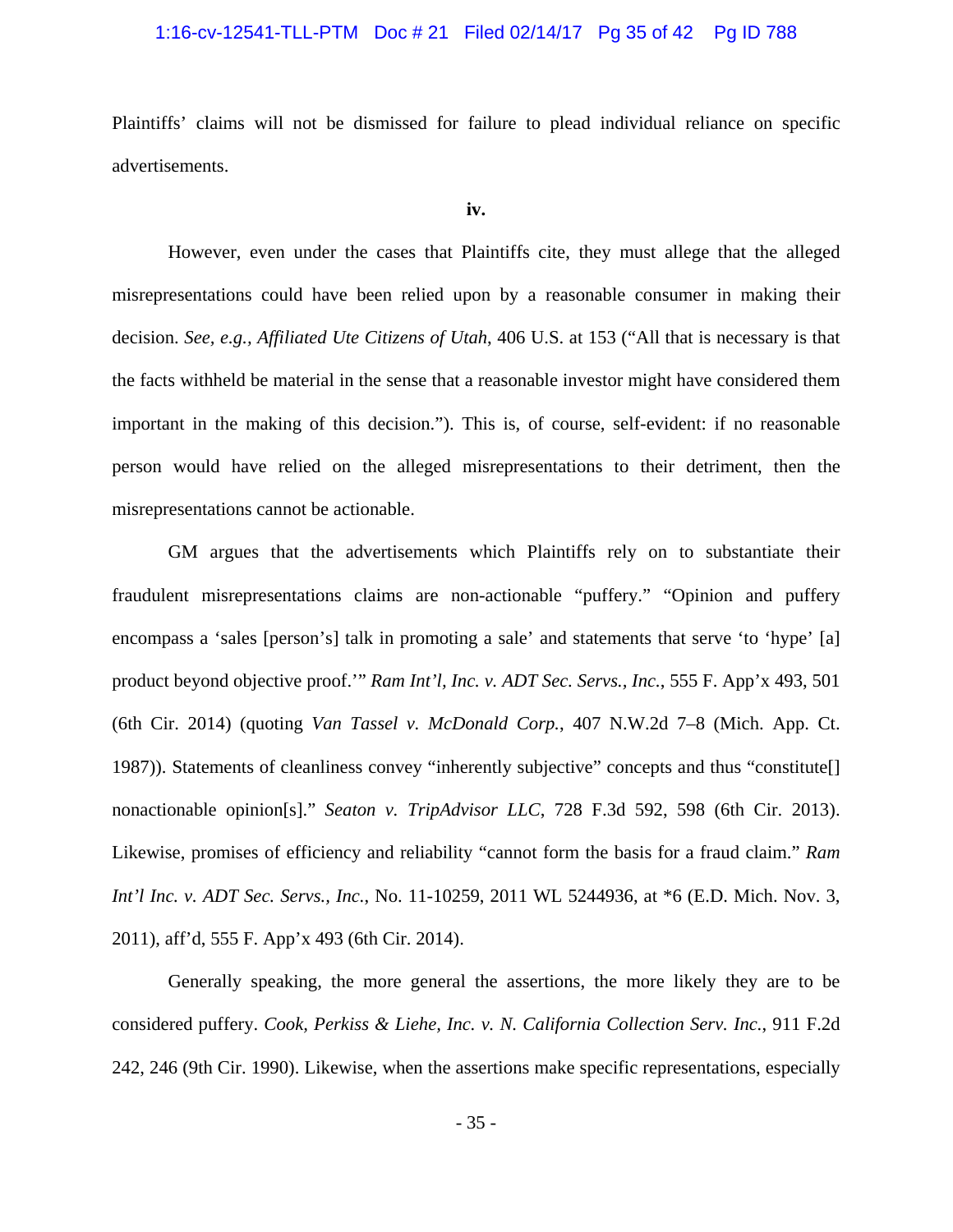### 1:16-cv-12541-TLL-PTM Doc # 21 Filed 02/14/17 Pg 36 of 42 Pg ID 789

numerically quantifiable representations, courts are much more likely to find the representations actionable. *Id.* However, simply containing numbers is not enough, by itself, to make a statement actionable under a fraud theory. For example, in *In re Gen. Motors Corp. Anti-Lock Brake Prod. Liab. Litig.*, the court held that the claims that certain crash avoidance systems are "99% more effective" than protective systems and that a "driver is 100 times more likely to benefit from crash avoidance capabilities . . . than from its crash-survival capabilities" were nonactionable puffing. 966 F. Supp. 1525, 1531 (E.D. Mo. 1997), aff'd sub nom. *Briehl v. Gen. Motors Corp.*, 172 F.3d 623 (8th Cir. 1999). *See also Smith-Victor Corp. v. Sylvania Elec. Prod., Inc.*, 242 F. Supp. 302, 308–09 (N.D. Ill. 1965) (holding that statements like "far brighter than any lamp ever before offered for home movies" and "'the beam floods an area greater than the coverage of the widest wide angle lens" were puffery, but that statements promising "35,000 candlepower and 10-hour life" were actionable).

 In *Tietsworth v. Sears, Roebuck & Co.*, the court held that the claim "would save the consumer energy and water (purportedly using at least 47% less water and 53% less energy)" was puffery despite being apparently numerically quantifiable. No. 5:09-CV-00288 JFHRL, 2009 WL 3320486, at \*7 n. 5 (N.D. Cal. Oct. 13, 2009). The court explained that the statement was puffery because "the statement does not indicate how much water or energy should be consumed by the Machine and makes no verifiable comparison to any identifiable competitive machine or model." *Id.* If a consumer could not reasonably believe that "there is a test behind the claim," the assertion is puffery. *In re Gen. Motors Corp. Anti-Lock Brake Prod. Liab. Litig.*, 966 F. Supp. at 1531.

 To be sure, there is a "slippery slope on the continuum between numerical claims that imply independent corroboration and numerical claims involving mere puffery." *Avon Prod.,*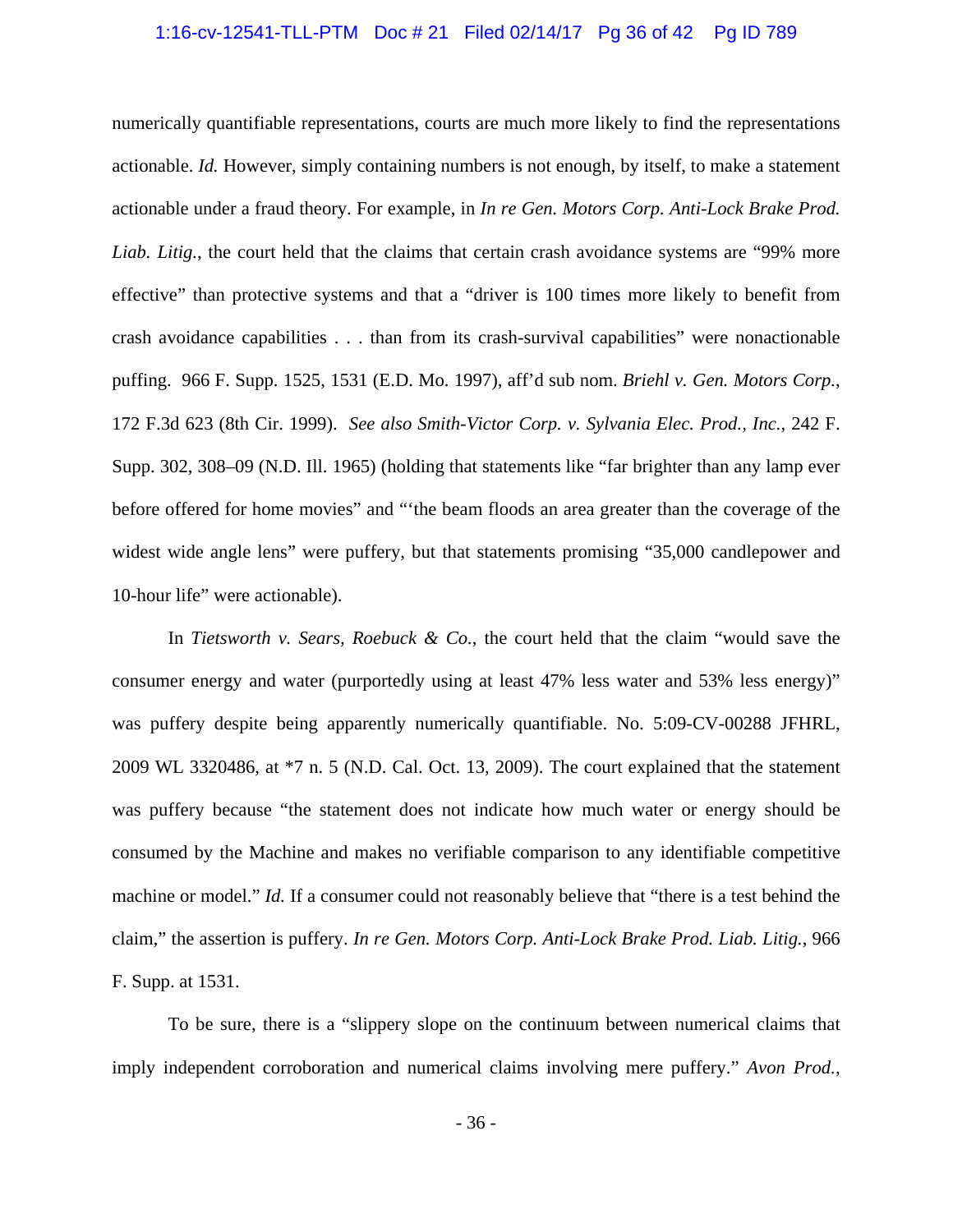### 1:16-cv-12541-TLL-PTM Doc # 21 Filed 02/14/17 Pg 37 of 42 Pg ID 790

*Inc. v. S.C. Johnson & Son, Inc.*, No. 94CIV3958(AGS), 1994 WL 267836, at \*7 (S.D.N.Y. June 15, 1994) (holding that the claim that a product was "100 times" better than a competitor's was puffery). For example, in *Southland Sod Farms v. Stover Seed Co.*, the Ninth Circuit held that the phrase "50% Less Mowing" was actionable non-puffery. 108 F.3d 1134, 1145 (9th Cir. 1997). The Ninth Circuit based that conclusion on two points. First, the statement was not puffery because the advertisement expressly stated that the claim was based on tests conducted by the advertising company. *Id.* Second, the court explained that, even though the advertisement did not compare the product to a specific competitor by name, there "need not be a direct comparison to a competitor for a statement to be actionable under the Lanham Act." *Id.* (internal citations omitted). Here, Plaintiffs are not suing under the Lanham Act, and it is unclear whether direct comparisons are also unnecessary in other false advertising contexts.

 In their Complaint, Plaintiffs include the advertisements on which they base their claims. Plaintiffs cite GM's representations about the "high-quality" and "safety" of its vehicles. Those assertions are inherently subjective and cannot form the basis of a fraud action. Likewise, Plaintiffs allege that GM advertised its "Turbocharged Clean Diesel" engine. Compl. at ¶65–67. As discussed above, statements regarding cleanliness are nonactionable puffery, especially when nothing about the statement is quantifiable. Advertisements which boasted of the Cruze's "more efficient combustion" and improved "performance" are likewise nonquantifiable.

 The only advertisement which Plaintiffs produce that contains anything approaching a specific, numerically quantifiable statement is found in paragraph 68 of the Complaint. That advertisement states that the "turbocharged engine in Cruze Clean Turbo Diesel [sic] generates at least 90% less nitrogen oxide and particulate emissions when compared to previous-generation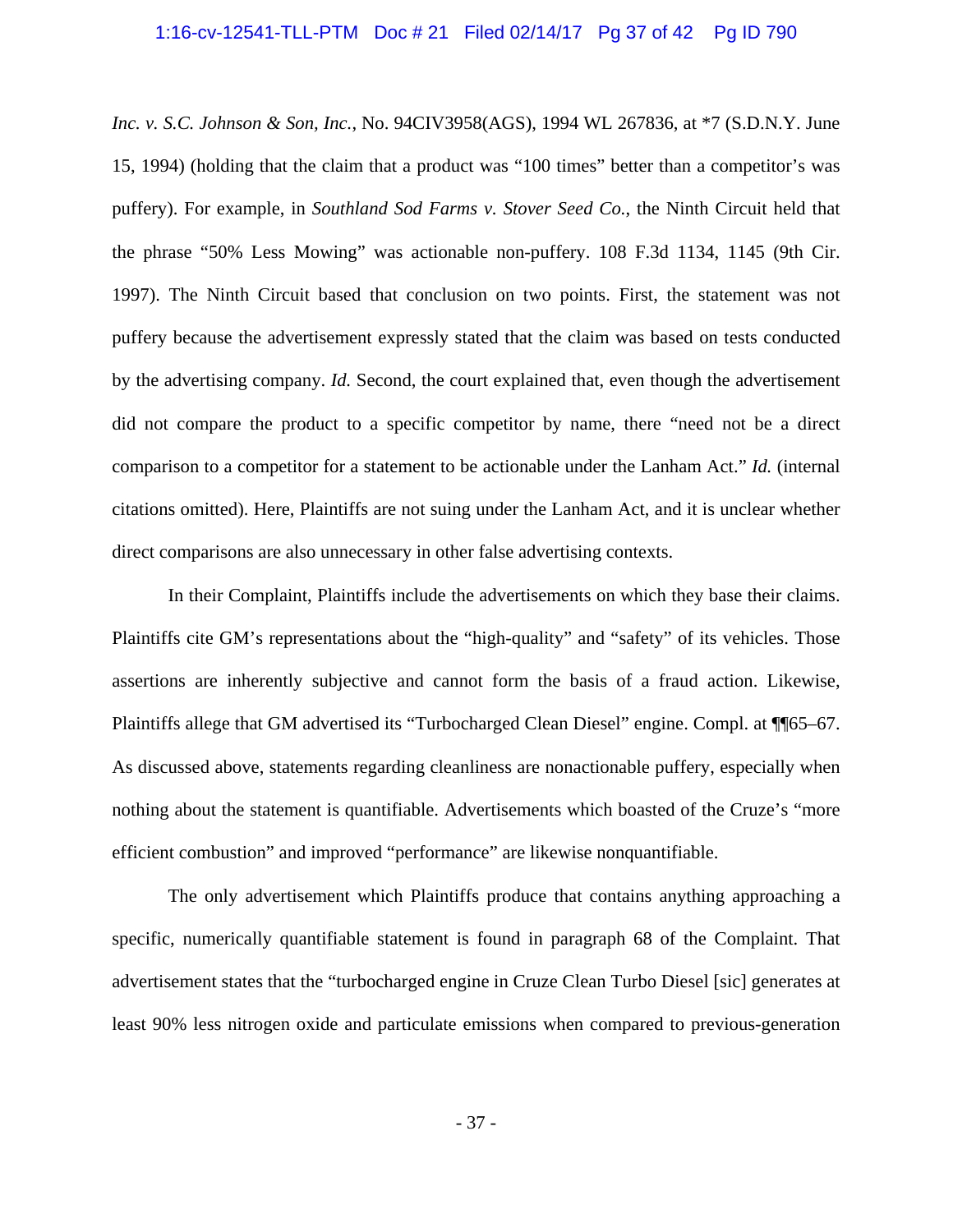### 1:16-cv-12541-TLL-PTM Doc # 21 Filed 02/14/17 Pg 38 of 42 Pg ID 791

diesels." *Id.* at ¶ 68. The advertisement further represents that "Cruze Diesel emissions are below strict U.S. environmental standards." *Id.*

 Although it is a close question, the stronger argument is that these statements are not actionable. The claim regarding 90% less emissions, although it includes a statistic, is not quantifiable by itself. Unlike claims about candlepower or battery life, assertions that a product has "90% less emissions" raises the question: 90% less than what? GM's advertisement purports to compare the Cruze's emissions' to "previous-generation diesels," but that generic statement offers no guidance. "[P]revious-generation diesels" might, for example, mean GM's past diesel vehicles, all diesel vehicles made by any manufacturer prior to the Cruze's release, or all diesel vehicles produced prior to a certain date. Like the statements in *Smith-Victor Corp.* and *Tietsworth*, this claim about emissions "makes no verifiable comparison to any identifiable" competitor's product. 2009 WL 3320486, at \*7 n. 5. Further, GM does not specifically assert in the advertisement that this claim was based on testing. One might argue that some type of testing is implicitly assumed by the language, but the advertisement's level of generality further supports a finding of puffery. And, as already stated, although direct comparisons to a competitor's product are not necessary in the Lanham Act context, Plaintiffs are not bringing Lanham Act claims. $10$ 

 When one considers how Plaintiffs might attempt to prove the falsity of the claim in the advertisement, the reasons why it should not be actionable become apparent. The Complaint includes no data about the level at which "previous-general diesels," however that phrase is defined, produced emissions. Further, the Complaint does not even allege that the Cruze *does not*

1

<sup>&</sup>lt;sup>10</sup> Lanham Act claims for false advertising are brought by aggrieved *competitors*, not consumers. Perhaps direct comparisons should not be required for false advertising claims made by consumers either. But Plaintiffs have not made that argument. Even if they had, the lack of a direct comparison simply reflects the advertisement's high level of generality.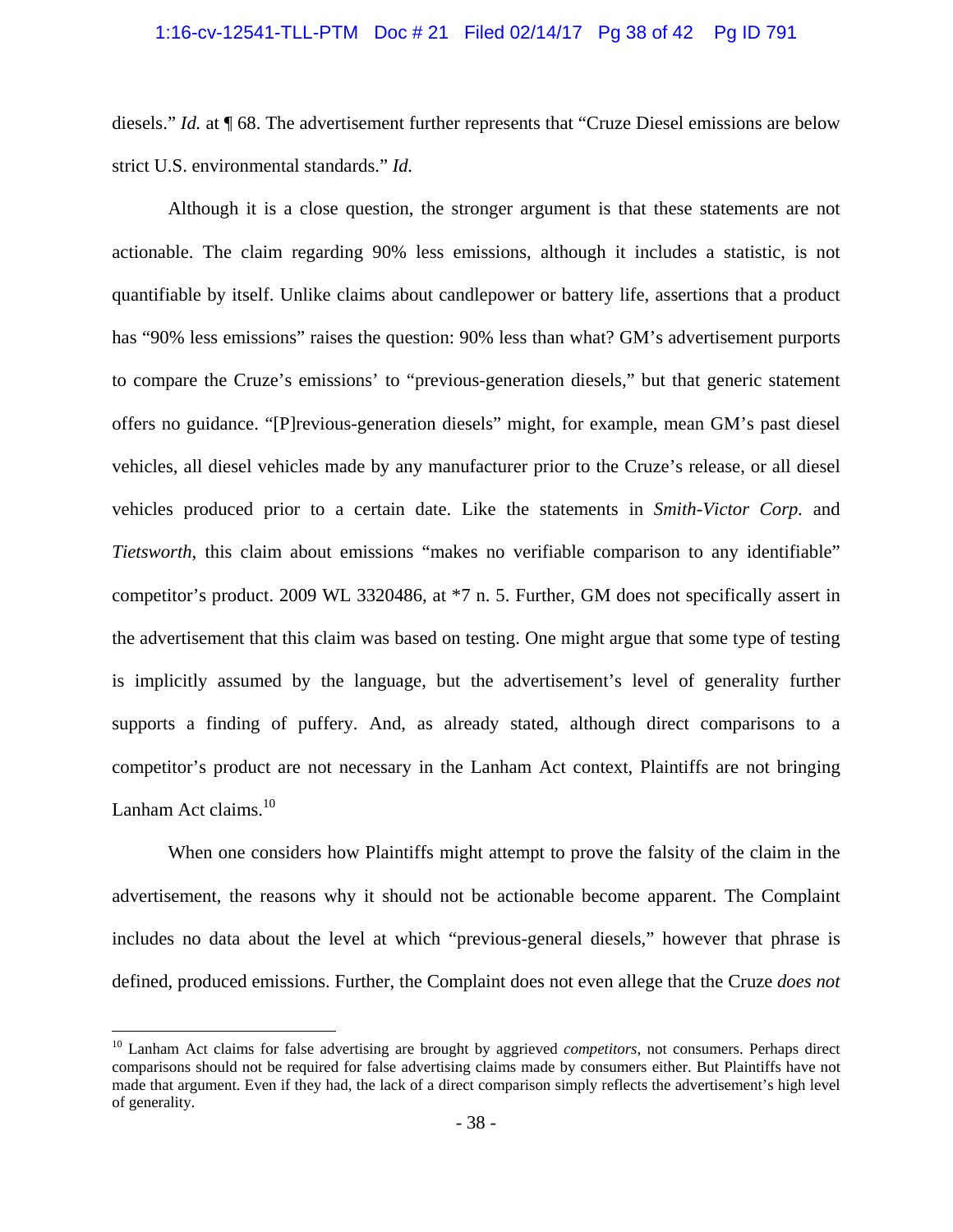### 1:16-cv-12541-TLL-PTM Doc # 21 Filed 02/14/17 Pg 39 of 42 Pg ID 792

generate 90% less emissions than previous diesel vehicles. At best, Plaintiffs repeatedly assert that the Cruze produces substantially more emissions on the road than when being tested in laboratory conditions. But the Cruze might simultaneously produce more emissions than expected when being driven and still produce, in total, 90% less emissions than previousgeneration diesels. Even when read in the most generous light possible, Plaintiffs' Complaint does not directly allege the falsity of GM's representation about the Cruze's emissions levels in comparison to previous generations. If the representation in the advertisement was sufficiently specific and quantifiable to be actionable, the means by which Plaintiffs plan to prove the falsity of the statement would be easier to discern (and likely alleged in the complaint).

 The only remaining representation upon which Plaintiffs might base their fraud claim is that "Cruze Diesel emissions are below strict U.S. environmental standards." Compl. at ¶ 68. However, if Plaintiffs are suing GM solely for producing a vehicle that produces emissions in noncompliance with EPA regulations, then the suit is preempted by the CAA. As discussed above, Plaintiffs' suit is not preempted if they can recover without necessarily needing to prove noncompliance with EPA regulations. But if Plaintiffs are relying solely on GM's claims that the Cruze complies with EPA standards to make out their fraud claims, then "the basis for the [claim] is violation of the federal emissions standards," and the suit is preempted. *In re Volkswagen "Clean Diesel" Litigation*, No. CL-2016-9917 at \*9.

#### **v.**

 However, to the extent Plaintiffs base their claims on GM's (allegedly) fraudulent concealment of the alleged "defeat device," as opposed to affirmative misrepresentations, they have adequately alleged particularized facts to support that theory. To state a claim for "silent fraud," the plaintiff must establish a duty to disclose. *MacDonald v. Thomas M. Cooley Law*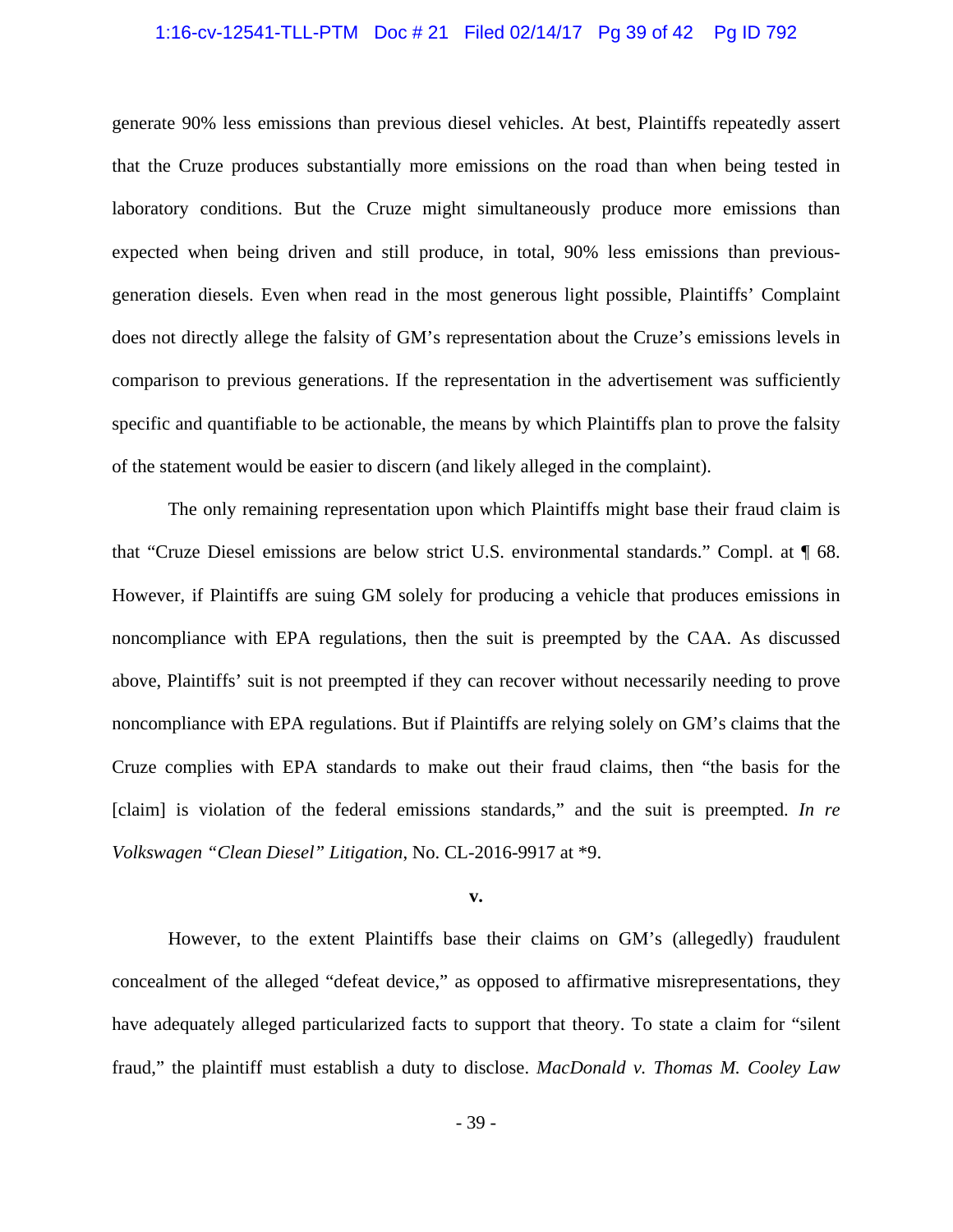### 1:16-cv-12541-TLL-PTM Doc # 21 Filed 02/14/17 Pg 40 of 42 Pg ID 793

*Sch.*, 724 F.3d 654, 665 (6th Cir. 2013). Typically (and as reflected in the cases Plaintiffs cite for the proposition that omissions can create fraudulent misrepresentations), a duty to disclose arises when the plaintiffs make an inquiry of the defendant. *Id*. If the plaintiff receives a response that omits material information, silent fraud may have occurred. *Id.* Plaintiffs do not allege that they asked GM about the "defeat device," the "clean diesel" system, or the Cruze's emission levels.

 Plaintiffs argue that a duty to disclose can also arise when the defendant has "exclusive knowledge of material facts not known to the plaintiff" or if there was active concealment of material facts. Resp. Mot. Dismiss at 46. It appears that under the law of some states, including California, exclusive knowledge of a defect and/or active concealment of that defect is sufficient to create a duty to disclose. *Digby Adler Grp., LLC v. Mercedes-Benz U.S.A., LLC*, No. 14-CV-02349-TEH, 2015 WL 5138080, at \*2 (N.D. Cal. Sept. 1, 2015). *See also, e.g., Dodd v. Nelda Stephenson Chevrolet, Inc.*, 626 So. 2d 1288, 1293 (Ala. 1993) (active concealment enough for recovery for fraudulent concealment); *VanBooven v. Smull*, 938 S.W.2d 324, 328 (Mo. Ct. App. 1997) (similar); *Nicolet, Inc. v. Nutt*, 525 A.2d 146, 149 (Del. 1987) (similar). Some states, like Michigan, appear to require "fiduciary or confidential" relationships for concealment to be actionable. *See In re Ford Motor Co. Speed Control Deactivation Switch Prod. Liab. Litig*., No. MDL 1718, 2007 WL 2421480, at \*8 (E.D. Mich. Aug. 24, 2007).

However, GM has not attempted to parse the different state standards for the duty to disclose in its briefing. Rather, GM simply argues that Plaintiffs have not alleged any facts which show that GM had exclusive knowledge of the "defeat device" or "actively concealed" it. That is not true. If Plaintiffs' allegations are true, GM installed a "defeat device" on the Cruze. The only plausible purpose of such a device is to create the appearance of low emissions without the reality of low emissions. If GM were not attempting to deceive regarding the level of emissions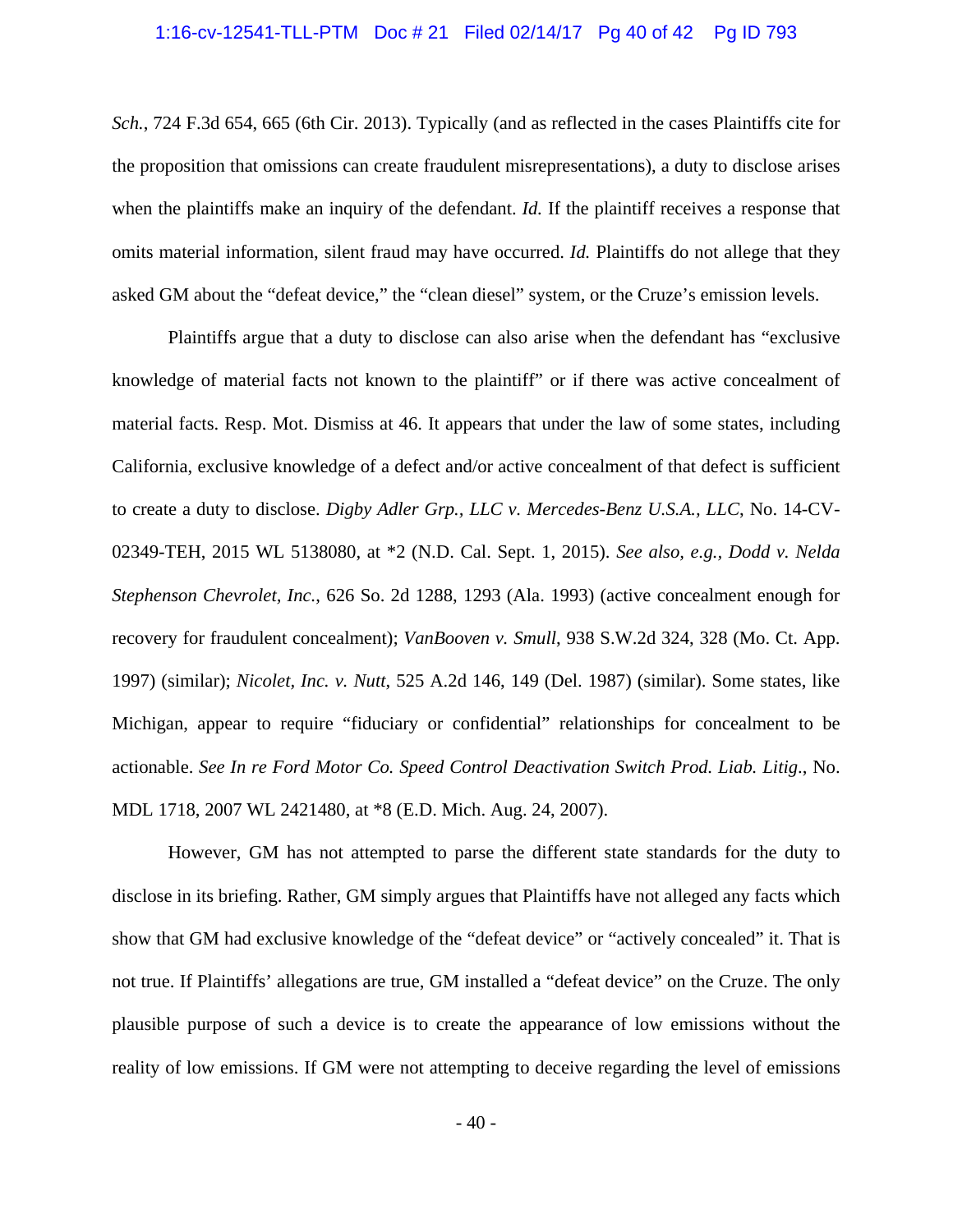### 1:16-cv-12541-TLL-PTM Doc # 21 Filed 02/14/17 Pg 41 of 42 Pg ID 794

produced by the Cruze, the alleged "defeat device" would not exist. This is sufficient to constitute active concealment. Further, GM had exclusive knowledge of the alleged device. This alleged device was clearly meant to be secret. GM cannot reasonably argue that Plaintiffs could have discovered the device's existence prior to purchasing the vehicle. *See Johnson v. Harley-Davidson Motor Co. Grp., LLC*, No. 2:10-CV-02443 JAM, 2011 WL 3163303, at \*4 (E.D. Cal. July 22, 2011). GM was "in a superior position to know," if not the only entity with the knowledge, of the "defeat device." *Falk v. Gen. Motors Corp.*, 496 F. Supp. 2d 1088, 1096 (N.D. Cal. 2007).

 In short, a duty to disclose arises in at least some states when the defendant actively conceals a material fact or has exclusive knowledge of that fact. Plaintiffs have sufficiently alleged that GM actively concealed and had exclusive knowledge of the alleged "defeat device." Other states may have different prerequisites for a duty to disclose. However, GM has not made any nonconclusory arguments that Plaintiffs' allegations of active concealment and exclusive knowledge are legally insufficient to constitute fraudulent concealment under the law of specific states. The Court will not raise legal defenses on GM's behalf.

 In short, Plaintiffs do not state a claim for fraudulent misrepresentations to the extent they rely upon the affirmative statements GM made in its advertising for the Cruze. However, Plaintiffs have made an initial showing that GM had a duty to disclose the existence of the "defeat device" and GM has not demonstrated that Plaintiffs' claims are insufficient under the law of specific states. Plaintiffs' claims of fraudulent concealment will not be dismissed at this stage.

**2.**